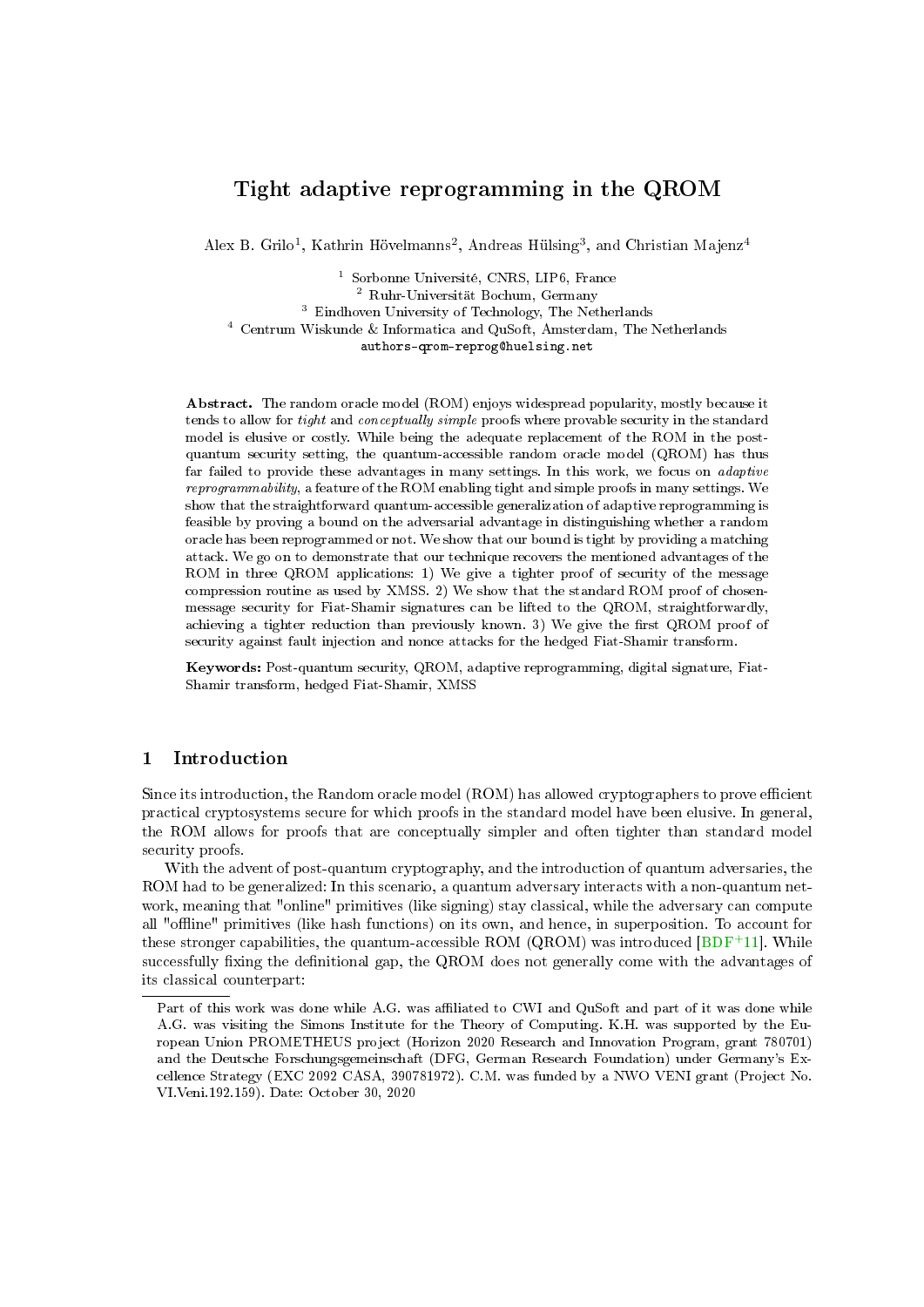- 2 A. B. Grilo, K. Hövelmanns, A. Hülsing, C. Majenz
	- Lack of conceptual simplicity. QROM proofs are extremely complex for various reasons. One reason is that they require some understanding of quantum information theory. More important, however, is the fact that many of the useful properties of the ROM (like preimage awareness and adaptive programmability) are not known to translate directly to the QROM.
	- Tightness. Many primitives that come with tight security proofs in the ROM are not known to be supported by tight proofs in the QROM. For example, there has been an ongoing effort [\[SXY18,](#page-25-0) [JZC](#page-25-1)+18, [JZM19,](#page-25-2) [BHH](#page-24-0)+19, [KSS](#page-25-3)+20, [HKSU20\]](#page-24-1) to give tighter QROM proofs for the well-known Fujisaki-Okamoto transformation [\[FO99,](#page-24-2) [FO13\]](#page-24-3), which is proven tightly secure in the ROM as long as the underlying scheme fullls IND-CPA security [\[HHK17\]](#page-24-4).

In many cases, we expect certain generic attacks to only differ from the ROM counterparts by a square-root factor in the required number of queries if the attack involves a search problem, or no significant factor in the case of guessing. Hence, it was conjectured that it might be sufficient to prove security in the ROM, and then add a square-root factor for search problems. However, recent results [\[YZ20\]](#page-26-0) demonstrate a separation of ROM and QROM, showing that this conjecture does not hold true in general, as there exist schemes which are provably secure in the ROM and insecure in the QROM. As a consequence, a QROM proof is crucial to establish confidence in a post-quantum cryptosystem.[5](#page-1-0)

Adaptive programmability. A desirable property of the (classical) ROM is that any oracle value  $O(x)$  can be chosen when O is queried on x for the first time (lazy-sampling). This fact is often exploited by a reduction simulating a security game without knowledge of some secret information. Here, an adversary A will not recognize the reprogramming of  $O(x)$  as long as the new value is uniformly distributed and consistent with the rest of A's view. This property is called *adaptive* programmability.

The ability to query an oracle in superposition renders this formerly simple approach more involved, similar to the difficulties arising from the question how to extract classical preimages from a quantum query (preimage awareness) [\[Unr14b,](#page-25-4) [AHU19,](#page-23-1) [BHH](#page-24-0)<sup>+</sup>19, [KSS](#page-25-3)<sup>+</sup>20, [Zha19,](#page-26-1) [DFMS19,](#page-24-5) [LZ19,](#page-25-5) [BL20,](#page-24-6) [CMP20\]](#page-24-7). Intuitively, a query in superposition can be viewed as a query that might contain all input values at once. Already the first answer of O might hence contain information about every value  $O(x)$  that might need to be reprogrammed as the game proceeds. It hence was not clear whether it is possible to adaptively reprogram a quantum random oracle without causing a change in the adversary's view.

Until recently, both properties only had extremely non-tight variants in the QROM. For preimage awareness, it was essentially necessary to randomly guess the right query and measure it (with an unavoidable loss of at least  $1/q$  for q queries, and the additional disadvantage of potentially rendering the adversary's output unusable due to measurement disturbance). In a recent breakthrough result, Zhandry developed the compressed oracle technique that provides preimage awareness [\[Zha19\]](#page-26-1) in many settings. For adaptive reprogramming, variants of Unruh's one-way-to-hiding lemma allowed to prove bounds but only with a square-root loss in the entropy of the reprogramming position [\[Unr14a,](#page-25-6) [ES15,](#page-24-8) [HRS16\]](#page-25-7).

In some cases [\[BDF](#page-23-0)<sup>+</sup>11, [KLS18,](#page-25-8) [SXY18,](#page-25-0) [HKSU20\]](#page-24-1), reprogramming could even be avoided by giving a proof that rendered the oracle "a-priori consistent", which is also called a "history-free" proof: In this approach, the oracle is completely redefined in a way such that it is enforced to be a priori consistent with the rest of an adversary's view, meaning that it is redefined before execution of the adversary, and on all possible input values. Unfortunately, it is not always clear whether it is possible to lift a classical proof to the QROM with this strategy. Even if it is, the "a-priori" approach usually leads to conceptually more complicated proofs. More importantly, it can even lead to reductions that are non-tight with respect to runtime, and may necessitate stronger or additional requirements like,

<span id="page-1-0"></span><sup>5</sup> Unless, of course, a standard model proof is available.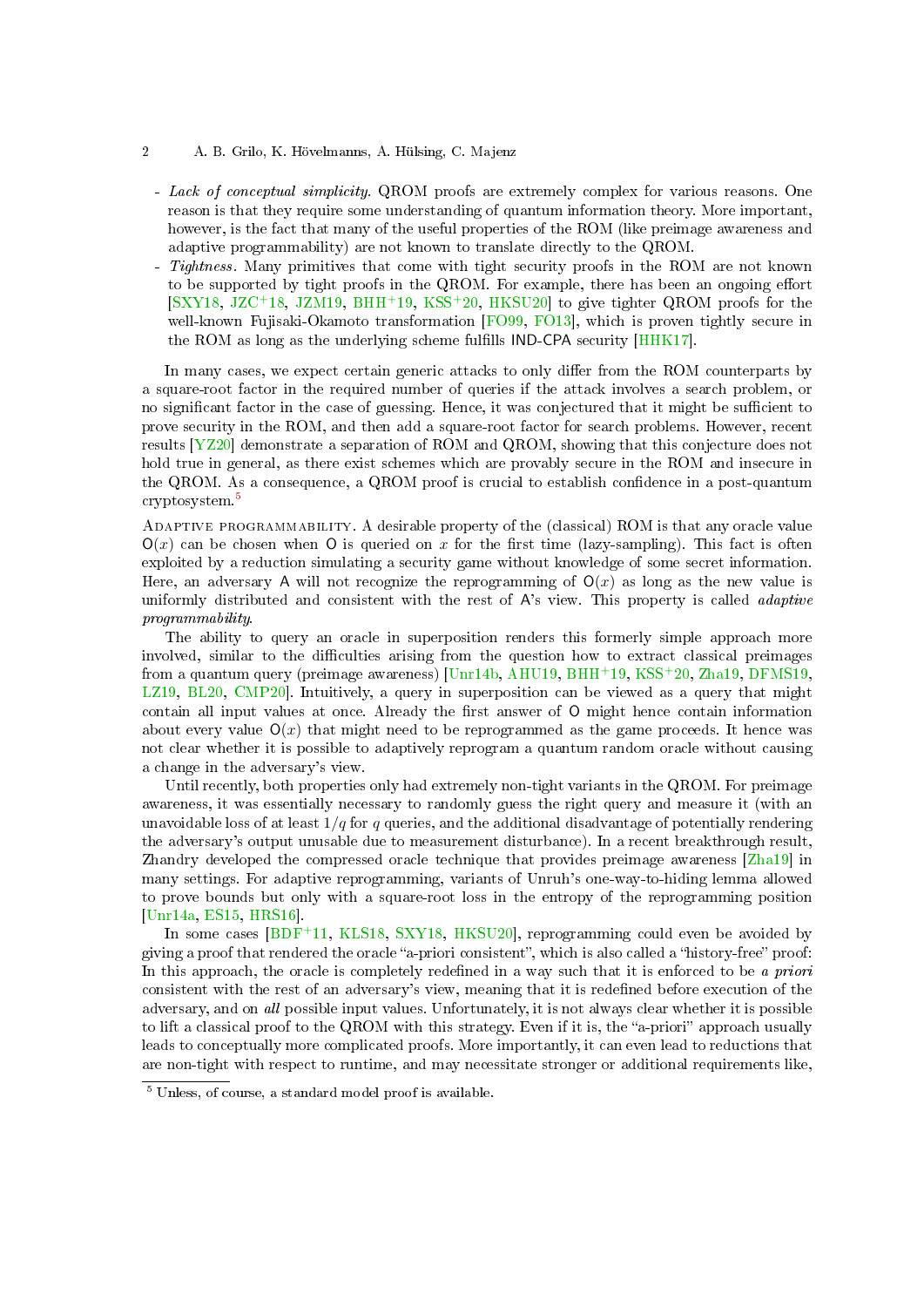e.g., the statistical counterpart of a property that was only used in its computational variant in the ROM. An example is the CMA-security proof for Fiat-Shamir signatures that was given in [\[KLS18\]](#page-25-8). Hence, in this work we are interested in the question:

# Can we tightly prove that adaptive reprogramming can also be done in the quantum random oracle model?

Our contribution. For common use cases in the context of post-quantum cryptography, this work answers the question above in the affirmative. In more detail, we present a tool for adaptive reprogramming that comes with a tight bound, supposing that the reprogramming positions hold sufficiently large entropy, and reprogramming is triggered by classical queries to an oracle that is provided by the security game (e.g., a signing oracle). These preconditions are usually met in (Q)ROM reductions: The reprogramming is usually triggered by adversarial signature or decryption queries, which remain classical in the post-quantum setting, as the oracles represent honest users.

While we prove a very general lemma, using the simplest variant of the superposition oracle technique [\[Zha19\]](#page-26-1), we present two corollaries, tailored to cases like a) hash-and-sign with randomized hashing and b) Fiat-Shamir signatures. In both cases, reprogramming occurs at a position of which one part is an adversarially choosen string. For a), the other part is a random string  $z$ , sampled by the reduction (simulating the signer). For b), the other part is a commitment  $w$  chosen from a distribution with sufficient min-entropy, together with additional side-information. In both cases, we manage to bound the distinguishing advantage of any adversary that makes  $q_s$  signing and  $q_H$ random oracle queries by

$$
1.5 \cdot q_s \sqrt{q_{\mathsf{H}} \cdot 2^{-r}} \enspace ,
$$

where r is the length of z for a), and the min-entropy of w for b).

We then demonstrate the applicability of our tool, by giving

- a tighter proof for hash-and-sign applications leading a tighter proof for the message-compression as used by the hash-based signature scheme XMSS in RFC 8391  $[HBG+18]$  $[HBG+18]$  as a special case,
- a runtime-tight reduction of unforgeability under adaptive chosen message attacks (UF-CMA) to plain unforgeability (UF-CMA<sub>0</sub>, sometimes denoted UF-KOA or UF-NMA) for Fiat Shamir signatures.
- the first proof of fault resistance for the hedged Fiat-Shamir transform, recently proposed in [\[AOTZ20\]](#page-23-2), in the post-quantum setting.

HASH-AND-SIGN. As a first motivating and mostly self-contained application we analyze the hashand-sign construction that takes a fixed-message-length signature scheme SIG and turns it into a variable-message-length signature scheme  $SIG'$  by first compressing the message using a hash function. We show that if SIG is secure under random message attacks (UF-RMA), SIG' is secure under adaptively chosen message attacks (UF-CMA). Then we show that along the same lines, we can tighten a recent security proof [\[BHRvV20\]](#page-24-10) for message-compression as described for XMSS [\[BDH11\]](#page-24-11) in RFC 8391. Our new bound shows that one can use random strings of half the length to randomize the message compression in a provably secure way.

THE FIAT-SHAMIR TRANSFORM. In Section [4.1,](#page-12-0) we show that if an identification scheme ID is Honest-Verifier Zero- $K$ nowledge (HVZK), and if the resulting Fiat-Shamir signature scheme SIG := FS[ID, H] furthermore possesses  $UF-CMA<sub>0</sub>$  security, then SIG is also UF-CMA secure, in the quantum random oracle model. Here,  $UF-CMA<sub>0</sub>$  denotes the security notion in which the adversary only obtains the public key and has to forge a valid signature without access to a signing oracle. While this statement was already proven in [\[KLS18\]](#page-25-8), we want to point out several advantages of our proof strategy and the resulting bounds.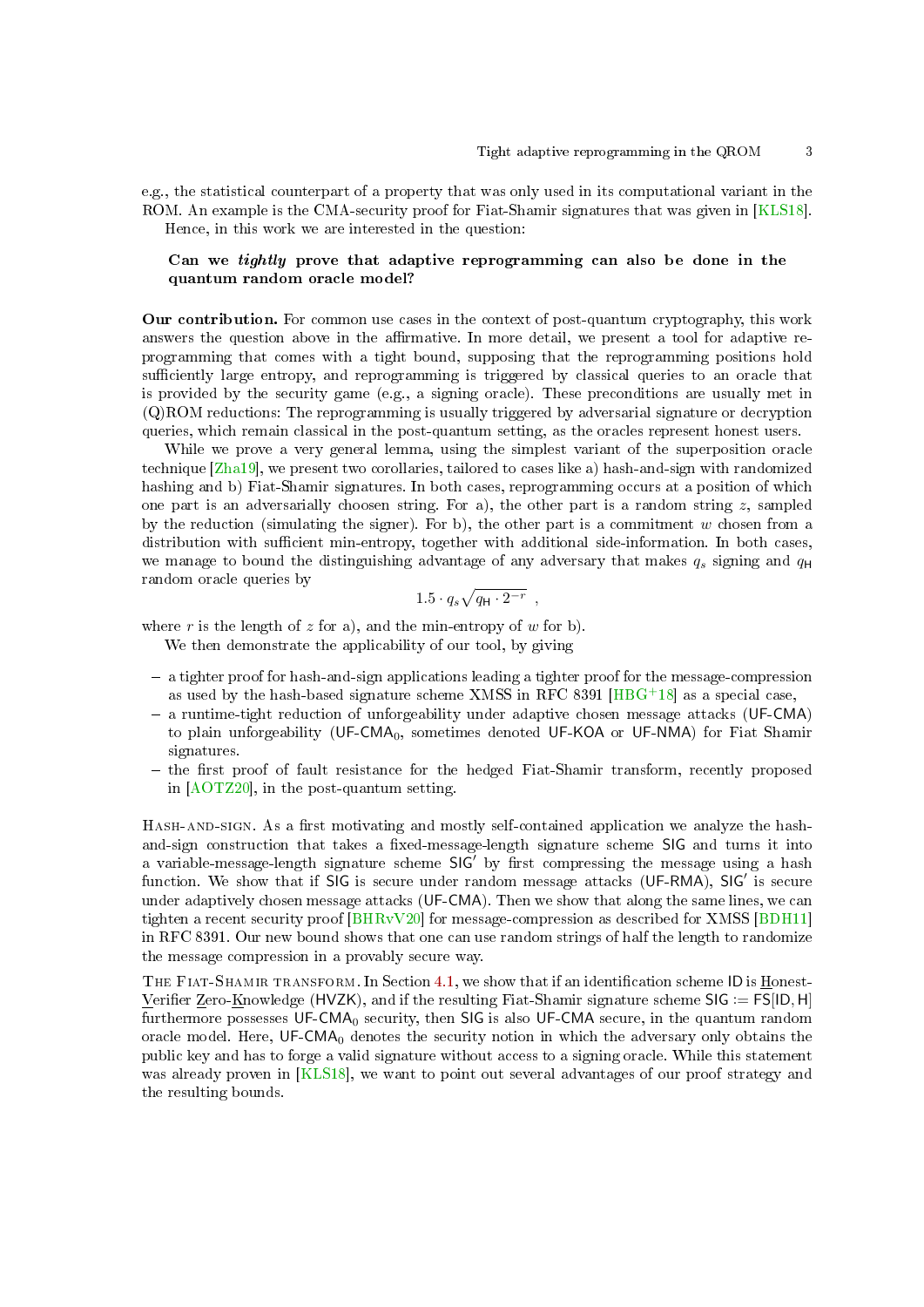### 4 A. B. Grilo, K. Hövelmanns, A. Hülsing, C. Majenz

Conceptual simplicity. A well-known proof strategy for HVZK, UF-CMA<sub>0</sub>  $\Rightarrow$  UF-CMA in the random oracle model (implicitly contained in [\[AFLT12\]](#page-23-3)) is to replace honest transcripts with simulated ones, and to render H a-posteriori consistent with the signing oracle during the proceedings of the game. I.e.,  $H(w, m)$  is patched *after* oracle SIGN was queried on m. Applying our lemma, we observe that this approach actually works in the quantum setting as well. We obtain a very simple QROM proof that is congruent with its ROM counterpart.

In [\[KLS18\]](#page-25-8), the issue of reprogramming quantum random oracle H was circumvented by giving a history-free proof: In the proof, messages are tied to potential transcripts by generating the latter with message-dependent randomness, a priori, and H is patched accordingly, right from the beginning of the game. During each computation of  $H(w, m)$ , the reduction therefore has to keep H a-priori consistent by going over all transcript candidates  $(w_i, c_i, z_i)$  belonging to m, and returning  $c_i$  if  $w = w_i$ 

Tightness with regards to running time. Our reduction B has about the running time of the adversary A, as it can simply sample simulated transcripts and reprogram H, accordingly. The reduction in [\[KLS18\]](#page-25-8) suffers from a quadratic blow-up in its running time: They have running time  $Time(B) \approx Time(A) + q_Hq_S$ , as the reduction has to execute  $q_S$  computations upon each query to H in order to keep it a-priori consistent. As they observe, this quadratic blow-up renders the reduction non-tight in all practical aspects. On the other hand, our upper bound of the advantage comes with a bigger disruption in terms of commitment entropy (the min-entropy of the first message (the *commitment*) in the identification scheme). While the source of non-tightness in  $[KLS18]$  can not be balanced out, however, we offer a trade-off: If needed, the commitment entropy can be increased by appending a random string to the commitment.[6](#page-3-0)

Generality. To achieve a-priori consistency, [\[KLS18\]](#page-25-8) crucially relies on *statistical* HVZK. Furthermore, they require that the HVZK simulator outputs transcripts such that the challenge  $c$  is uniformly distributed. We are able to drop the requirement on c altogether, and to only require *computational* HVZK. (As a practical example, alternate NIST candidate Picnic  $[CDG<sup>+</sup>17]$  $[CDG<sup>+</sup>17]$  satisfies only *computa*tional HVZK.)

Robustness of the hedged Fiat-Shamir transform against fault attacks. When it comes to real-world implementations, the assessment of a signature scheme will not solely take into consideration whether an adversary could forge a fresh signature as formalized by the UF-CMA game, as the UF-CMA definition does not capture all avenues of real-world attacks. For instance, an adversary interacting with hardware that realizes a cryptosystem can try to induce a hardware malfunction, also called fault injection, in order to derail the key generation or signing process. Although it might not always be straightforward to predict where exactly a triggered malfunction will affect the execution, it is well understood that even a low-precision malfunction can seriously injure a schemes' security. In the context of the ongoing effort to standardize post-quantum secure primitives  $[NIS17]$ , it hence made sense to affirm  $[NIS20]$  that desirable additional security features include, amongst others, resistance against fault attacks and randomness generation that has some bias.

Very recently [\[AOTZ20\]](#page-23-2), the hedged Fiat-Shamir construction was proven secure against biased nonces and several types of fault injections, in the ROM. This result can for example be used to argue that alternate NIST candidate Picnic  $[CDG+17]$  $[CDG+17]$  is robust against many types of fault injections. We revisit the hedged Fiat-Shamir construction in Section [4.2](#page-15-0) and lift the result of [\[AOTZ20\]](#page-23-2) to

<span id="page-3-0"></span> $6$  While this increases the signature size, the increase is mild in typical post-quantum Fiat-Shamir based digital signature schemes. As an example, suppose Dilithium-1024x768, which has a signature size of 2044 bytes, had zero commitment entropy (it actually has quite some, see remarks in [\[KLS18\]](#page-25-8)). To ensure that about 2<sup>128</sup> hash queries are necessary to make the term in our security bound that depends on the commitment entropy equal 1, about 32 bytes would need to be added, an increase of about 1.6% (assuming  $2^{64}$  signing queries).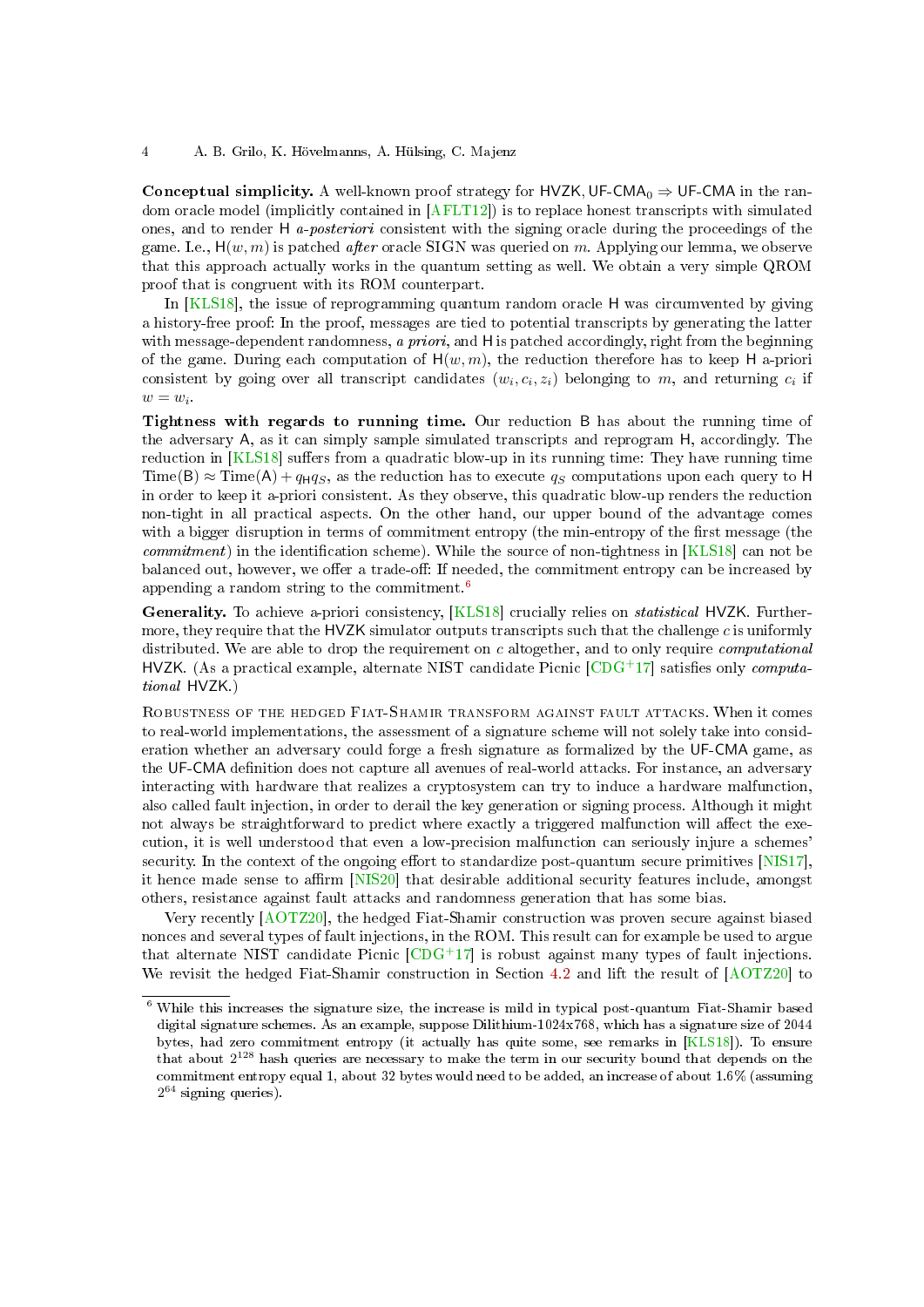the QROM. In particular, we thereby obtain that Picnic is resistant against many fault types, even when attacked by an adversary with quantum capabilities.

We considered to generalize the result further by replacing the standard Fiat-Shamir transform with the Fiat-Shamir with aborts transform that was introduced by Lyubashevsky [\[Lyu09,](#page-25-11) [KLS18\]](#page-25-8). Recall that Fiat-Shamir with aborts was established due to the fact that for some underlying latticebased ID schemes (e.g., NIST finalist Dilithium  $[DKL+18]$  $[DKL+18]$ ), the prover sometimes cannot create a correct response to the challenge, and the protocol therefore allows for up to  $\kappa$  many retries during the signing process. While our security statements can be extended in a straightforward manner, we decided not to further complicate our proof with the required modifications. For Dilithium, the implications are limited anyway, as several types of faults are only proven ineffective if the underlying scheme is subset-revealing, which Dilithium is not.[7](#page-4-0)

OPTIMALITY OF OUR BOUND. We also show that our lower bound is tight for the given setting, presenting a quantum attack that matches our bound, up to a constant factor. Let us restrict our attention to the simple case where  $H: \{0,1\}^n \to \{0,1\}^k$  is a random function, which is potentially reprogrammed at a random position  $x^*$  resulting in a new oracle  $H'$ . Consider an attacker that is allowed 2q queries to the random oracle.

A classical attack that matches the classical bound for the success probability,  $O(q \cdot 2^{-n})$ , is the following: pick values  $x_1, ..., x_q$  and compute the XOR of the outputs  $H(x_i)$ . After the oracle is potentially reprogrammed, the attacker outputs 0 iff the checksum computed before is unchanged.

In order to match the quantum lower bound, we use the same attack, but on a superposition of tuples of inputs: the attacker queries  $H$  with the superposition of all possible inputs, and then applies a cyclic permutation  $\sigma$  on the input register. This process is repeated  $q-1$  times (on the same state). After the potential reprogramming, we repeat the same process, but now applying the permutation  $\sigma^{-1}$  and querying H'. Using techniques from [\[AMR20\]](#page-23-4), we show how to distinguish the two cases with advantage  $\Omega\left(\sqrt{\frac{q}{2^n}}\right)$  in time  $\mathsf{poly}(q,n)$ .

# <span id="page-4-1"></span>2 Adaptive reprogramming: the toolbox

Before we describe our adaptive reprogramming theorem, let us quickly recall how we usually model adversaries with quantum access to a random oracle: As established in  $[BDF+11, BBC+98]$  $[BDF+11, BBC+98]$  $[BDF+11, BBC+98]$  $[BDF+11, BBC+98]$ , we model quantum access to a random oracle  $O: X \times Y$  via oracle access to a unitarian  $U_O$ , which is defined as the linear completion of  $|x\rangle_X|y\rangle_Y \mapsto |x\rangle_X|y \oplus O(x)\rangle_Y$ , and adversaries A with quantum access to O as a sequence of unitarians, interleaved with applications of  $U_0$ . We write  $\mathsf{A}^{\ket{\mathsf{O}}}$  to indicate that O is quantum-accessible.

As a warm-up, we will first present our reprogramming lemma in the simplest setting. Say we reprogram an oracle  $R$  many times, where the position is partially controlled by the adversary, and partially picked at random. More formally, let  $X_1$  and  $X_2$  be two finite sets, where  $X_1$  specifies the domain from which the random portions are picked, and  $X_2$  specifies the domain of the adversarially controlled portions. We will now formalize what it means to distinguish a random oracle  $O_0$ :  $X_1 \times X_2 \to Y$  from its reprogrammed version  $O_1$ . Consider the two REPRO games, given in Fig. [1:](#page-5-0) In games REPRO<sub>b</sub>, the distinguisher has quantum access to oracle  $O_b$  (see line [03\)](#page-5-1) that is either the original random oracle  $O_0$  (if  $b = 0$ ), or the oracle  $O_1$  which gets reprogrammed adaptively  $(b = 1)$ . To model the actual reprogramming, we endow the distinguisher with (classical) access to a reprogramming oracle REPROGRAM. Given a value  $x_2 \in X_2$ , oracle REPROGRAM samples random values  $x_1$  and  $y$ , and programs the random oracle to map  $x_1|x_2$  to  $y$  (see line [06\)](#page-5-2). Note that apart

<span id="page-4-0"></span> $^7$  Intuitively, an identification scheme is called subset-revealing if its responses do not depend on the secret key. Dilithium computes its responses as  $z := y + c \cdot s_1$ , where  $s_1$  is part of the secret key.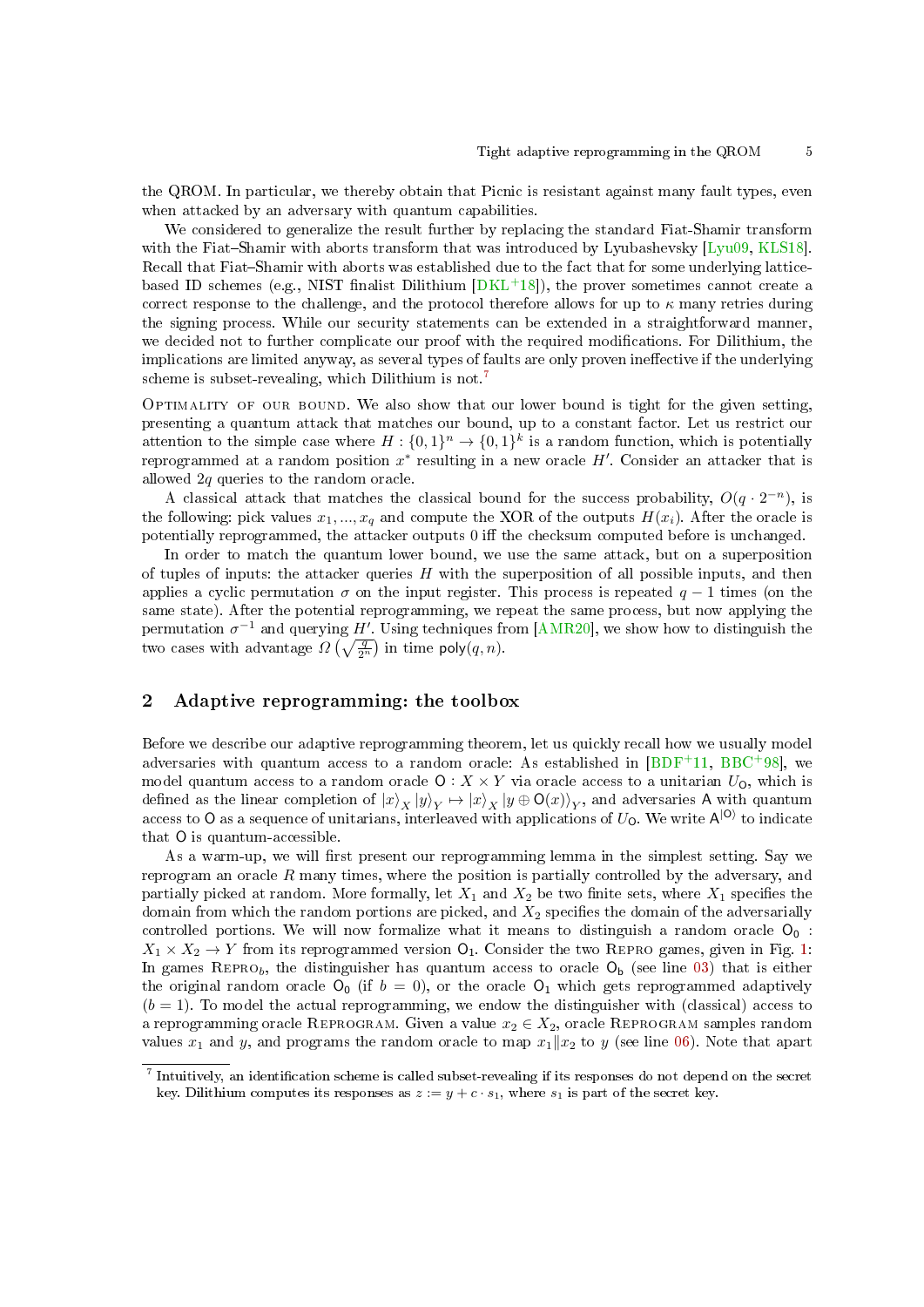from already knowing  $x_2$ , the adversary even learns the part  $x_1$  of the position at which  $O_1$  was reprogrammed.

<span id="page-5-2"></span><span id="page-5-1"></span>

| $\mathbf{GAME}$ REPRO <sub>b</sub>                   | $REPROGRAM(x_2)$                        |
|------------------------------------------------------|-----------------------------------------|
| 01 $\overline{O_0 \leftarrow_s Y^{X_1 \times X_2}}$  | 05 $(x_1, y) \leftarrow_s X_1 \times Y$ |
| 02 $Q_1 := Q_0$                                      | 06 $Q_1 := Q_1^{(x_1  x_2)\mapsto y}$   |
| 03 $b' \leftarrow A^{ O_b\rangle, \text{Reprogram}}$ | 07 return $x_1$                         |
| 04 return $b'$                                       |                                         |

<span id="page-5-0"></span>Fig. 1. Adaptive reprogramming games REPRO<sub>b</sub> for bit  $b \in \{0, 1\}$  in the most basic setting.

<span id="page-5-4"></span>**Proposition 1.** Let  $X_1$ ,  $X_2$  and Y be finite sets, and let A be any algorithm issuing R many calls to REPROGRAM and q many (quantum) queries to  $O_b$  as defined in Fig. [1.](#page-5-0) Then the distinguishing advantage of A is bounded by

<span id="page-5-3"></span>
$$
|\Pr[\text{REPRO}_{1}^{\mathsf{A}} \Rightarrow 1] - \Pr[\text{REPRO}_{0}^{\mathsf{A}} \Rightarrow 1]| \leq \frac{3R}{2} \sqrt{\frac{q}{|X_1|}}.
$$
 (1)

The above theorem constitutes a significant improvement over previous bounds. In  $[Unr14a]$  and [\[ES15\]](#page-24-8), a bound proportional to  $q|X_1|^{-1/2}$  for the distinguishing advantage in similar settings, but for  $R = 1$ , was given. In [\[HRS16\]](#page-25-7), a bound proportional to  $q^2 |X_1|^{-1}$  is claimed, but that seems to have resulted from a "translation mistake" from  $[ES15]$  and should be similar to the bounds from [\[Unr14a,](#page-25-6) [ES15\]](#page-24-8). What is more, we show in Section [6](#page-22-0) that the above bound, and therefore also its generalizations, are tight, by presenting a distinguisher that achieves an advantage equal to the right hand side of Eq. [\(1\)](#page-5-3) for trivial  $X_1$ , up to a constant factor.

In fact, we prove something more general than Proposition [1:](#page-5-4) We prove that an adversary will not behave significantly different, even if

- the adversary does not only control a portion  $x_2$ , but instead it even controls the distributions according to which the whole positions  $x := (x_1, x_2)$  are sampled at which  $O_1$  is reprogrammed, - it can additionally pick different distributions, adaptively, and
- the distributions produce some additional side information  $x'$  which the adversary also obtains,

as long as the reprogramming positions  $x$  hold enough entropy.

Overloading notation, we formalize this generalization by games Repro, given in Fig. [2:](#page-5-5) Reprogramming oracle REPROGRAM now takes as input the description of a distribution  $p$  that generates a whole reprogramming position x, together with side information  $x'$ . REPROGRAM samples x and x' according to p, programs the random oracle to map x to a random value y, and returns  $(x, x')$ .

| <b>GAME</b> REPRO <sub>b</sub>                                                | REPROGRAM(p)                  |
|-------------------------------------------------------------------------------|-------------------------------|
| 01 $\mathbf{O}_0 \leftarrow_s Y^X$                                            | 05 $(x, x') \leftarrow p$     |
| 02 $Q_1 := Q_0$                                                               | 06 $y \leftarrow_s Y$         |
| 03 $b' \leftarrow D^{ \overset{\sim}{\mathsf{O}_b}\rangle, \text{Reprogram}}$ | 07 $Q_1 := Q_1^{x \mapsto y}$ |
| 04 return $b'$                                                                | 08 return $(x, x')$           |

<span id="page-5-5"></span>Fig. 2. Adaptive reprogramming games REPRO<sub>b</sub> for bit  $b \in \{0, 1\}$ .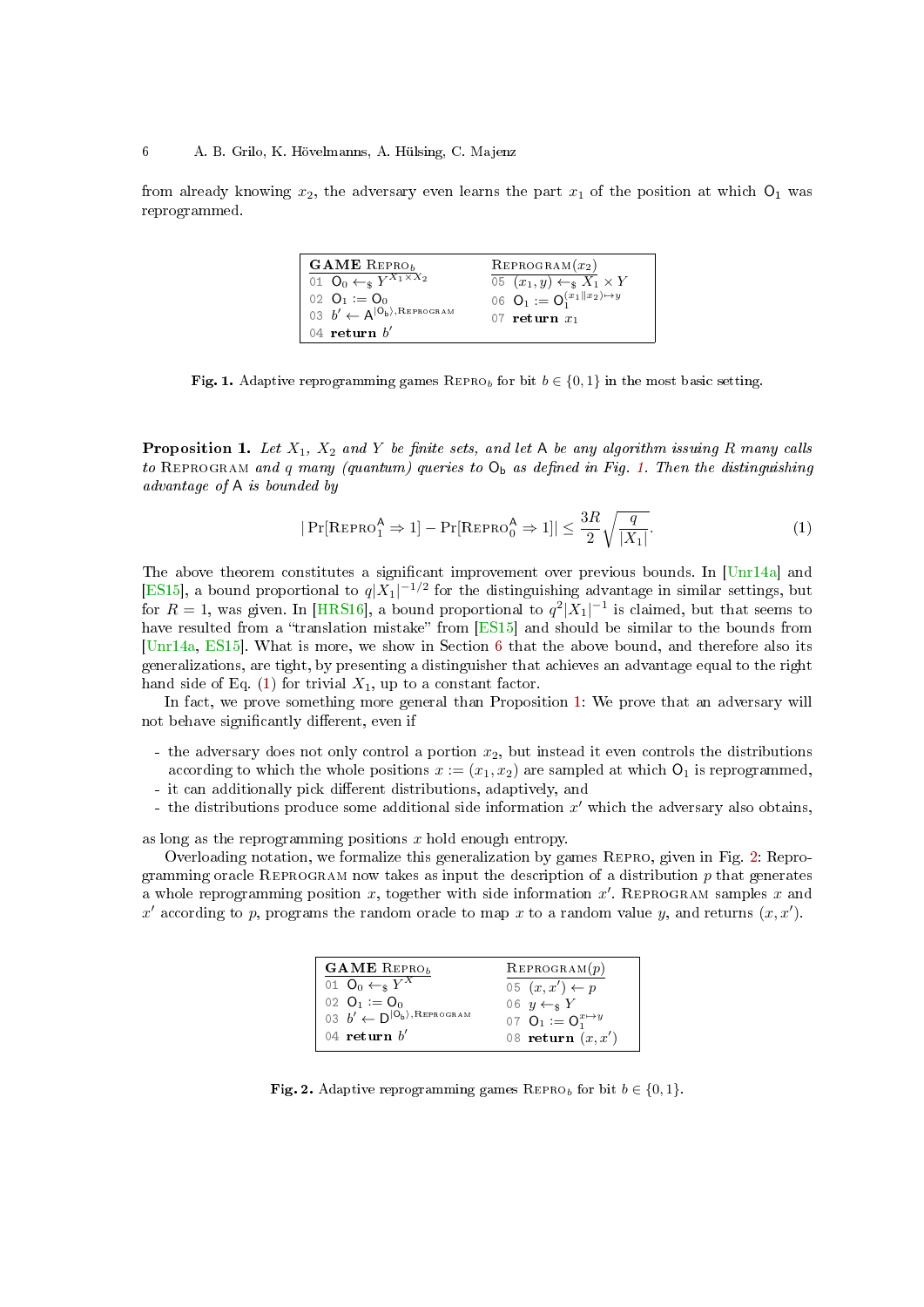We are now ready to present our main Theorem [1.](#page-6-0) On a high level, the only difference between the statement of Proposition [1](#page-6-0) and Theorem 1 is that we now have to consider  $R$  many (possibly different) joint distributions on  $X \times X'$ , and to replace  $\frac{1}{|X_1|}$  (the probability of the uncontrolled reprogramming portion) with the highest likelihood of any of those distributions generating a position  $x$ .

Theorem 1 ("Adaptive reprogramming" (AR)). Let  $X, X', Y$  be some finite sets, and let D be any distinguisher, issuing R many reprogramming instructions and q many (quantum) queries to O. Let  $q_r$  denote the number of queries to O that are issued inbetween the  $(r-1)$ -th and the r-th query to REPROGRAM. Furthermore, let  $p^{(r)}$  denote the rth distribution that REPROGRAM is queried on. By  $p_X^{(r)}$  we will denote the marginal distribution of X, according to  $p^{(r)}$ , and define

<span id="page-6-0"></span>
$$
p_{\max}^{(r)} := \mathbb{E} \max_x p_X^{(r)}(x),
$$

where the expectation is taken over  $\mathsf{D}'s$  behaviour until its rth query to REPROGRAM.

<span id="page-6-1"></span>
$$
|\Pr[\text{REPRO}_{1}^{\mathsf{D}} \Rightarrow 1] - \Pr[\text{REPRO}_{0}^{\mathsf{D}} \Rightarrow 1]| \leq \sum_{r=1}^{R} \left(\sqrt{\hat{q}_{r} p_{\max}^{(r)}} + \frac{1}{2} \hat{q}_{r} p_{\max}^{(r)}\right) , \qquad (2)
$$

where  $\hat{q}_r := \sum_{i=0}^{r-1} q_i$ .

For  $R = 1$  $R = 1$  and without additional side information output x', the proof of Theorem 1 is given in Section [5.](#page-17-0) The extension to general  $R$  is proven in [A](#page-26-2)ppendix A via a standard hybrid argument. Finally, all our bounds are information-theoretical, i.e. they hold against arbitrary query bounded adversaries. The additional output  $x'$  can therefore be sampled by the adversary (see details in Appendix [A\)](#page-26-2).

We will now quickly discuss how to simplify the bound given in Eq. [\(2\)](#page-6-1) for our applications, and in particular, how we can derive Eq. [\(1\)](#page-5-3) from Theorem [1:](#page-6-0) Throughout sections [3](#page-7-0) and [4,](#page-11-0) we will only have to consider reprogramming instructions that occur on positions  $x = (x_1, x_2)$  such that

-  $x_1$  is drawn according to the same distribution p for each reprogramming instruction, and

 $- x_2$  represents a message that is already fixed by the adversary.

To be more precise,  $x_1$  will represent a uniformly random string z in [3,](#page-7-0) and no side information  $x'$  has to be considered. In Section [4,](#page-11-0)  $(x_1, x')$  will represent a tuple  $(w, st)$  that is drawn according to  $\mathsf{Commit}(sk)$ .

In the language of Theorem [1,](#page-6-0) the marginal distribution  $p_X^{(r)}$  will always be the same distribution p, apart from the already fixed part  $x_2$ . We can hence upper bound  $p_{\max}^{(r)}$  by  $p_{\max} := \max_{x_1} p(x_1)$ , and  $\hat{q}_r$  by q, to obtain that  $\hat{q}_r p_{\text{max}}^{(r)} < qp_{\text{max}}$  for all  $1 \le r \le R$ .

In our applications, we will always require that  $\overline{p}$  holds sufficiently large entropy. To be more precise, we will assume that  $p_{\text{max}} < \frac{1}{q}$ . In this case, we have that  $qp_{\text{max}} < 1$ , and that we can upper bound  $qp_{\text{max}}$  by  $\sqrt{qp_{\text{max}}}$  to obtain

<span id="page-6-2"></span>**Proposition 2.** Let  $X_1$ ,  $X_2$ ,  $X'$  and Y be some finite sets, and let p be a distribution on  $X_1 \times X'$ . Let  $D$  be any distinguisher, issuing q many (quantum) queries to  $O$  and  $R$  many reprogramming instructions such that each instruction consists of a value  $x_2$ , together with the fixed distribution p. Then

$$
|\Pr[\text{REPRO}_{1}^{D} \Rightarrow 1] - \Pr[\text{REPRO}_{0}^{D} \Rightarrow 1]| \leq \frac{3R}{2}\sqrt{qp_{\text{max}}},
$$

where  $p_{\max} := \max_{x_1} p(x_1)$ .

From this we obtain Proposition [1](#page-5-4) setting  $p_{max} = |X_1|$ .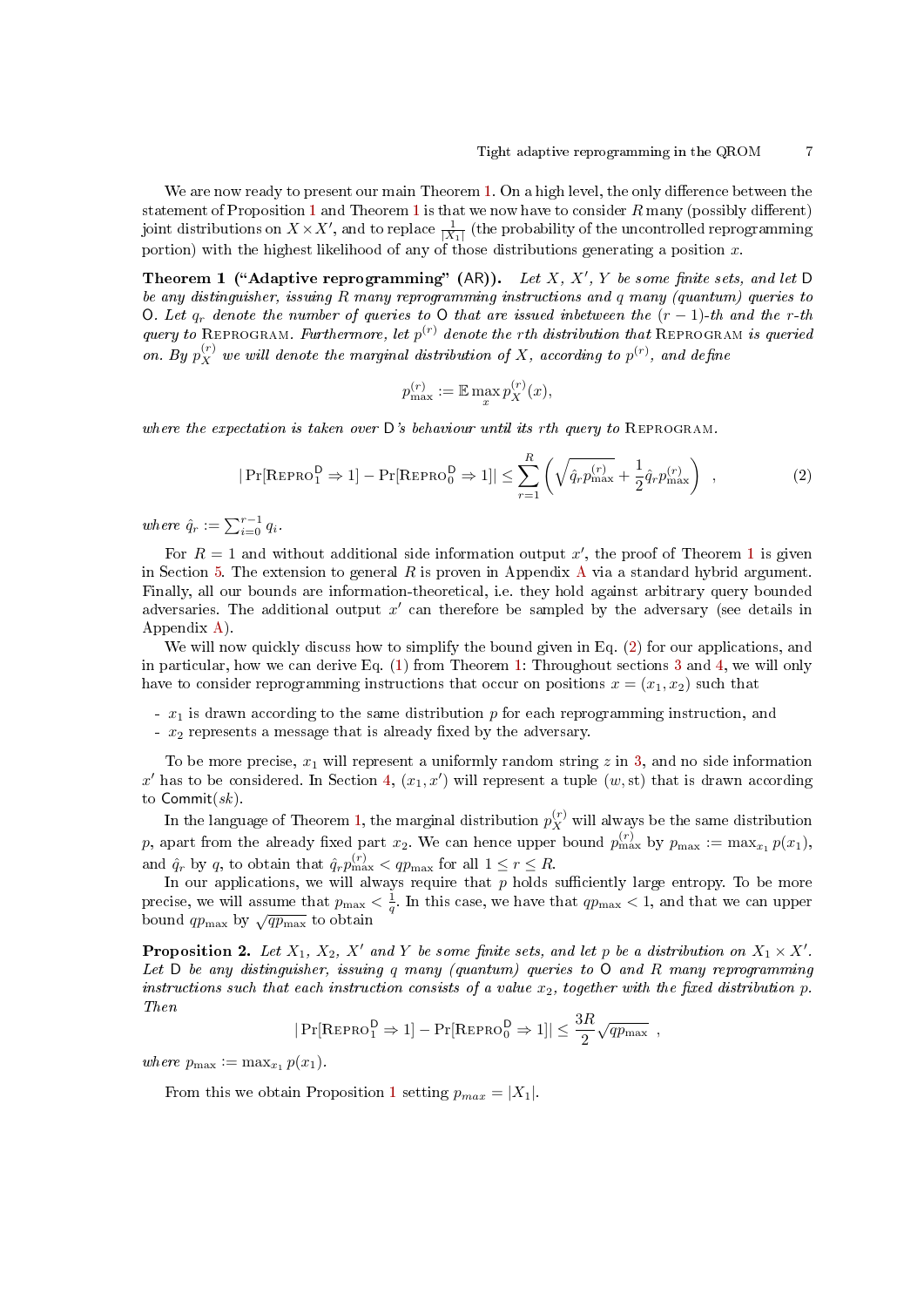8 A. B. Grilo, K. Hövelmanns, A. Hülsing, C. Majenz

# <span id="page-7-0"></span>3 Basic applications

In this section, we present two motivating examples that benefit from the most basic version of our bound as stated in Proposition [1.](#page-5-4) As a first example we chose the canonical hash-and-sign construction when used to achieve security under adaptive chosen message attacks (UF-CMA) from a scheme that is secure under random message attacks (UF-RMA). It is mostly self-contained and similar to our second example. The second example is a tighter bound for the security of hash-andsign as used in RFC 8391, the recently published standard for the stateful hash-based signature scheme XMSS. For missing definitions and detailed transforms see Appendix [B.](#page-28-0)

# <span id="page-7-1"></span>3.1 From RMA to CMA security via Hash-and-Sign

In the following, we present a conceptually easy proof with a tighter bound for the canonical UF-RMA to UF-CMA transform using hash-and-sign  $SIG' = HaS[SIG, H]$ , in the QROM (which additionally allows for arbitrary message space expansion). Recall that  $\textsf{Sign}'(sk, m')$  first samples a uniformly random bitstring  $z \leftarrow_{\$} Z$ , computes  $\sigma \leftarrow$  Sign $(sk, \mathsf{H}(z|m'))$  and returns the pair  $(z, \sigma)$ . Vrfy' accordingly first computes  $m := H(z||m')$  and then calls  $Vrfy(pk, m, \sigma)$ .

The reduction M from UF-RMA to UF-CMA in this case works as follows: First, we have to handle collision attacks. We show that an adversary which finds a forgery for  $SIG'$  that contains no forgery for SIG breaks the multi-target version of extended target collision resistance (M-eTCR) of H, and give a QROM bound for this property. Having dealt with collision attacks leaves us with the case where A generates a forgery that contains a forgery for SIG. The challenge in this case is how to simulate the signing oracle SIGN. Our respective reduction M against UF-RMA proceeds as follows: Collect the  $q_s$  many message-signature pairs  $\{(m_i, \sigma_i)\}_{1 \leq i \leq q_s}$ , provided by the UF-RMA game. When A queries SIGN $(m'_i)$  for the *i*th time, sample a random  $\overline{z_i}$ , reprogram  $H(z_i||m'_i) := m_i$ , and return  $(z_i, \sigma_i)$ . See also Fig. [5](#page-9-0) below.

In the QROM, this reduction has previously required  $q_s$  applications of the O2H Lemma in two steps, loosing an additive  $\mathcal{O}(q_s \cdot q/\sqrt{|Z|})$  term. In contrast, we only loose a  $\mathcal{O}(q_s\sqrt{q/|Z|})$  (both constants hidden by the  $\mathcal O$  are small):

**Theorem 2.** For any (quantum) UF-CMA adversary A issuing at most  $q_s$  (classical) queries to the signing oracle SIGN and at most  $q_H$  quantum queries to H, there exists an UF-RMA adversary M such that

$$
\mathrm{Succ}_{\mathsf{SIG}'}^{\mathsf{UF-CMA}}(\mathsf{A}) \leq \mathrm{Succ}_{\mathsf{SIG}}^{\mathsf{UF-RMA}}(\mathsf{M}) + \frac{8q_s(q_s + q_\mathsf{H} + 2)^2}{|\mathcal{M}'|} + 3q_s\sqrt{\frac{q_\mathsf{H} + q_s + 1}{|Z|}} \enspace,
$$

and the running time of M is about that of A.

The second term accounts for the complexity to find a second preimage for one of the messages  $m_i$ , which is an unavoidable generic attack. The third term is the result of  $2q_s$  reprogrammings. Half of them are used in the QROM bound for M-eTCR, the other half in the reduction M. This term accounts for an attack that correctly guesses the random bitstring used by the signing oracle for one of the queries (such an attack still would have to find a collision for this part but this is inherently not reflected in the used proof technique).

Proof. We now relate the UF-CMA security of SIG' to the UF-RMA security of SIG via a sequence of games.

GAME  $G_0$ . We begin with the original UF-CMA game for SIG' in game  $G_0$ . The success probability of A in this game is  $Adv_{SIG}^{UF-CMA}(A)$  per definition.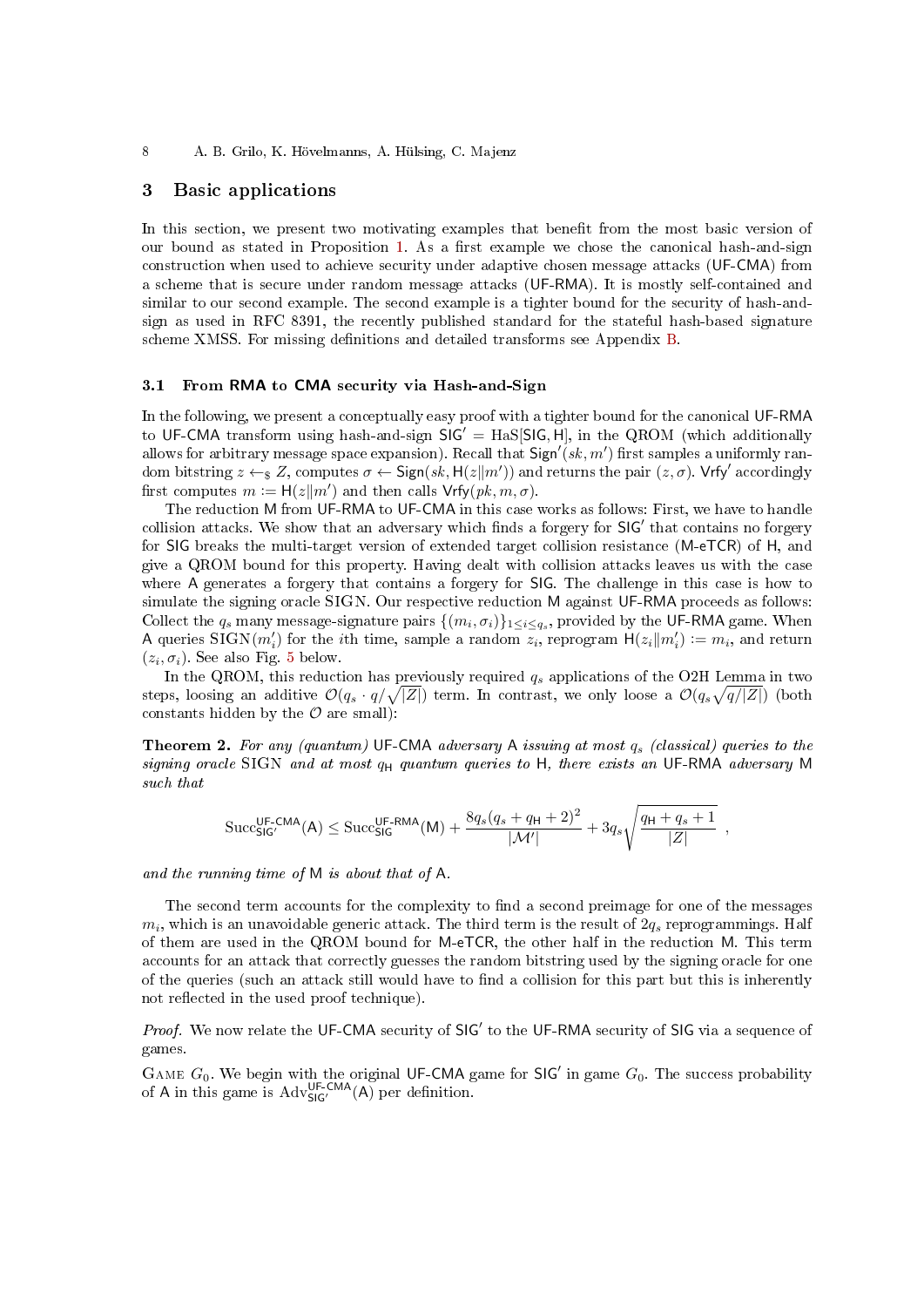$B^{Box,|H\rangle}()$  $\overline{01 \ (pk, sk)} \leftarrow \textsf{KG}$ 02  $(m^{\'}, \sigma^{\'}) = A^{SIGN,|H\rangle}(pk)$ 03 Parse  $\sigma'^*$  as  $(z^*, \sigma^*)$ 04 if  $\exists j : H(z^* || m'^*) = H(z_j || m'_j)$ 05  $i := j$ 06 else  $i \leftarrow s [1, q_s]$ 07 return  $(m'^*, z^*, i)$  $\text{SIGN}(m_i')$ 08  $z_i \leftarrow \mathsf{Box}(m'_i)$ 09  $\sigma_i \leftarrow$  Sign(sk, H( $z_i, m'_i$ )) 10 return  $(z_i, \sigma_i)$ 

<span id="page-8-0"></span>Fig. 3. Reduction B breaking M-eTCR. Here, Box is the M-eTCR challenge oracle.

GAME  $G_1$ . We obtain game  $G_1$  from game  $G_0$  by adding an additional condition. Namely, game  $G_1$  returns 0 if there exists an  $0 < i \leq q_s$  such that  $H(z^*||m'^*) = H(z_i||m'_i)$ , where  $z^*$  is the random element in the forgery signature, and  $z_i$  is the random element in the signature returned by  $\mathrm{SIGN}(m_i')$  as the answer to the  $i\mathrm{th}$  query. We will now argue that

$$
|\Pr[G_0^{\mathsf{A}} \Rightarrow 1] - \Pr[G_1^{\mathsf{A}} \Rightarrow 1]| \le \frac{8q_s(q_s + q_{\mathsf{H}} + 2)^2}{|\mathcal{M}'|} + \frac{3q_s}{2} \sqrt{\frac{q_{\mathsf{H}} + q_s + 1}{|Z|}}.
$$

Towards this end, we give a reduction B in Fig. [3,](#page-8-0) that breaks the M-eTCR security of H whenever the additional condition is triggered, making  $q_s + q_H + 1$  queries to its random oracle. B simulates the UF-CMA game for SIG', using H and an instance of SIG. Clearly, B runs in about the same time as game  $G_0^{\mathsf{A}}$ , and succeeds whenever  $\mathsf A$  succeeds and the additional condition is triggered. To complete this step, it hence remains to show that the success probability of any such  $(q_s + q_H + 1)$ -query adversary is

<span id="page-8-1"></span>
$$
\text{Succ}_{\mathsf{H}}^{\mathsf{M}\text{-}\mathsf{e}\mathsf{T}\mathsf{C}\mathsf{R}}\left(\mathsf{B}, q_s\right) \le \frac{8q_s(q_s + q_{\mathsf{H}} + 2)^2}{|\mathcal{M}'|} + \frac{3q_s}{2} \sqrt{\frac{q_{\mathsf{H}} + q_s + 1}{|Z|}}\tag{3}
$$

<span id="page-8-4"></span><span id="page-8-3"></span>.

We delay the proof of Eq. [\(3\)](#page-8-1) until the end.

GAME  $G_2$ . The next game differs from  $G_1$  in the way the signing oracle works. In game  $G_2$  (see Fig. [4\)](#page-8-2), the *i*th query to SIGN is answered by first sampling a random value  $z_i$ , as well as a random message  $m_i$ , and programming  $\mathsf{H}':=\mathsf{H}'^{(z_i||m_i')\mapsto m_i}$ . Then  $m_i$  is signed using the secret key. We will now show that

$$
|\Pr[G_1^{\mathsf{A}} \Rightarrow 1] - \Pr[G_2^{\mathsf{A}} \Rightarrow 1]| \leq \frac{3q_s}{2} \sqrt{\frac{q_{\mathsf{H}} + q_s + 1}{|Z|}}
$$

| Game $G_2$                                                                   | $SIGN(m'_i)$                                |
|------------------------------------------------------------------------------|---------------------------------------------|
| 01 $i := 1$                                                                  | 08 $z_i \leftarrow_s Z, m_i \leftarrow_s M$ |
| 02 $(pk, sk) \leftarrow KG()$                                                | 09 $H := H^{(z_i  m'_i) \mapsto m_i}$       |
| 03 $(m'^*, \sigma'^*) = A^{\text{SIG N},  H\rangle}(pk)$                     | 10 $\sigma_i \leftarrow$ Sign(sk, $m_i$ )   |
| 04 Parse $\sigma'^*$ as $(z^*, \sigma^*)$                                    | 11 $i := i + 1$                             |
| 05 if $\exists 1 \leq i \leq q_s : H(z^*    m'^*) = H(z_i    m'_i)$          | 12 return $(z_i, \sigma_i)$                 |
| return 0<br>06                                                               |                                             |
| 07 return $Vrfy(pk, m'^*, \sigma^*) \wedge m'^* \notin \{m'_i\}_{i=1}^{q_s}$ |                                             |

#### <span id="page-8-2"></span>Fig. 4. Game  $G_2$ .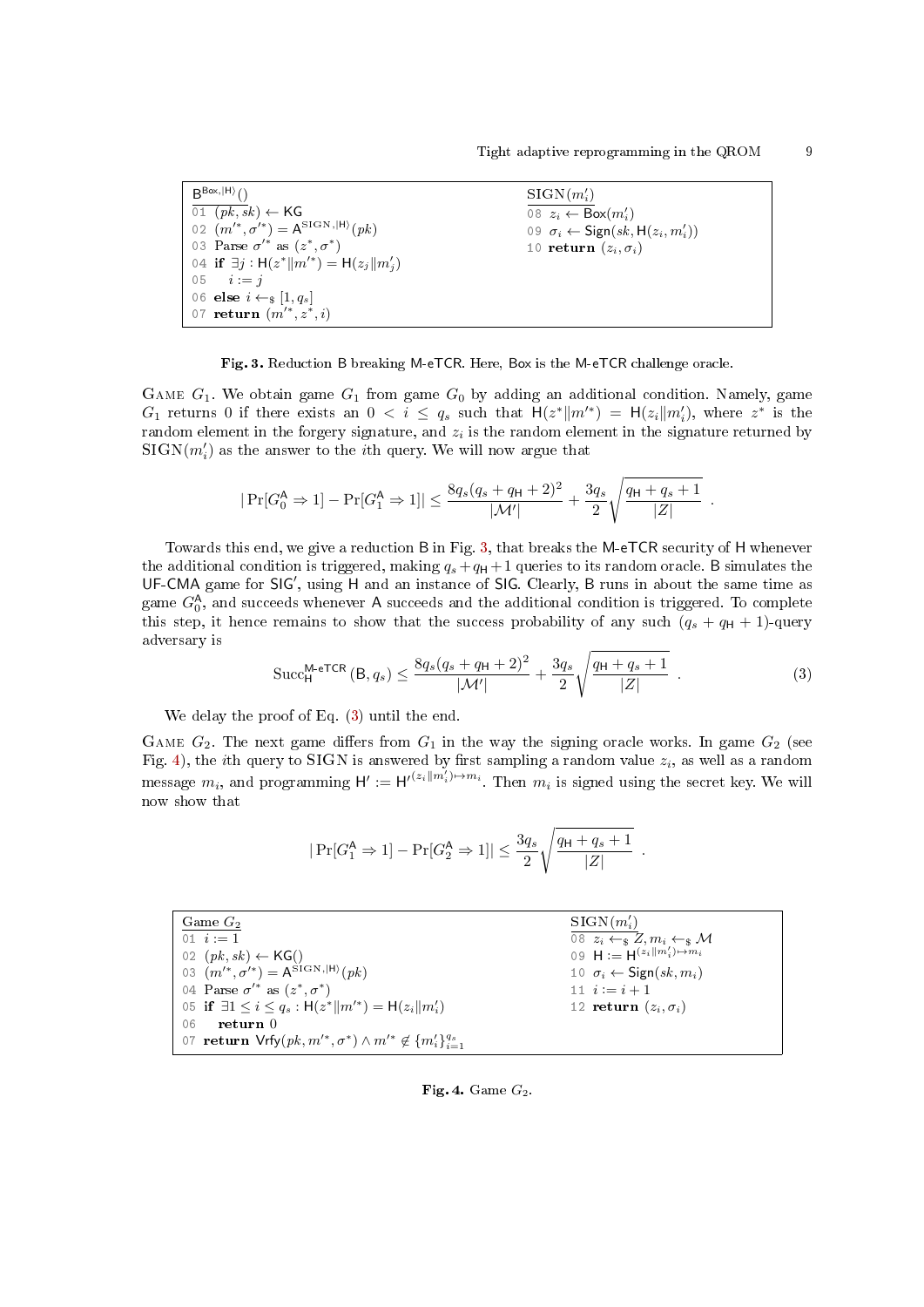10 A. B. Grilo, K. Hövelmanns, A. Hülsing, C. Majenz

| $M^{A, H\rangle}(pk, \{(m_i, \sigma_i)\}_{1\leq i\leq q_s})$<br>01 $H' := H; i := 1$<br>02 $(m'^*, \sigma'^*) = A^{\text{SIGN},  H' }(pk)$<br>03 Parse $\sigma'^*$ as $(z^*, \sigma^*)$<br>04 return $(H(z^*  m'^*), \sigma)$ | $\text{SIGN}(m_i')$<br>05 $z_i \leftarrow \in Z$<br>06 if $\exists \hat{m}_i$ s. th. $(z_i  m'_i, \hat{m}_i) \in \mathfrak{L}_{\mathsf{H}'}$<br>07 $\mathfrak{L}_{\mathsf{H}'} := \mathfrak{L}_{\mathsf{H}'} \setminus \{(z_i    m'_i, \hat{m}_i)\}\$<br>08 $\mathfrak{L}_{\mathsf{H}'} := \mathfrak{L}_{\mathsf{H}'} \cup \{(z_i    m'_i, m_i)\}\$<br>09 $i := i + 1$<br>10 return $(z_i, \sigma_i)$ |
|-------------------------------------------------------------------------------------------------------------------------------------------------------------------------------------------------------------------------------|-------------------------------------------------------------------------------------------------------------------------------------------------------------------------------------------------------------------------------------------------------------------------------------------------------------------------------------------------------------------------------------------------------|
|                                                                                                                                                                                                                               | H'(z  m')<br>11 if $\exists m$ s. th. $(z  m', m) \in \mathfrak{L}_{H'}$<br>12<br>return $m$<br>13 else return $H(z  m')$                                                                                                                                                                                                                                                                             |

<span id="page-9-2"></span><span id="page-9-1"></span><span id="page-9-0"></span>Fig. 5. Reduction M reducing UF-RMA to UF-CMA.

Consider a reduction C that simulates game  $G_2$  for A to distinguish the REPRO<sub>b</sub> game. Accordingly,  $\textsf{C}$  forwards access to its own oracle  $\textsf{O}_b$  to  $\textsf{A}$  instead of  $\textsf{H}.$  Instead of sampling  $z_i, m_i$  itself in line [08](#page-8-3) and programming H in line [09,](#page-8-4) C obtains  $z_i \leftarrow \text{REPROGRAM}(m'_i)$  from its own oracle and computes  $m_i := O_b(z_i || m'_i)$  as the output of its random oracle. Now, if C plays in REPRO<sub>0</sub> it perfectly simulates  $G_1$  for A, as the oracle remains unchanged. If C plays in REPRO<sub>1</sub> it perfectly simulates  $G_2$ , as can be seen by inlining REPROGRAM and removing doubled calls used to recompute  $m_i$ . Consequently,

$$
|\Pr[G_1^{\mathsf{A}} \Rightarrow 1] - \Pr[G_2^{\mathsf{A}} \Rightarrow 1]| = |\Pr[\text{REPRO}_0^{\mathsf{C}^{\mathsf{A}}} \Rightarrow 1] - \Pr[\text{REPRO}_1^{\mathsf{C}^{\mathsf{A}}} \Rightarrow 1]| \leq \frac{3q_s}{2} \sqrt{\frac{q_{\mathsf{H}} + q_s + 1}{|Z|}}.
$$

To conclude our main argument, we will now argue that

$$
\Pr[G_2^{\mathsf{A}} \Rightarrow 1] = \mathrm{Adv}_{\mathsf{SIG}}^{\mathsf{UF}\text{-}\mathsf{RMA}}(\mathsf{M}) \enspace,
$$

where reduction M is given in Fig. [5.](#page-9-0) Since reprogramming is done a-posteriori in game  $G_2$ , M can simulate a reprogrammed oracle H' via access to its own oracle H and an initial table look-up: M keeps track of the (classical) values on which H' has to be reprogrammed (see line [08\)](#page-9-1) and tweaks A's oracle H', accordingly. The latter means that, given the table  $\mathfrak{L}_{H'}$  of pairs  $(z_i||m'_i, m_i)$  that were already defined in previous signing queries, controlled on the query input being equal to  $z_i$   $\|m_i'$ output  $m_i$ , and controlled on the input not being equal to any  $z_i \| m'_i$ , forward the query to M's own oracle H. If needed, M reprograms values (see line [07\)](#page-9-2) by adding an entry to its look-up table. Given quantum access to H, M can implement this as a quantum circuit, allowing quantum access to H'.

Hence, M perfectly simulates game  $G_2$  towards A. The only differences are that M neither samples the  $m_i$  itself, nor computes the signatures for them. Both are given to M by the UF-RMA game. However, they follow the same distribution as in game  $G_2$ . Lastly, whenever A would win in game  $G_2$ , M succeeds in its UF-RMA game as it can extract a valid forgery for SIG on a new message. This is enforced with the condition we added in game  $G_1$ .

The final bound of the theorem follows from collecting the bounds above, and it remains to prove the bound on M-eTCR claimed in Eq. [\(3\)](#page-8-1). We improve a bound from [\[HRS16\]](#page-25-7), in which it was shown that for a small constant  $c,$ <sup>[8](#page-9-3)</sup>

$$
\operatorname{Succ}_{\mathsf{H}}^{\mathsf{M}\text{-}\mathsf{e}\mathsf{T}\mathsf{C}\mathsf{R}}\left(\mathsf{B}, q_s\right) \leq \frac{8q_s(q_{\mathsf{H}}+1)^2}{|\mathcal{M}'|} + c\frac{q_s q_{\mathsf{H}}}{\sqrt{|Z|}}.
$$

<span id="page-9-3"></span><sup>8</sup> This is a corrected bound from [\[HRS16\]](#page-25-7), see discussion in Section [2.](#page-4-1)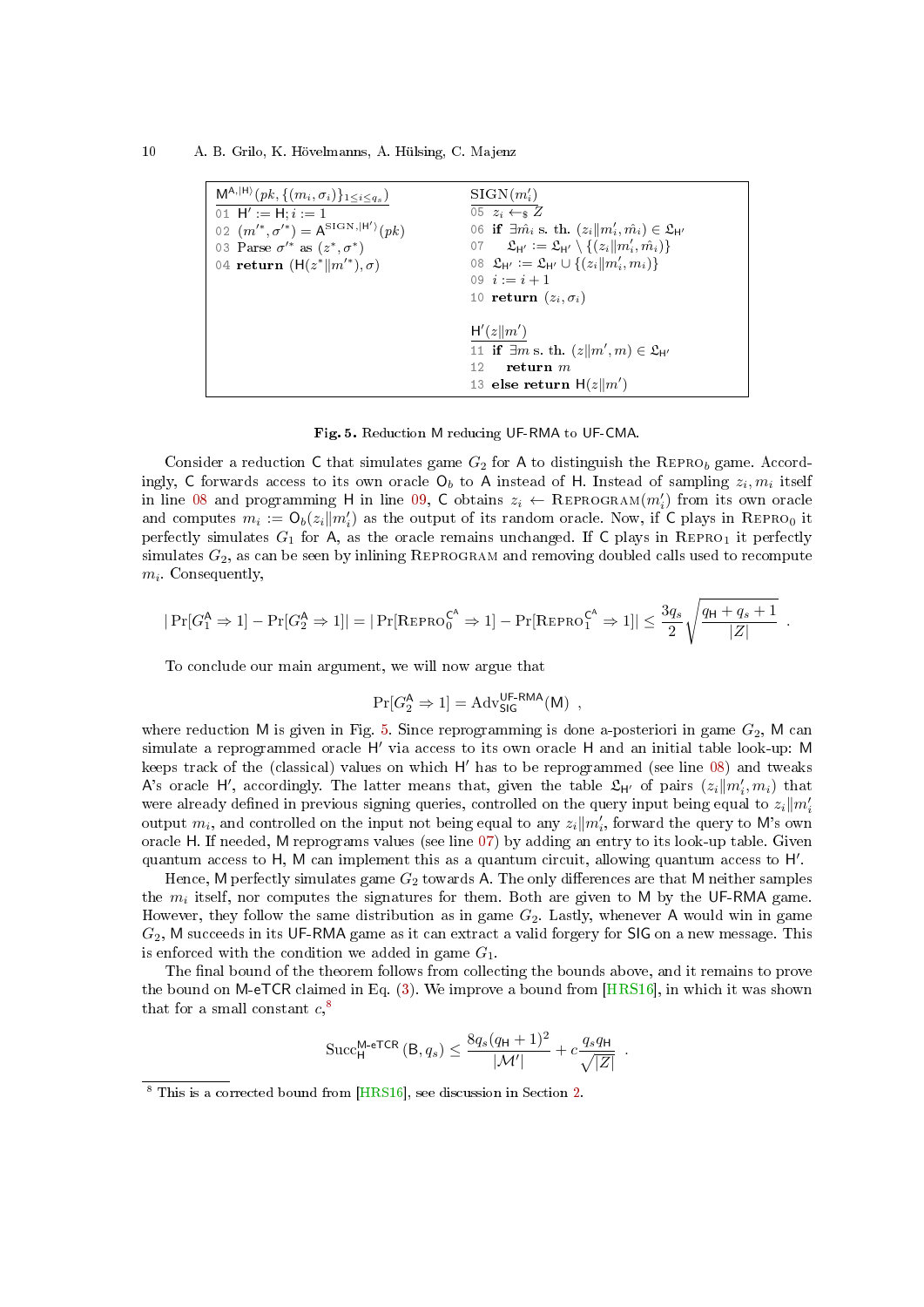Their proof of this bound is explicitly given for the single target step. It is then argued that the multi-target step can be easily obtained, which was recently confirmed in  $[BHRvV20]$ . The proof proceeds in two steps. The authors construct a reduction that generates a random function from an instance of an average-case search problem which requires to find a 1 in a boolean function  $f$ . The function has the property that all preimages of a randomly picked point  $m$  in the image correspond to 1s of f. When A makes its query to Box, the reduction picks a random z and programs  $H^{(z||m')\mapsto m}$ . An extended target collision for  $(z||m')$  hence is a 1 in f by design. This gives the first term in the above bound, which is known to be optimal.

The second term in the bound is the result of above reprogramming. I.e., it is a bound on the difference in success probability of A when playing the real game or when run by the reduction. More precisely, the bound is the result of analyzing the distinguishing advantage between the following two games (which we rephrased to match our notation):

GAME  $G_a$ . A gets access to H. In phase 1, after making at most  $q_1$  queries to H, A outputs a message  $m' \in \mathcal{M}'$ . Then a random  $z \leftarrow_{\S} Z$  is sampled and  $(z, H(z||m'))$  is handed to A. A continues to the second phase and makes at most  $q_2$  queries. A outputs  $b \in \{0, 1\}$  at the end.

GAME  $G_b$ . A gets access to H. After making at most  $q_1$  queries to H, A outputs a message  $m' \in \mathcal{M}'$ . Then a random  $z \leftarrow s Z$  is sampled as well as a random range element  $m \leftarrow s M$ . Program H :=  $H^{(z||m')\rightarrow m}$ . A receives  $(z, m = H(z||m'))$  and proceeds to the second phase. After making at most  $q_2$  queries, A outputs  $b \in \{0, 1\}$  at the end.

The authors of  $[HRS16]$  showed that for a small constant c (see Footnote [8\)](#page-9-3),

$$
|\Pr[G^{\mathsf{A}}_b \Rightarrow 1] - \Pr[G^{\mathsf{A}}_a \Rightarrow 1]| \leq c \frac{q_{\mathsf{H}}}{\sqrt{|Z|}}\,.
$$

A straightforward application of Proposition [1](#page-5-4) shows that

$$
|\Pr[G_b^{\mathsf{A}} \Rightarrow 1] - \Pr[G_a^{\mathsf{A}} \Rightarrow 1]| \leq \frac{3}{2} \sqrt{\frac{q_{\mathsf{H}}+1}{|Z|}}\,.
$$

as the games above virtually describe the games  $REPRO<sub>b</sub>$  with the exception that in  $REPRO<sub>b</sub>$  the oracle REPROGRAM only returns z and not  $\mathsf{H}(z||m')$ ). Hence, a reduction needs one additional query per reprogramming.

When applying this to the  $q_s$ -target case, a hybrid argument shows that the bound becomes  $3q_s/2\sqrt{q_H+1/|Z|}$ . Combining this with the reduction of [\[HRS16\]](#page-25-7) and taking into account that B makes  $(q_s + q_H +1)$  queries confirms the claimed bound of

$$
\text{Succ}_{\mathsf{H}}^{\mathsf{M}\text{-}\mathsf{e}\mathsf{T}\mathsf{C}\mathsf{R}}\left(\mathsf{B}, q_s\right) \le \frac{8q_s(q_s + q_{\mathsf{H}} + 2)^2}{|\mathcal{M}'|} + \frac{3q_s}{2} \sqrt{\frac{q_{\mathsf{H}} + q_s + 1}{|Z|}}.
$$

### 3.2 Tight security for message hashing of RFC 8391

Another extremely similar application of our basic bound is for another case of the hash-and-sign construction, used to turn a fixed message length UF-CMA-secure signature scheme SIG into a variable input length one  $SIG'$ . This case is essentially covered already by Section [3.1:](#page-7-1) A proof can omit game  $G_2$  and state a simple reduction that simulates game  $G_1$  to extract a forgery. The bound changes accordingly, requiring one reprogramming bound less and becoming Succ ${}_{SIG'}^{UF-KMA}(A) \leq$  $\text{Succ}_{\text{SIG}}^{\text{UF-CMA}}(M) + \frac{8q_s(q_s+q_H)^2}{|M'|+1.5q_s\sqrt{q_H+q_s/|Z|}}.$ 

In  $[HBG+18]$  $[HBG+18]$ , the authors suggested that for stateful hash-based signature schemes, like, e.g., XMSS [\[HBG](#page-24-9)<sup>+</sup>18], the multi-target attacks which cause the first occurence of  $q_s$  in the bound could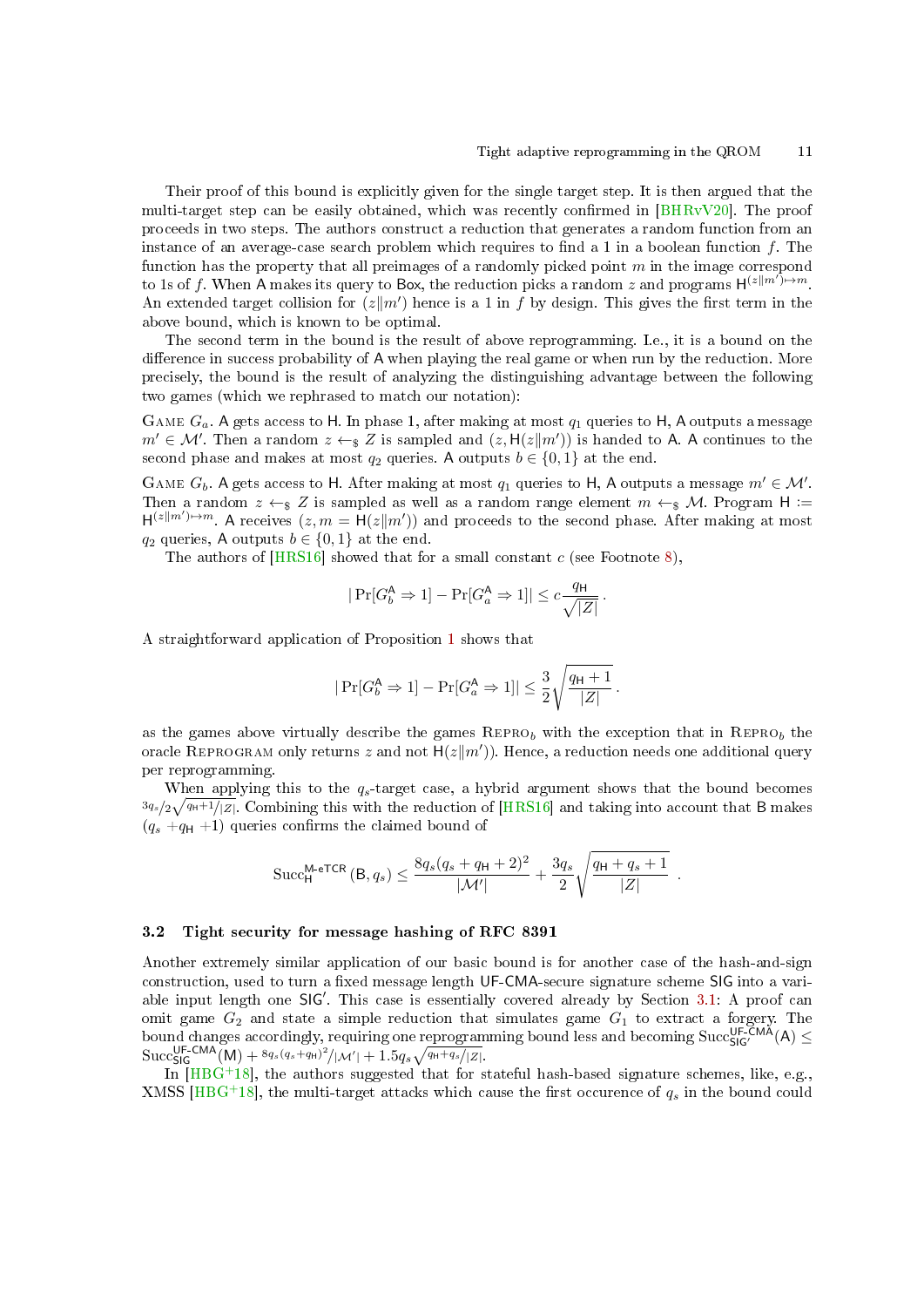#### 12 A. B. Grilo, K. Hövelmanns, A. Hülsing, C. Majenz

be avoided. This was recently formally proven in [\[BHRvV20\]](#page-24-10). The idea is to exploit the property of hash-based signature schemes that every signature has an index which binds the signature to a one-time public key. Including this index into the hash forces an adversary to also include it in a collision to make it useful for a forgery. Even more, the index is different for every signature and therefore for every target hash.

Summarizing, the authors of [\[BHRvV20\]](#page-24-10) showed that there exists a tight standard model proof for the hash-and-sign construction, as used by XMSS in RFC 8391, if the used hash function is  $q_s$ target extended target-collision resistant with nonce (nM-eTCR, see Appendix [B.1\)](#page-28-1), an extension of M-eTCR that considers the index. To demonstrate the relevance of this result, the authors analyzed the nM-eTCR-security of hash functions under generic attacks, proving a bound for nM-eTCR-security in the QROM in the same way as outlined for M-eTCR above. So far, this bound was suboptimal, as it included a bound on distinguishing variants of games  $G_a$  and  $G_b$  above in which H takes an additional, externally given index as input (for the modified games see Appendix [B.1\)](#page-28-1). Hence, the bound was  $\text{Succ}_{H}^{\textsf{nM-eTCR}}(A, p) \leq \frac{8(q_s+q_H)^2}{\mu} |\mathcal{M}'| + \frac{32q_s q_H^2}{\mu} |\mathcal{Z}|$ . Due to the translation error, we believe that the second term needs to be updated to  $32q_s \cdot \alpha$ , where  $\alpha = 44/\sqrt{|Z|}$ , instead of  $32q_s \cdot \alpha^2$ .<br>In [\[BHRvV20\]](#page-24-10), it was conjectured that in  $\alpha$ , a factor of  $\sqrt{q_H}$  can be removed. We can confirm this conjecture. As in the case above, Proposition [1](#page-5-4) can be directly applied to the distinguishing bound for games  $G_a$  and  $G_b$ . A reduction would simply treat the index as part of the message sent to Reprogram. Plugging this into the proof in [\[BHRvV20\]](#page-24-10) leads to the bound

$$
\operatorname{Succ}_{\mathsf{H}}^{\mathsf{nM}\text{-}\mathsf{ETCR}}\left(\mathsf{A},p\right) \le \frac{8(q_s+q_{\mathsf{H}})^2}{|\mathcal{M}'|} + 1.5q_s\sqrt{\frac{q_{\mathsf{H}}+q_s}{|Z|}}.
$$

### <span id="page-11-0"></span>4 Applications to the Fiat-Shamir transform

For the sake of completeness, we include all used definitions for identification and signature schemes in Appendix [B.](#page-28-0) The only non-standard (albeit straightforward) denition is computational HVZK for multiple transcripts, which we give below.

(SPECIAL) HVZK SIMULATOR. We first recall the notion of an HVZK simulator. Our definition comes in two flavours: While a standard HVZK simulator generates transcripts relative to the public key, a special HVZK simulator generates transcripts relative to (the public key and) a particular challenge.

**Definition 1** ((Special) HVZK simulator). An HVZK simulator is an algorithm Sim that takes as input the public key pk and outputs a transcript  $(w, c, z)$ . A special HVZK simulator is an algorithm Sim that takes as input the public key pk and a challenge c and outputs a transcript  $(w, c, z)$ .

Computational HVZK for multiple transcripts. In our security proofs, we will have to argue that collections of honestly generated transcripts are indistinguishable from collections of simulated ones. Since it is not always clear whether computational HVZK implies computational HVZK for multiple transcripts, we extend our definition, accordingly: In the multi- $HVZK$  game, the adversary obtains a collection of transcripts (rather than a single one). Similarly, we extend the denition of special computational HVZK from [\[AOTZ20\]](#page-23-2).

<span id="page-11-1"></span>Definition 2 ((Special) computational multi-HVZK). Assume that ID comes with an HVZK simulator Sim. We define multi-HVZK games  $t$ -HVZK as in Fig. [6,](#page-12-1) and the multi-HVZK advantage function of an adversary A against ID as

$$
\mathrm{Adv}_{\mathsf{ID}}^{t\text{-}\mathsf{HVZK}}(A) := \left| \mathrm{Pr}[t\text{-}\mathsf{HVZK}_{1\mathsf{ID}}^{A} \Rightarrow 1] - \mathrm{Pr}[t\text{-}\mathsf{HVZK}_{0\mathsf{ID}}^{A} \Rightarrow 1] \right| \; .
$$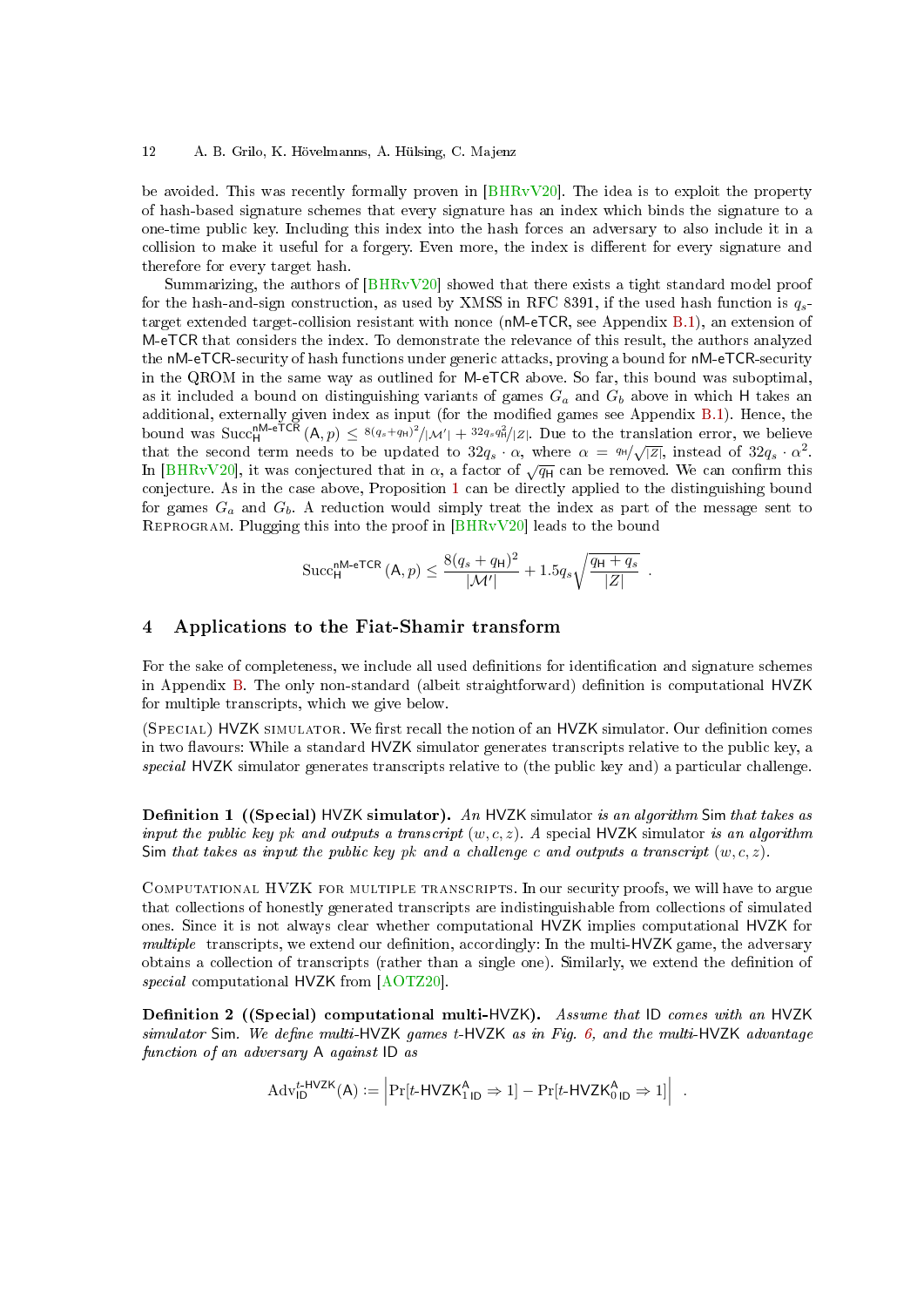To define special multi-HVZK, assume that  $ID$  comes with a special HVZK simulator Sim. We define multi-sHVZK games as in Fig. [6,](#page-12-1) and the multi-sHVZK advantage function of an adversary A against ID as

$$
\mathrm{Adv}_{\mathsf{ID}}^{t\text{-}\mathsf{sHVZK}}(\mathsf{A}) := \left| \Pr[t\text{-}\mathsf{sHVZK}_{1\,\mathsf{ID}}^{\mathsf{A}} \Rightarrow 1] - \Pr[t\text{-}\mathsf{sHVZK}_{0\,\mathsf{ID}}^{\mathsf{A}} \Rightarrow 1] \right| \; .
$$

```
GAME t-HVZK<sub>b</sub>
01 (pk, sk) \leftarrow \text{IG}(par)02 for i \in \{1, \dots, t\}03 trans_i^0 \leftarrow \texttt{getTrans}(sk)04 trans_i^1 \leftarrow \textsf{Sim}(pk)05 b' \leftarrow A(pk, (trans_i^b)_{1 \leq i \leq t})06 return b'GAME t sHVZK_b07 i := 108 (pk, sk) \leftarrow \textsf{IG}(\text{par})09 b' \leftarrow A^{\text{getTrans}}(pk)10 return b'getTrans(c)11 if i > t return \perp12 i := i + 113 trans^0 \leftarrow \text{getTransChall}(sk, c)14 trans^1 \leftarrow Sim(pk, c)15 return trans<sup>b</sup>
```
<span id="page-12-1"></span>Fig. 6. Multi-HVZK game and multi-sHVZK game for ID. Both games are defined relative to bit  $b \in \{0, 1\}$ , and to the number t of transcripts the adversary is given.

STATISTICAL HVZK. Unlike computational HVZK, *statistical* HVZK can be generalized generically, we therefore do not need to deviate from known statistical definitions (included in Appendix [B\)](#page-28-0). We denote the respective upper bound for (special) statistical HVZK by  $\Delta_{HVZK}$  ( $\Delta_{\text{HVZK}}$ ).

### <span id="page-12-0"></span>4.1 Revisiting the Fiat-Shamir transform

In this section, we show that if an identification scheme ID is HVZK, and if  $SIG := FSIID, H]$  possesses UF-CMA $_0$  security (also known as UF-KOA security), then SIG is also UF-CMA secure, in the QROM. Note that our theorem makes no assumptions on how  $\mathsf{UF-CMA}_0$  is proven. For arbitrary ID schemes this can be done using a general reduction for the Fiat-Shamir transform [\[DFMS19\]](#page-24-5), incurring a  $q_\mathsf{H}^2$ multiplicative loss that is, in general, unavoidable  $[DFM20]$ . For a lossy ID scheme ID, UF-CMA<sub>0</sub> of FS[ID, H] can be reduced tightly to the extractability of ID in the QROM [\[KLS18\]](#page-25-8). In addition, while we focus on the standard Fiat-Shamir transform for ease of presentation, the following theorem generalizes to signatures constructed using the multi-round generalization of the Fiat-Shamir transform like, e.g., MQDSS  $[CHR<sup>+</sup>16]$  $[CHR<sup>+</sup>16]$ .

<span id="page-12-3"></span>**Theorem 3.** For any (quantum) UF-CMA adversary A issuing at most  $q_s$  (classical) queries to the signing oracle SIGN and at most  $q_H$  quantum queries to H, there exists a UF-CMA<sub>0</sub> adversary B and a multi-HVZK adversary C such that<br>Succ<sup>UF-CMA</sup>(A)  $\leq$  Succ<sup>UF-CMA</sup>0

$$
\mathrm{Succ}_{\mathsf{FS}[I\mathsf{D},\mathsf{H}]}^{\mathsf{UF-CMA}}(A) \leq \mathrm{Succ}_{\mathsf{FS}[I\mathsf{D},\mathsf{H}]}^{\mathsf{UF-CMA_0}}(B) + \mathrm{Adv}_{I\mathsf{D}}^{q_s-\mathsf{HVZK}}(C) \tag{4}
$$

<span id="page-12-2"></span>
$$
+\frac{3q_s}{2}\sqrt{(q_H+q_s+1)\cdot\gamma(\text{Commit})} , \qquad (5)
$$

and the running time of  $B$  and  $C$  is about that of  $A$ . The bound given in Eq. [\(4\)](#page-12-2) also holds for the modified Fiat-Shamir transform that defines challenges by letting  $c := H(w, m, pk)$  instead of letting  $c := H(w, m)$ .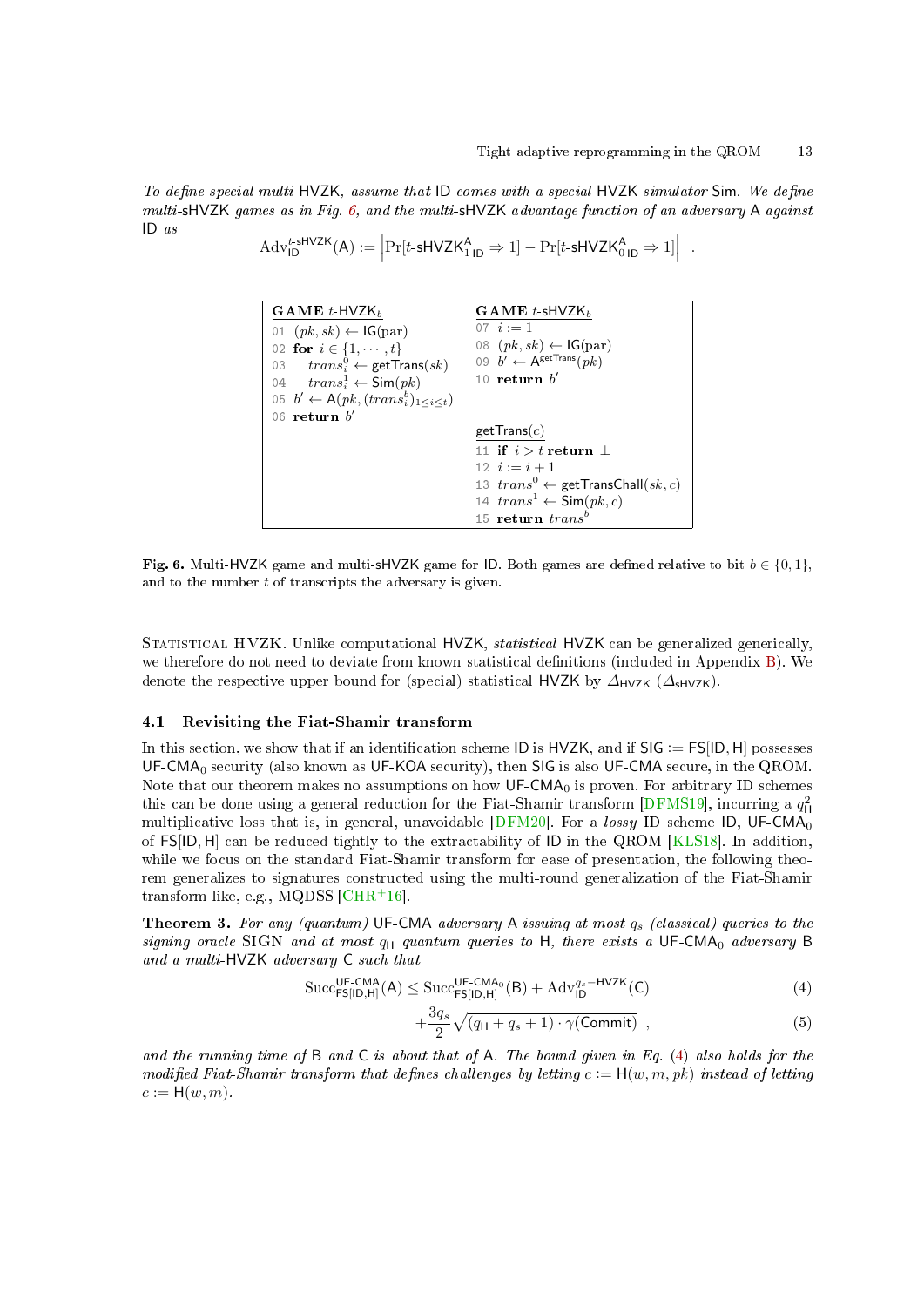#### 14 A. B. Grilo, K. Hövelmanns, A. Hülsing, C. Majenz

Note that if ID is statistically HVZK, we can replace  $\text{Adv}_{\text{ID}}^{q_s-\text{HVZK}}(C)$  with  $q_s \cdot \Delta_{\text{HVZK}}$ .

Proof. Consider the sequence of games given in Fig. [7.](#page-13-0)

<span id="page-13-4"></span>GAMES  $G_0$  -  $G_2$ 01  $(pk, sk) \leftarrow \text{IG}(par)$ 02  $(m^*, \sigma^*) \leftarrow A^{STGN,|H\rangle}(pk)$ 03 if  $m^* \in \mathfrak{L}_M$  return 0 04 Parse  $(w^*, z^*) := \sigma^*$ 05  $c^* := H(w^*, m^*)$ 06 return  $V(pk, w^*, c^*, z^*)$  $SIGN(m)$  $\overline{07 \mathcal{L}_{\mathcal{M}}}\mathrel{\mathop:}=\mathfrak{L}_{\mathcal{M}}\cup\{m\}$ 08 (*w*, *c*, *z*) ← getTrans(*m*)  $\#G_0 - G_1$ <br>09 (*w*, *c*, *z*) ← Sim(*pk*)  $\#G_2$ 09  $(w, c, z) \leftarrow \text{Sim}(pk)$ 10  $H := H^{(w,m)\to c}$  $\sqrt{G_1 \cdot G_2}$ 11 return  $\sigma := (w, z)$  $\frac{\mathsf{getTrans}(m)}{12 \ \ (w, \operatorname{st}) \leftarrow \mathsf{Commit}(sk)}$ 13  $c := H(w, m)$   $\#G_0$ <br>
14  $c' \leftarrow_{\$} C$   $\#G_1$ 14  $c' \leftarrow s C$ 14  $c' \leftarrow_{\$} C$   $\#G_1$ <br>
15  $z \leftarrow$  Respond(sk, w, c, st) 16 return  $(w, c, z)$ 

<span id="page-13-2"></span><span id="page-13-0"></span>Fig. 7. Games  $G_0$  -  $G_2$  for the proof of Theorem [3.](#page-12-3)

GAME  $G_0$ . Since game  $G_0$  is the original UF-CMA game,

<span id="page-13-3"></span><span id="page-13-1"></span>
$$
\mathrm{Succ}_{\mathsf{FS}[\mathsf{ID},\mathsf{H}]}^{\mathsf{UF}\text{-}\mathsf{CMA}}(\mathsf{A}) = \Pr[G_0^\mathsf{A} \Rightarrow 1] \enspace .
$$

GAME  $G_1$ . In game  $G_1$ , we change the game twofold: First, the transcript is now drawn according to the underlying ID scheme, i.e., it is drawn uniformly at random as opposed to letting  $c := H(w, m)$ , see line [14.](#page-13-1) Second, we reprogram the random oracle H in line [10](#page-13-2) such that it is rendered a-posterioriconsistent with this transcript, i.e., we reprogram H such that  $H(w, m) = c$ .

To upper bound the game distance, we construct a quantum distinguisher D in Fig. [8](#page-14-0) that is run in the adaptive reprogramming games  $\text{REPRO}_{R,b}$  with  $R := q_S$  many reprogramming instances. We identify reprogramming position x with  $(w, m)$ , additional input x' with st, and y with c. Hence, the distribution  $p$  consists of the constant distribution that always returns  $m$  (as  $m$  was already chosen by A), together with the distribution Commit(sk). Since D perfectly simulates game  $G_b$  if run in its respective game REPRO<sub>b</sub>, we have

$$
|\Pr[G_0^{\mathsf{A}} = 1] - \Pr[G_1^{\mathsf{A}} = 1]| = |\Pr[\text{REPRO}_1^{\mathsf{D}} \Rightarrow 1] - \Pr[\text{REPRO}_0^{\mathsf{D}} \Rightarrow 1]|.
$$

Since D issues  $q_S$  reprogramming instructions and  $(q_H + q_S + 1)$  many queries to H, Proposition [2](#page-6-2) yields

<span id="page-13-5"></span>
$$
|\Pr[\text{REPRO}_{1}^{\mathsf{D}} \Rightarrow 1] - \Pr[\text{REPRO}_{0}^{\mathsf{D}} \Rightarrow 1]| \le \frac{3q_{S}}{2} \sqrt{(q_{H} + q_{S} + 1) \cdot p_{\max}} \tag{6}
$$

where  $p_{\max} = \mathbb{E}_{\text{IG}} \max_w \Pr_{W, \text{ST} \leftarrow \text{Commit}(sk)} [W = w] = \gamma(\text{Commit}).$ 

GAME  $G_2$ . In game  $G_2$ , we change the game such that the signing algorithm does not make use of the secret key any more: Instead of being defined relative to the honestly generated transcripts, signatures are now defined relative to the simulator's transcripts. We will now upper bound  $|\Pr[G_{1}^{\mathsf{A}}=$ 1]−Pr[ $G_2^{\mathsf{A}} = 1$ ]| via computational multi-HVZK. Consider multi-HVZK adversary C in Fig. [9.](#page-14-1) C takes as input a list of  $q_s$  many transcripts, which are either all honest transcripts or simulated ones. Since reprogramming is done a-posteriori in game  $G_1$ ,  $C$  can simulate it via an initial table look-up, like the reduction M that was given in Section [3.1](#page-7-1) (see the description on p. [10\)](#page-9-0). C perfectly simulates game  $G_1$  if run on honest transcripts, and game  $G_2$  if run on simulated ones, hence

$$
|\Pr[G_1^{\mathsf{A}} = 1] - \Pr[G_2^{\mathsf{A}} = 1]| \leq \mathrm{Adv}_{\mathsf{ID}}^{qs - \mathsf{HVZK}}(\mathsf{C})
$$
.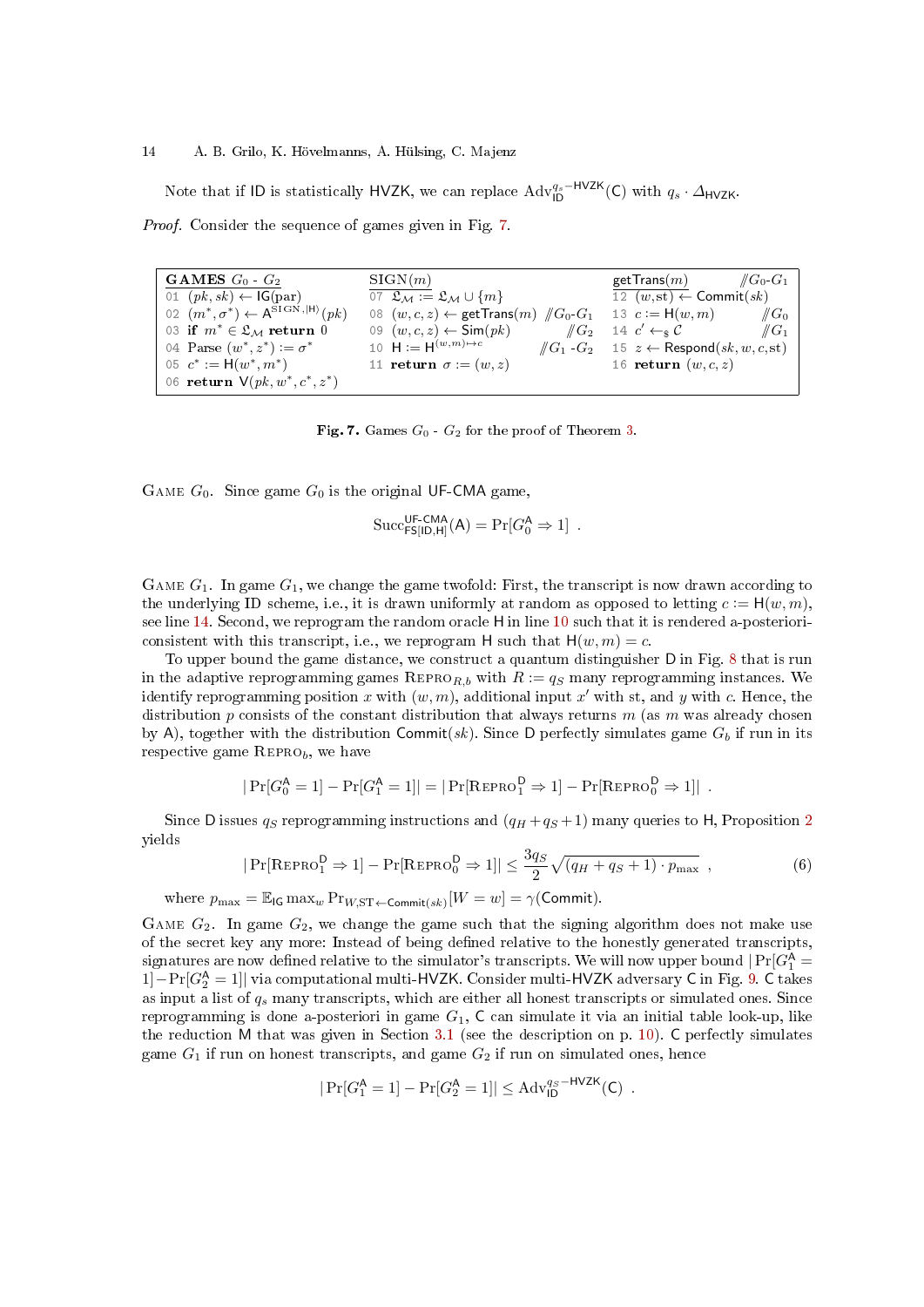| Distinguisher $D^{ H\rangle}$                                                 | SIGN(m)                                                        |
|-------------------------------------------------------------------------------|----------------------------------------------------------------|
| 01 $(pk, sk) \leftarrow IG(par)$                                              | 07 $\mathfrak{L}_M := \mathfrak{L}_M \cup \{m\}$               |
| 02 $(m^*, \sigma^*) \leftarrow A^{\text{SIGN}, \vert \mathsf{H} \rangle}(pk)$ | 08 $(w, st) \leftarrow \text{REPROGRAM}(m, \text{Commit}(sk))$ |
| 03 if $m^* \in \mathfrak{L}_M$ return 0                                       | 09 $c := H(w, m)$                                              |
| 04 Parse $(w^*, z^*) := \sigma^*$                                             | 10 $z \leftarrow$ Respond(sk, w, c, st)                        |
| 05 $c^* := H(w^*, m^*)$                                                       | 11 return $\sigma := (w, z)$                                   |
| 06 return $V(pk, w^*, c^*, z^*)$                                              |                                                                |

<span id="page-14-0"></span>

|  | Fig. 8. Reprogramming distinguisher D for the proof of Theorem 3. |  |  |  |  |
|--|-------------------------------------------------------------------|--|--|--|--|
|--|-------------------------------------------------------------------|--|--|--|--|

| Adversary $C^{ H\rangle}(pk, ((w_i, c_i, z_i)_{i=1}^{q_s})$            | SIGN(m)                                                                                | H'(w,m)                                                    |
|------------------------------------------------------------------------|----------------------------------------------------------------------------------------|------------------------------------------------------------|
| 01 $i := 0$                                                            | 08 $i + +$                                                                             | 15 if $\exists c$ s. th. $(w, m, c) \in \mathfrak{L}_{H'}$ |
| 02 $\mathfrak{L}_{H'} := \emptyset$                                    | 09 $\mathfrak{L}_M := \mathfrak{L}_M \cup \{m\}$                                       | return $c$<br>16                                           |
| 03 $(m^*, \sigma^*) \leftarrow A^{\text{SIG N}, \vert H' \rangle}(pk)$ | 10 $(w, c, z) := (w_i, c_i, z_i)$                                                      | 17 else return $H(w,m)$                                    |
| 04 if $m^* \in \mathfrak{L}_M$ return 0                                | 11 if $\exists c' \text{ s. th. } (w, m, c') \in \mathfrak{L}_{H'}$                    |                                                            |
| 05 Parse $(w^*, z^*) := \sigma^*$                                      | 12 $\mathfrak{L}_{\mathsf{H}'} := \mathfrak{L}_{\mathsf{H}'} \setminus \{(w, m, c')\}$ |                                                            |
| 06 $c^* := H(w^*, m^*)$                                                | 13 $\mathfrak{L}_{\mathsf{H}'} := \mathfrak{L}_{\mathsf{H}'} \cup \{(w, m, c)\}\$      |                                                            |
| 07 return $V(pk, w^*, c^*, z^*)$                                       | 14 return $\sigma := (w, z)$                                                           |                                                            |

<span id="page-14-1"></span>

It remains to upper bound  $\Pr[G_2^{\mathsf{A}} \Rightarrow 1]$ . Consider adversary B, given in Fig. [10.](#page-14-2) B is run in game UF-CMA<sub>0</sub> and perfectly simulates game  $G_2$  to A. If A wins in game  $G_2$ , it cannot have queried SIGN on  $m^*$ . Therefore, H' is not reprogrammed on  $(m^*, w^*)$  and hence,  $\sigma^*$  is a valid signature in B's  $UF-CMA<sub>0</sub>$  game.

<span id="page-14-3"></span>
$$
\Pr[G_2^{\mathsf{A}} \Rightarrow 1] \leq \mathrm{Succ}_{\mathsf{FS}[\mathsf{ID},\mathsf{H}]}^{\mathsf{UF}\text{-}\mathsf{CMA}_0}(\mathsf{B})\enspace.
$$

Collecting the probabilities yields the desired bound.

| Adversary $B^{ H\rangle}(pk)$                                         | SIGN(m)                                                                              | H'(w, m)                                                   |
|-----------------------------------------------------------------------|--------------------------------------------------------------------------------------|------------------------------------------------------------|
| 01 $\mathfrak{L}_{H'} := \emptyset$                                   | 05 $\mathfrak{L}_M := \mathfrak{L}_M \cup \{m\}$                                     | 11 if $\exists c$ s. th. $(w, m, c) \in \mathfrak{L}_{H'}$ |
| 02 $(m^*, \sigma^*) \leftarrow A^{\text{SIGN}, \vert H' \rangle}(pk)$ | 06 $(w, c, z) \leftarrow \textsf{Sim}(pk)$                                           | return $c$<br>12                                           |
| 03 if $m^* \in \mathfrak{L}_M$ ABORT                                  | 07 if $\exists c' \text{ s. th. } (w, m, c') \in \mathfrak{L}_{H'}$                  | $13$ else                                                  |
| 04 return $(m^*, \sigma^*)$                                           | 08 $\mathfrak{L}_{\mathsf{H}'} := \mathfrak{L}_{\mathsf{H}'} \setminus \{(w,m,c')\}$ | 14 return $H(w, m)$                                        |
|                                                                       | 09 $\mathfrak{L}_{H'} := \mathfrak{L}_{H'} \cup \{(w, m, c)\}\$                      |                                                            |
|                                                                       | 10 return $\sigma := (w, z)$                                                         |                                                            |

<span id="page-14-2"></span>Fig. 10. Adversary B for the proof of Theorem [3.](#page-12-3)

It remains to show that the bound also holds if challenges are derived by letting  $c := H(w, m, pk)$ . To that end, we revisit the sequence of games given in Fig. [7:](#page-13-0) We replace  $c := H(w, m)$  (and  $c^* := H(w^*, m^*)$  with  $c := H(w, m, pk)$  (and  $c^* := H(w^*, m^*, pk)$ ) in line [13](#page-13-3) (line [05\)](#page-13-4), and change the reprogram instruction in line [10,](#page-13-2) accordingly. Since  $pk$  is public, we can easily adapt both distinguisher D and adversaries B and C to account for these changes. In particular, D will simply include  $pk$  as a (fixed) part of the probability distribution that is forwarded to its reprogramming oracle. Since the public key holds no entropy once that it is fixed by the game, this change does not affect the upper bound given in Eq.  $(6)$ .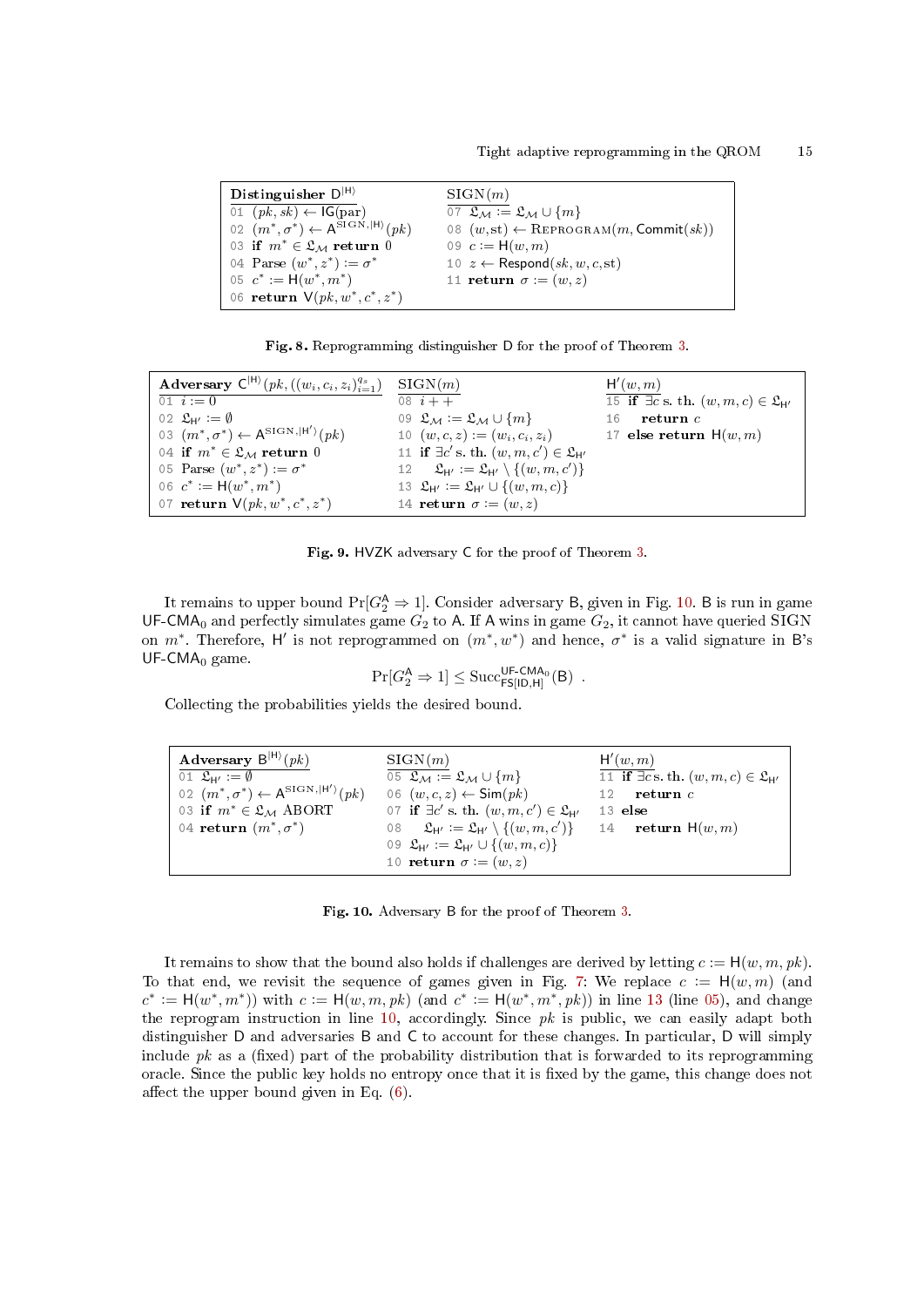#### 16 A. B. Grilo, K. Hövelmanns, A. Hülsing, C. Majenz

### <span id="page-15-0"></span>4.2 Revisiting the hedged Fiat-Shamir transform

In this section, we show how Theorem [1](#page-6-0) can be used to extend the results of [\[AOTZ20\]](#page-23-2) to the quantum random oracle model: We show that the Fiat-Shamir transform is robust against several types of one-bit fault injections, even in the quantum random oracle model, and that the hedged Fiat-Shamir transform is as robust, even if an attacker is in control of the nonce that is used to generate the signing randomness. In this section, we follow  $[ACTZ20]$  and consider the modified Fiat-Shamir transform that includes the public key into the hash when generating challenges. We consider the following one-bit tampering functions:

flip-bit<sub>i</sub> $(x)$ : Does a logical negation of the *i*-th bit of x. set-bit<sub>i</sub> $(x, b)$ : Sets the *i*-th bit of x to b.

HEDGED SIGNATURE SCHEMES. Let  $\mathcal N$  be any nonce space. Given a signature scheme SIG = (KG, Sign, Vrfy) with secret key space  $\mathcal{SK}$  and signing randomness space  $\mathcal{R}_{Sign}$ , and random oracle  $G: \mathcal{SK} \times \mathcal{M} \times \mathcal{N} \rightarrow \mathcal{R}_{Sign}$ , we define

$$
R2H[SIG, G] := SIG' := (KG, Sign', Vrfy) ,
$$

where the signing algorithm Sign' of SIG' takes as input  $(sk, m, n)$ , deterministically computes  $r :=$  $\mathsf{G}(sk,m,n)$ , and returns  $\sigma := \mathsf{Sign}(sk,m;r)$ .

Security of (hedged) Fiat-Shamir against fault injections and nonce attacks. Next, we define UnForgeability in the presence of Faults, under Chosen Message Attacks (UF-F-CMA), for Fiat-Shamir transformed schemes. In game UF-F-CMA, the adversary has access to a faulty signing oracle FAULTSIGN which returns signatures that were created relative to an injected fault. To be more precise, game UF-F<sub>F</sub>-CMA is defined relative to a set F of indices, and the indices  $i \in \mathcal{F}$  specify at which point during the signing procedure exactly the faults are allowed to occur. An overview is given in Fig. [11.](#page-15-1)



<span id="page-15-1"></span>Fig. 11. Faulting a (hedged) Fiat-Shamir signature. Circles represent faults, and their numbers are the respective fault indices  $i \in \mathcal{F}$  (following [\[AOTZ20\]](#page-23-2), for the formal definition see Fig. [12\)](#page-16-0). Greyed out fault wires indicate that the hedged construction can not be proven robust against these faults, in general. Dashed fault nodes indicate that the Fiat-Shamir construction is robust against these faults if the scheme is subsetrevealing.

For the hedged Fiat-Shamir construction, we further define UnForgeability, with control over the used Nonces and in the presence of Faults, under Chosen Message Attacks (UF-N-F-CMA). In game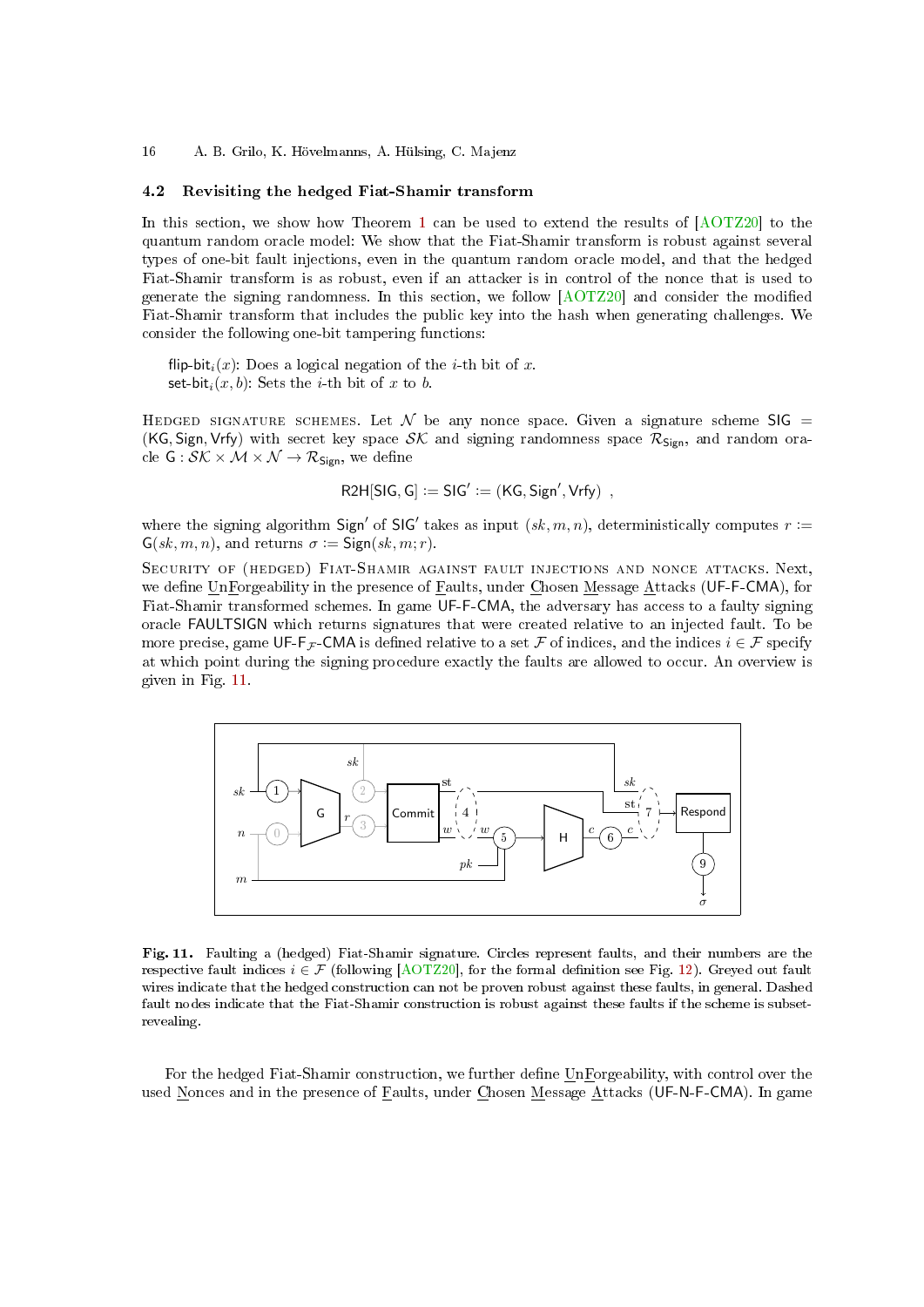UF-N-F-CMA, the adversary is even allowed to control the nonce  $n$  that is used to derive the internal randomness of algorithm Commit. We therefore denote the respective oracle by N-FAULTSIGN. Our definitions slightly simplify the one of  $[AOTZ20]$ : While  $[AOTZ20]$  also considered fault attacks on the input of algorithm Commit (with corresponding indices 2 and 3), they showed that the hedged construction can not be proven robust against these faults, in general. We therefore omitted them from our games, but adhered to the numbering for comparability.

The hedged Fiat-Shamir scheme derandomizes the signing procedure by replacing the signing randomness by  $r := G(\mathfrak{sk}, m, n)$ . Hence, game UF-N-F-CMA considers two additional faults: An attacker can fault the input of  $G$ , i.e., either the secret key (fault index 1), or the tuple  $(m, n)$  (fault index 0). As shown in [\[AOTZ20\]](#page-23-2), the hedged construction can not be proven robust against faults on  $(m, n)$ , in general, therefore we only consider index 1.

Furthemore, we do not formalize derivation/serialisation and drop the corresponding indices 8 and 10 to not overly complicate our application example. A generalization of our result that also considers derivation/serialisation, however, is straightforward.

**Definition 3.** (UF-F-CMA and UF-N-F-CMA) For any subset  $\mathcal{F} \subset \{4, \dots, 9\}$ , let the UF-F<sub>F</sub>-CMA game be defined as in Fig. [12,](#page-16-0) and the UF-F<sub>F</sub>-CMA success probability of a quantum adversary A<br>against FS[ID, H] as<br>Succ<sup>UF-F<sub>F</sub>-CMA(A) := Pr[UF-F<sub>F</sub>-CMA<sub>FSID-H]</sub>  $\Rightarrow$  1].</sup> against FS[ID, H] as

$$
\mathrm{Succ}_{\mathsf{FS}[\mathsf{ID},\mathsf{H}]}^{\mathsf{UF-F}_{\mathcal{F}}\text{-}\mathsf{CMA}}(A) := \mathrm{Pr}[\mathsf{UF-F}_{\mathcal{F}}\text{-}\mathsf{CMA}_{\mathsf{FS}[\mathsf{ID},\mathsf{H}]}^{\mathsf{A}} \Rightarrow 1] .
$$

Furthermore, we define the UF-N-F<sub>F</sub>-CMA game (also in Fig. [12\)](#page-16-0) for any subset  $\mathcal{F} \subset \{1, 4, \cdots, 9\}$ , and the UF-N-F<sub>F</sub>-CMA success probability of a quantum adversary A against  $SIG' := R2H[FS[ID, H], G]$ as  $\mathrm{Succes}^{\mathsf{UE}\text{-}\mathsf{N}\text{-}\mathsf{F}_{\mathcal{F}}\text{-}\mathsf{CMA}}$ 

$$
\mathrm{Succ}_{\mathsf{SIG}'}^{\mathsf{UF-N-F}_{\mathcal{F}}\text{-CMA}}(A) := \Pr[\mathsf{UF-N-F}_{\mathcal{F}}\text{-CMA}_{\mathsf{SIG}'}^A \Rightarrow 1] .
$$

| <b>Game</b> UF-F <sub>F</sub> -CMA I UF-N-F <sub>F</sub> -CMA FAULTSIGN $(m, i \in \mathcal{F}, \phi)$                |                                                                             | N-FAULTSIGN $(m, n, i \in \mathcal{F}, \phi)$                                                                 |
|-----------------------------------------------------------------------------------------------------------------------|-----------------------------------------------------------------------------|---------------------------------------------------------------------------------------------------------------|
| 01 $(pk, sk) \leftarrow \mathsf{IG}(\text{par})$                                                                      |                                                                             | 08 $f_i := \phi$ and $f_j := id \ \forall \ j \neq i \ 17 \ f_i := \phi$ and $f_j := id \ \forall \ j \neq i$ |
| 02 $(m^*, \sigma^*) \leftarrow A^{\text{FAULTSIGN},  H }(pk)$                                                         | 09                                                                          | 18 $r := G(f_1(sk), m, n)$                                                                                    |
|                                                                                                                       | 10 $(w, st) \leftarrow$ Commit $(sk)$                                       | 19 $(w, st) \leftarrow$ Commit $(sk; r)$                                                                      |
| 03 $(m^*, \sigma^*) \leftarrow A^{\text{N-FAULTSIGN}, \text{IH}\setminus, \text{[G)}}(pk)$ 11 $(w, st) := f_4(w, st)$ |                                                                             | 20 $(w, st) := f_4(w, st)$                                                                                    |
| 04 if $m^* \in \mathfrak{L}_M$ return 0                                                                               | 12 $(\hat{w}, \hat{m}, \hat{pk}) := f_5(w, m, pk)$                          | 21 $(\hat{w}, \hat{m}, \hat{pk}) := f_5(w, m, pk)$                                                            |
| 05 Parse $(w^*, z^*) \coloneqq \sigma^*$                                                                              | 13 $c := f_6(H(\hat{w}, \hat{m}, \hat{pk}))$                                | 22 $c := f_6(H(\hat{w}, \hat{m}, \hat{pk}))$                                                                  |
| 06 $c^* := H(w^*, m^*)$                                                                                               | 14 $z \leftarrow$ Respond $(f_7(sk, c, st))$                                | 23 $z \leftarrow$ Respond $(f_7(sk, c, st))$                                                                  |
| 07 <b>return</b> $V(pk, w^*, c^*, z^*)$                                                                               | 15 $\mathfrak{L}_\mathcal{M} := \mathfrak{L}_\mathcal{M} \cup \{\hat{m}\}\$ | 24 $\mathfrak{L}_M := \mathfrak{L}_M \cup \{\hat{m}\}\$                                                       |
|                                                                                                                       | 16 return $\sigma := f_9(w, z)$                                             | 25 return $\sigma := f_9(w, z)$                                                                               |

<span id="page-16-0"></span>Fig. 12. Left: Game UF-F<sub>F</sub>-CMA for  $SIG = FSIID, H$ , and game UF-N-F<sub>F</sub>-CMA for the hedged Fiat-Shamir construction SIG' := R2H[FS[ID, H], G], both defined relative to a set F of allowed fault index positions.  $\phi$ denotes the fault function, which either negates one particular bit of its input, sets one particular bit of its input to 0 or 1, or does nothing. We implicitly require fault index i to be contained in  $\mathcal{F}$ , i.e., we make the convention that both faulty signing oracles return  $\bot$  if  $i \notin \mathcal{F}$ .

<span id="page-16-1"></span>FROM UF-CMA<sub>0</sub> TO UF-F-CMA. First, we generalize  $[ACTZ20, Lemma 5]$  to the quantum random oracle model. The proof is given in Appendix [C.](#page-32-0)

**Theorem 4.** Assume ID to be validity aware (see Definition [5,](#page-30-0) Appendix [B\)](#page-28-0). If  $SIG := FS[ID, H]$  is UF-CMA<sub>0</sub> secure, then SIG is also UF-F<sub>F</sub>-CMA secure for  $\mathcal{F} := \{5, 6, 9\}$ , in the quantum random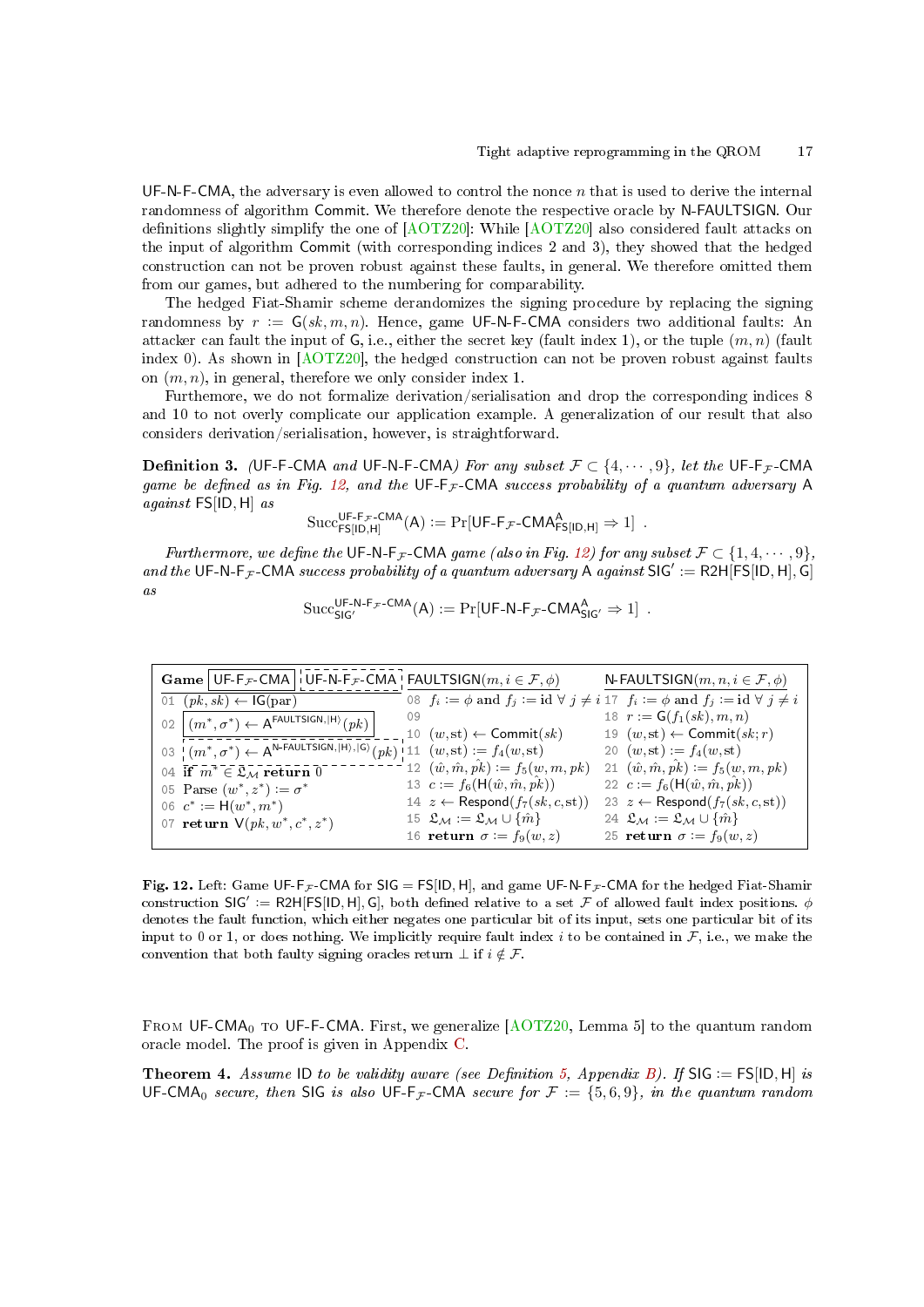oracle model. Concretely, for any adversary A against the  $\mathsf{UF-F}_{\mathcal{F}}\text{-}\mathsf{CMA}$  security of  $\mathsf{SIG}$ , issuing at most  $q_S$  (classical) queries to FAULTSIGN and  $q_H$  (quantum) queries to H, there exists an UF-CMA<sub>0</sub>

$$
adversary \, \mathsf{B} \, \text{ and } a \, \text{ multi-HVZK} \, \text{adversary} \, \mathsf{C} \, \text{ such that}
$$
\n
$$
\begin{aligned}\n\text{Succ}_{\mathsf{SIG}}^{\mathsf{UF-F}_{\{5,6,9\}} \cdot \mathsf{CMA}}(\mathsf{A}) &\leq \text{Succ}_{\mathsf{SIG}}^{\mathsf{UF-CMA}_{0}}(\mathsf{B}) + \mathsf{Adv}_{\mathsf{ID}}^{\mathsf{q}_{s} - \mathsf{HVZK}}(\mathsf{C}) \\
&\quad + \frac{3q_{S}}{2} \sqrt{2 \cdot (q_{H} + q_{S} + 1) \cdot \gamma(\mathsf{Commit})} \, .\n\end{aligned} \tag{7}
$$

and B and C have about the running time of A.

If we assume that  $ID$  is subset-revealing, then SIG is even  $UF\cdot F_{\mathcal{F}'}$  -CMA secure for  $\mathcal{F}' := \mathcal{F} \cup \{4, 7\}$ . Concretely, the bound of Eq. [\(7\)](#page-14-3) then holds also for  $\mathcal{F}' = \{4, 5, 6, 7, 9\}$ .

From UF-F-CMA to UF-N-F-CMA. Second, we generalize [\[AOTZ20,](#page-23-2) Lemma 4] to the QROM. The proof is given in Appendix [D.](#page-40-0)

Theorem 5. If SIG := FS[ID, H] is UF-F<sub>F</sub>-CMA secure for a fault index set F, then SIG' := R2H[SIG, G] is UF-N-F<sub>F</sub>-CMA secure for  $\mathcal{F}' := \mathcal{F} \cup \{1\}$ , in the quantum random oracle model, against any adversary that issues no query  $(m, n)$  to N-FAULTSIGN more than once. Concretely, for any adversary A against the UF-N-F<sub>F</sub>-CMA security of SIG' for F', issuing at most  $q_S$  queries to N-FAULTSIGN, at most  $q_H$  queries to H, and at most  $q_G$  queries to G, there exist UF-F<sub>F</sub>-CMA adversaries  $B_1$   $B_2$  such that

<span id="page-17-1"></span>
$$
\mathrm{Succ}_{\mathsf{SIG}'}^{\mathsf{UF-N-F}_{\mathcal{F}}\text{-CMA}}(A) \leq \mathrm{Succ}_{\mathsf{SIG}}^{\mathsf{UF-F}_{\mathcal{F}}\text{-CMA}}(B_1) + 2q_\mathsf{G} \cdot \sqrt{\mathrm{Succ}_{\mathsf{SIG}^{\mathsf{UF-F}_{\mathcal{F}}\text{-CMA}}(B_2)}\enspace,
$$

and B<sub>1</sub> has about the running time of A, while B<sub>2</sub> has a running time of roughly Time(B<sub>2</sub>)  $\approx$  $Time(A) + |sk| \cdot (Time(Sign) + Time(Vrfy)), where |sk| denotes the length of sk.$ 

With regards to the reduction's advantage, this proof is not as tight as the one in [\[AOTZ20\]](#page-23-2): R2H[SIG, G] derives the commitment randomness as  $r := G(\mathfrak{sk}, m, n)$ . During our proof, we need to decouple  $r$  from the secret key. In the ROM, it is straightforward how to turn any adversary noticing this change into an extractor that returns the secret key. In the QROM, however, all currently known extraction techniques still come with a quadratic loss in the extraction probability. On the other hand, our reduction is tighter with regards to running time, which we reduce by a factor of  $q<sub>G</sub>$  when compared to  $[ACTZ20]$ . If we hedge with an independent seed s of length  $\ell$  (instead of sk), it can be shown with a multi-instance generalization of [\[SXY18,](#page-25-0) Lem. 2.2] that

$$
\mathrm{Succ}_{\mathsf{SIG}'}^{\mathsf{UF-N-F}_\mathcal{F}\text{-}\mathsf{CMA}}(\mathsf{A}) \leq \mathrm{Succ}_{\mathsf{SIG}}^{\mathsf{UF-F}_\mathcal{F}\text{-}\mathsf{CMA}}(\mathsf{B}) + (\ell+1) \cdot (q_S + q_\mathsf{G}) \cdot \sqrt{^{1/2^{\ell-1}}} \enspace.
$$

#### <span id="page-17-0"></span>5 Adaptive reprogramming: proofs

We will now give the proof for our main Theorem [1,](#page-6-0) which can be broken down into three steps: In this section, we consider the simple special case in which only a single reprogramming instance occurs, and where no additional input  $x'$  is provided to the adversary. The generalisation to multiple reprogramming instances follows from a standard hybrid argument. The generalisation that considers additional input is also straightforward, as the achieved bounds are information-theoretical and a reduction can hence compute marginal and conditioned distributions on its own. For the sake of completeness, we include the generalisation steps in Appendix [A.](#page-26-2)

In this and the following sections, we need quantum theory. We stick to the common notation as introduced in, e.g. [\[NC10\]](#page-25-12). Nevertheless we introduce some of the most important basics and notational choices we make. For a vector  $|\psi\rangle \in \mathcal{H}$  in a complex Euclidean space  $\mathcal{H}$ , we denote the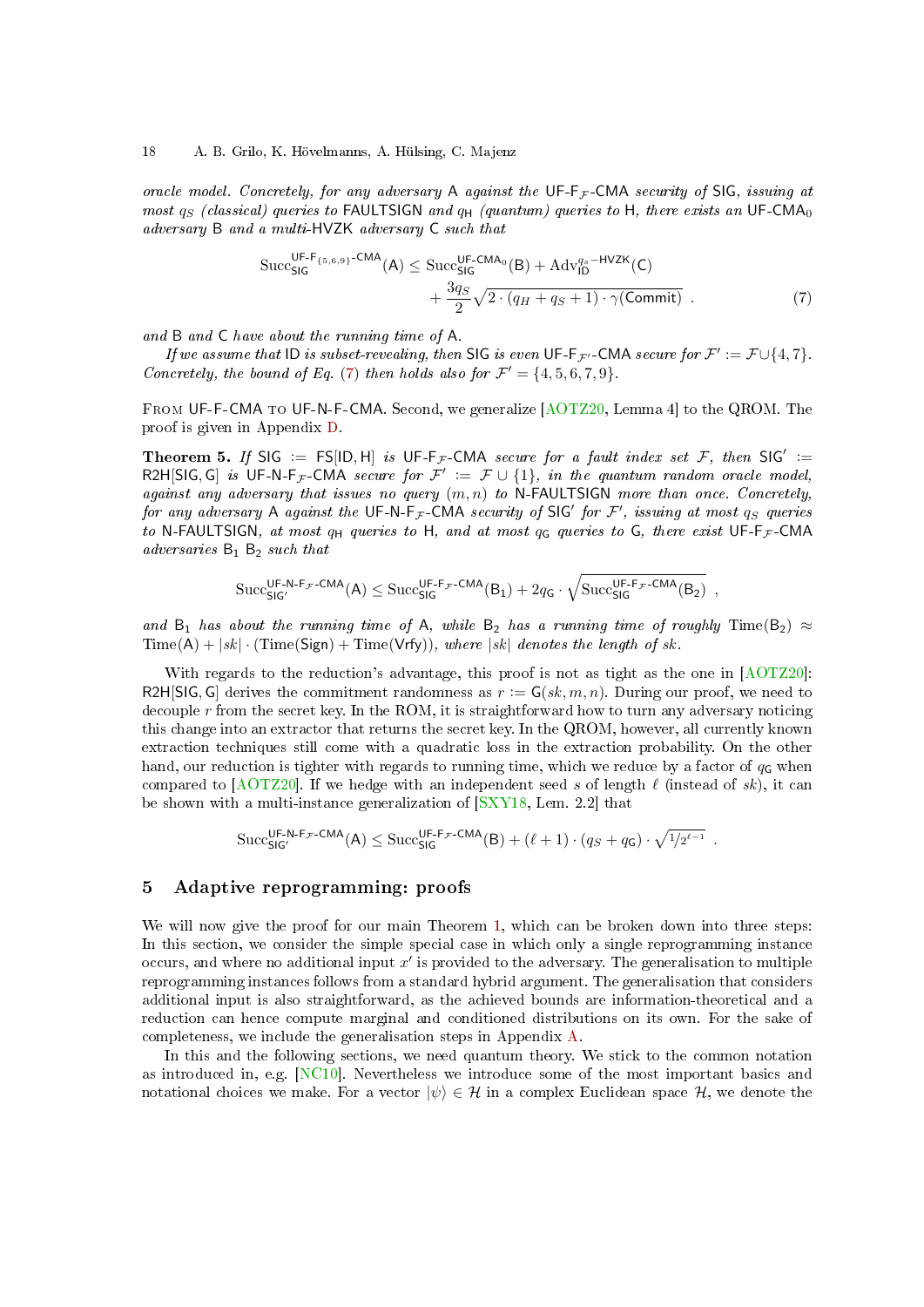standard Euclidean norm by  $\|\psi\rangle\|$ . We use a subscript to indicate that a vector  $|\psi\rangle$  is the state of a quantum register A with Hilbert space  $\mathcal{H}$ , i.e.  $|\psi\rangle_A$ . Similarly,  $M_A$  indicates that a matrix M acting on  $H$  is considered as acting on register A. The joint Hilbert space of multiple registers is given by the tensor product of the single-register Hilbert spaces. Where it helps simplify notation, we take the liberty to reorder registers, keeping track of them using register subscripts. The only other norm we will require is the trace norm. For a matrix M acting on  $\mathcal{H}$ , the trace norm  $||M||_1$  is defined as the sum of the singular values of  $M$ . An important quantum gate is the quantum extension of the classical CNOT gate. This quantum gate is a unitary matrix CNOT acting on two qubits, i.e. on the vector space  $\mathbb{C}^2 \otimes \mathbb{C}^2$ , as CNOT  $\ket{b_1}\ket{b_2} = \ket{b_1}\ket{b_2 \oplus b_1}$ . We sometimes subscript a CNOT gate with control register  $A$  and target register  $B$  with  $A : B$ , and extend this notation to the case where many CNOT gates are applied, i.e. CNOT<sup>⊗n</sup><sub>A:B</sub> means a CNOT gate is applied to the *i*-th qubit of the *n*-qubit registers A and B for each  $i = 1, ..., n$  with the qubits in A being the controls and the ones in  $B$  the targets.

#### 5.1 The superposition oracle

For proving the main result of this section, we will use the (simplest version of the) superposition oracle introduced in [\[Zha19\]](#page-26-1). In the following, we introduce that technique, striving to keep this explanation accessible even to readers with minimal knowledge about quantum theory.

Superposition oracles are perfectly correct methods for simulating a quantum-accessible random oracle  $\mathsf{O}: \{0,1\}^n \to \{0,1\}^m$ . Different variants of the superposition oracle have different additional features that make them more useful than the quantum-accessible random oracle itself. We will use the fact that in the superposition oracle formalism, the reprogramming can be directly implemented by replacing a part of the quantum state held by the oracle, instead of using a simulator that sits between the original oracle and the querying algorithm. Notice that for this, we only need the simplest version of the superposition oracle from [\[Zha19\]](#page-26-1).<sup>[9](#page-18-0)</sup> In that basic form, there are only three relatively simple conceptual steps underlying the construction of the superposition oracle, with the third one being key to its usefulness in analyses:

- For each  $x \in \{0,1\}^n$ ,  $\mathsf{O}(x)$  is a random variable uniformly distributed on  $\{0,1\}^m$ . This random variable can, of course, be sampled using a quantum measurement, more precisely a computational basis measurement of the state

$$
|\phi_0\rangle = 2^{-m/2} \sum_{y \in \{0,1\}^m} |y\rangle.
$$

- For a function  $o: \{0,1\}^n \to \{0,1\}^m$ , we can store the string  $o(x)$  in a quantum register  $F_x$ . In fact, to sample  $\mathsf{O}(x)$ , we can prepare a register  $F_x$  in state  $|\phi_0\rangle$ , perform a computational basis measurement and keep the collapsed so-called post-measurement state. Outcome y of the measurement corresponds to the projector  $|y\rangle\langle y|$ , and a post-measurement state proportional to

$$
|y\rangle\langle y| \, |\phi_0\rangle = 2^{-\frac{m}{2}} \, |y\rangle \, .
$$

Now a query with input  $\ket{x}_X\ket{\psi}_Y$  can be answered using CNOT gates, i.e. we can answer queries with a superposition oracle unitary  $O$  acting on input registers  $X, Y$  and an oracle register  $F = F_{0m}F_{0m-1}...F_{1m}$  such that

$$
O_{XYF} |x\rangle\!\langle x|_X = |x\rangle\!\langle x|_X \otimes (\text{CNOT}^{\otimes m})_{F_x:Y}.
$$

<span id="page-18-0"></span>Note that this basic superposition oracle does not provide an efficient simulation of a quantum-accessible random oracle, which is fine for proving a query lower bound that holds without assumptions about time complexity.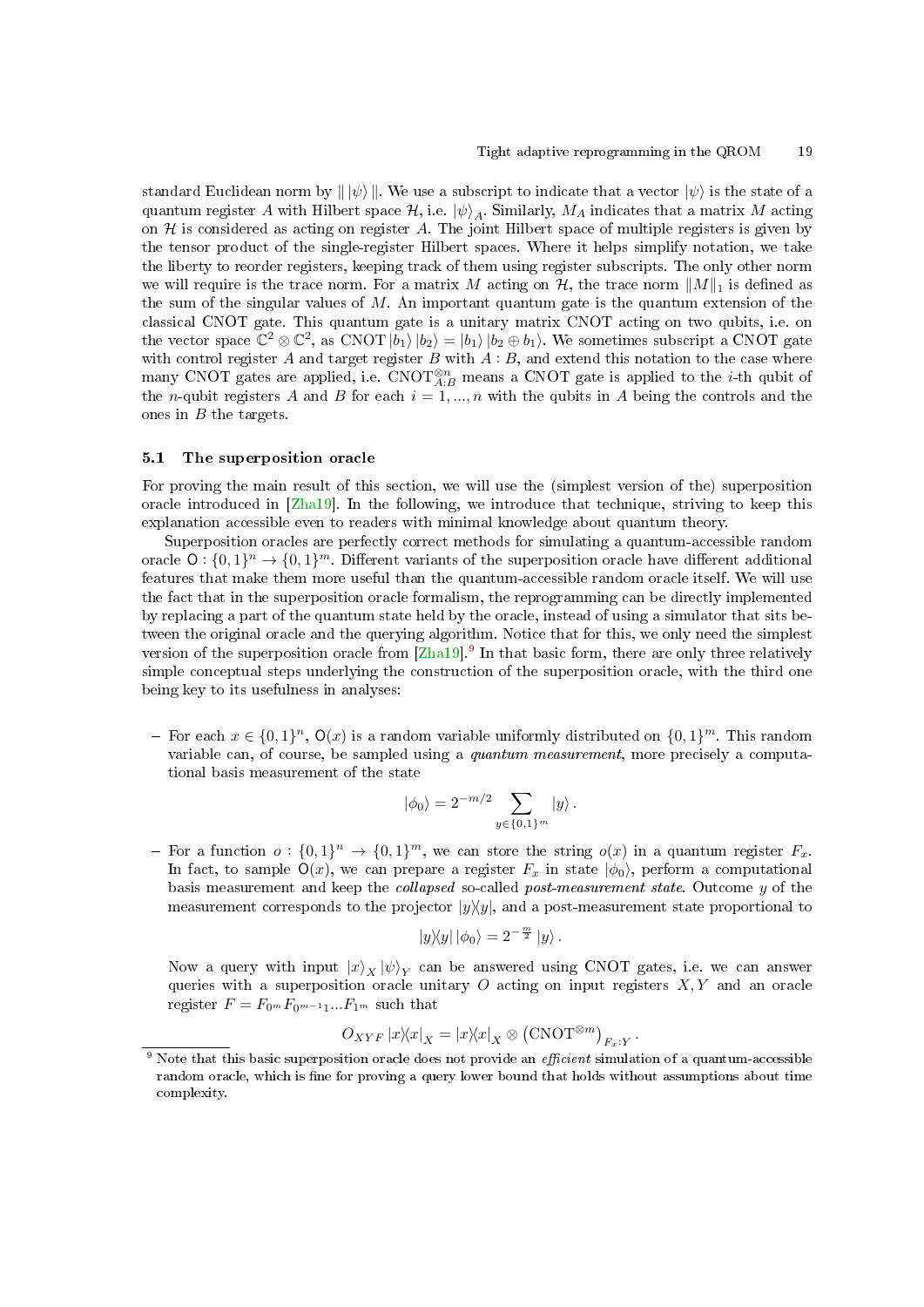- 20 A. B. Grilo, K. Hövelmanns, A. Hülsing, C. Majenz
- Since the matrices  $|y\rangle\langle y|_{F_x}$  and  $(\text{CNOT}^{\otimes m})_{F_x:Y}$  commute, we can delay the measurement that performs the sampling of the random oracle until the end of the runtime of the querying algorithm. Queries are hence answered using the unitary  $O$ , but acting on oracle registers  $F_x$  that are all initialized in the uniform superposition state  $|\phi_0\rangle$ , and only after the querying algorithm has finished, the register  $F$  is measured to obtain the concrete random function  $O$ .

A quantum-accessible oracle for a random function  $\mathsf{O}: \{0,1\}^n \to \{0,1\}^m$  is thus implemented as follows:

- Initialize: Prepare the initial state

<span id="page-19-0"></span>
$$
\ket{\varPhi}_F = \bigotimes_{x \in \{0,1\}^n} \ket{\phi_0}_{F_x}.
$$

- Oracle: A quantum query on registers X and Y is answered using  $O_{XYF}$
- Post-processing: Register  $F$  is measured to obtain a random function  $O$ .

The last step can be (partially) omitted whenever the function O is not needed for evaluation of the success or failure of the algorithm. In the following, the querying algorithm is, e.g. tasked with distinguishing two oracles, a setting where the final sampling measurement can be omitted.

Note that it is straightforward to implement the operation of reprogramming a random oracle to a fresh random value on a certain input x: just discard the contents of register  $F_x$  and replace them with a freshly prepared state  $|\phi_0\rangle$ . In addition, we need the following lemma

Lemma 1 (Lemma 2 in [\[AMRS20\]](#page-23-6), reformulated). Let  $|\psi_q\rangle_{AF}$  be the joint adversary-oracle state after an adverary has made q queries to the superposition oracle with register F. Then this state can be written as

$$
|\psi_q\rangle_{AF} = \sum_{\substack{S \subset \{0,1\}^n \\ |S| \le q}} |\psi_q^{(S)}\rangle_{AF_S} \otimes (|\phi_0\rangle^{\otimes (2^n - |S|)})_{F_{S^c}},
$$

where for any set  $R = \{x_1, x_2, ..., x_{|R|}\} \subset \{0,1\}^n$  we have defined  $F_R = F_{x_1} F_{x_2} ... F_{x_{|R|}}$  and  $|\psi_q^{(S)}\rangle_{AF_S}$ are vectors such that  $\langle \phi_0|_{F_x} |\psi_q^{(S)} \rangle_{AF_S} = 0$  for all  $x \in S$ .

### 5.2 Reprogramming once

We are now ready to study our simple special case. Suppose a random oracle O is reprogrammed at a single input  $x^* \in \{0,1\}^n$ , sampled according to some probability distribution p, to a fresh random output  $y^* \leftarrow \{0,1\}^m$ . We set  $\mathsf{O}_0 = \mathsf{O}$  and define  $\mathsf{O}_1$  by  $\mathsf{O}_1(x^*) = y$  and  $\mathsf{O}_1(x) = \mathsf{O}$  for  $x \neq x^*$ . We will show that if  $x^*$  has sufficient min-entropy given  $O$ , such reprogramming is hard to detect.

More formally, consider a two-stage distinguisher  $D = (D_0, D_1)$ . The first stage  $D_0$  has trivial input, makes q quantum queries to O and ouputs a quantum state  $|\psi_{int}\rangle$  and a sampling algorithm for a probability distribution p on  $\{0,1\}^n$ . The second stage  $\mathsf{D}_1$  gets  $x^* \leftarrow p$  and  $|\psi_{int}\rangle$  as input, has arbitrary quantum query access to  $O_b$  and outputs a bit b' with the goal that  $b' = b$ . We prove the following.

<span id="page-19-1"></span>**Theorem 6.** The success probability for any distinguisher  $D$  as defined above is bounded by

$$
\Pr[b = b'] \le \frac{1}{2} + \frac{1}{2}\sqrt{qp_{\max}^{\mathsf{D}}} + \frac{1}{4}qp_{\max}^{\mathsf{D}},
$$

where the probability is taken over  $b \leftarrow \{0,1\}, (\ket{\psi_{int}}, p) \leftarrow D_0^{\mathsf{O}}(1^n)$  and  $b' \leftarrow D_1^{\mathsf{O}_b}(x^*, \ket{\psi_{int}})$ , and  $p_{\max}^{\mathsf{D}} = \mathbb{E}_{(|\psi_{int}\rangle, p) \leftarrow \mathsf{D}_0^{O_0}(1^n)} \max_x p(x).$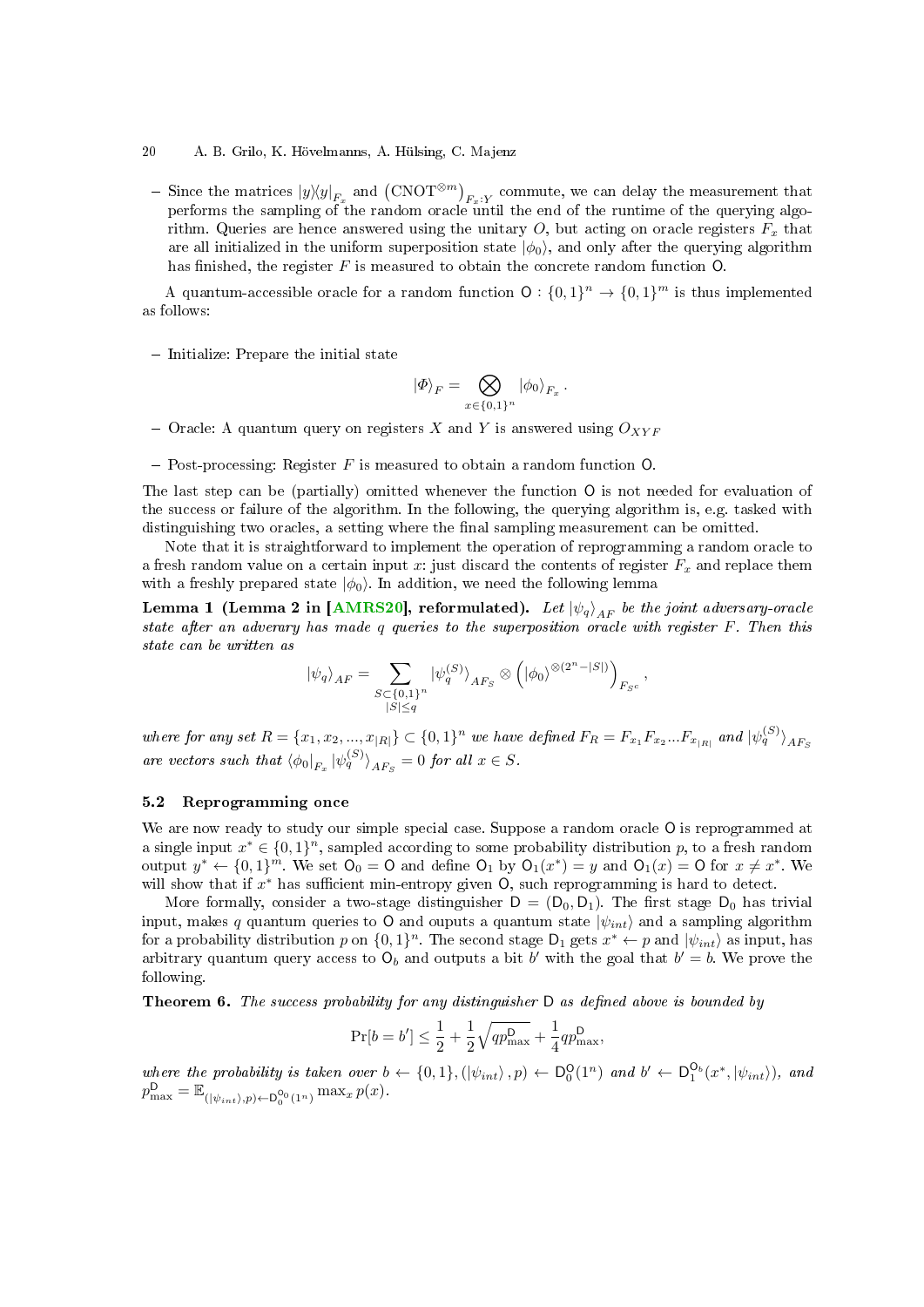*Proof.* We implement  $O = O_0$  as a superposition oracle. Without loss of generality<sup>[10](#page-20-0)</sup>, we can assume that D proceeds by performing a unitary quantum computation, followed by a measurement to produce the classical output p and the discarding of a working register G. Let  $|\gamma\rangle_{RGF}$  be the algorithm-oracle-state after the unitary part of  $D_0$  and the measurement have been performed, conditioned on its second output being a fixed probability distribution p. R contains  $D_0$ 's first output.

Define  $\varepsilon_x = 1 - || \langle \phi_0 |_{F_x} | \gamma \rangle_{RGF} ||$  $^{2}$ , a measure of how far the contents of register  $F_{x}$  are from the uniform superposition. Intuitively, this is the 'probability' that the distinguisher knows  $O(x)$ , and should be small in expectation over  $x \leftarrow p$ . We therefore begin by bounding the distinguishing advantage in terms of this quantity. For a fixed x, we can write the density matrix  $\rho^{(0)} = |\gamma\rangle\langle\gamma|$  as

<span id="page-20-1"></span>
$$
\rho_{RGF}^{(0)} = \langle \phi_0 |_{F_x} \rho_{RGF}^{(0)} | \phi_0 \rangle_{F_x} \otimes | \phi_0 \rangle \langle \phi_0 |_{F_x} + \rho_{RGF}^{(0)} (1 - | \phi_0 \rangle \langle \phi_0 |_{F_x}) + (1 - | \phi_0 \rangle \langle \phi_0 |_{F_x}) \rho_{RGF}^{(0)} | \phi_0 \rangle \langle \phi_0 |_{F_x} .
$$
\n(8)

The density matrix  $\rho^{(1,x)}_{RGF}$  for the algorithm-oracle-state after  $\mathsf{D}_0$  has finished and the oracle has been reprogrammed at x (i.e.  $b = 1$ ) is

<span id="page-20-2"></span>
$$
\rho_{RGF}^{(1,x)} = \text{Tr}_{F_x} [\rho_{RGF}^{(1,x)}] \otimes |\phi_0\rangle\langle\phi_0|_{F_x} = \langle\phi_0|_{F_x} \rho_{RGF}^{(0)} |\phi_0\rangle_{F_x} \otimes |\phi_0\rangle\langle\phi_0|_{F_x} \n+ \text{Tr}_{F_x} [(1 - |\phi_0\rangle\langle\phi_0|_{F_x})\rho_{RGF}^{(0)}] \otimes |\phi_0\rangle\langle\phi_0|_{F_x},
$$
\n(9)

where the second equality is immediate when computing the partial trace in an orthonormal basis containing  $|\phi_0\rangle$ .

We analyze the success probability of D. In the following, set  $x^* = x$ . The second stage,  $D_1$ , has arbitrary query access to the oracle  $O_b$ . In the superposition oracle framework, that means  $D_1$  can apply arbitrary unitary operations on its registers  $R$  and  $G$ , and the oracle unitary  $O$  to some subregister registers  $XY$  of  $G$  and the oracle register  $F$ . We bound the success probability by allowing arbitraty operations on  $F$ , thus reducing the oracle distinguishing task to the task of distinguishing the quantum states  $\rho_{RF}^{(b,x)} = \text{Tr}_G \rho_{RGF}^{(b,x)}$  for  $b = 0,1$ , where  $\rho^{(0,x)} := \rho^{(0)}$ . By the bound relating distinguishing advantage and trace distance,

<span id="page-20-3"></span>
$$
\Pr[b = b'|x^* = x] \le \frac{1}{2} + \frac{1}{4} \|\rho_{RF}^{(0)} - \rho_{RF}^{(1,x)}\|_1 \le \frac{1}{2} + \frac{1}{4} \|\rho_{RGF}^{(0)} - \rho_{RGF}^{(1,x)}\|_1,\tag{10}
$$

where the probability is taken over  $b \leftarrow \{0,1\}, |\psi_{int}\rangle \leftarrow D_0^{O_0}(1^n)$  and  $b' \leftarrow D_1^{O_b}(x, |\psi_{int}\rangle)$ , and we have used that the trace distance is non-increasing under partial trace. Using Equation [\(8\)](#page-20-1) and [\(9\)](#page-20-2), we bound

$$
\|\rho_{RGF}^{(0)} - \rho_{RGF}^{(1,x)}\|_1
$$
\n
$$
\leq \|\rho_{RGF}^{(0)} (1 - |\phi_0| \langle \phi_0|_{F_x}) + (1 - |\phi_0| \langle \phi_0|_{F_x}) \rho_{RGF}^{(0)} |\phi_0| \langle \phi_0|_{F_x}
$$
\n
$$
- \text{Tr}_{F_x} [(1 - |\phi_0| \langle \phi_0|_{F_x}) \rho_{RGF}^{(0)}] \otimes |\phi_0| \langle \phi_0|_{F_x}] \|_1
$$
\n
$$
\leq \|\rho_{RGF}^{(0)} (1 - |\phi_0| \langle \phi_0|_{F_x}) \|_1 + \| (1 - |\phi_0| \langle \phi_0|_{F_x}) \rho_{RGF}^{(0)} |\phi_0| \langle \phi_0|_{F_x} \|_1 + \| \text{Tr}_{F_x} [(1 - |\phi_0| \langle \phi_0|_{F_x}) \rho_{RGF}^{(0)}] \otimes |\phi_0| \langle \phi_0|_{F_x} \|_1,
$$

<span id="page-20-0"></span><sup>&</sup>lt;sup>10</sup> This can be seen by employing the Stinespring dilation theorem, or by using standard techniques to delay measurement and discard operations until the end of a quantum algorithm.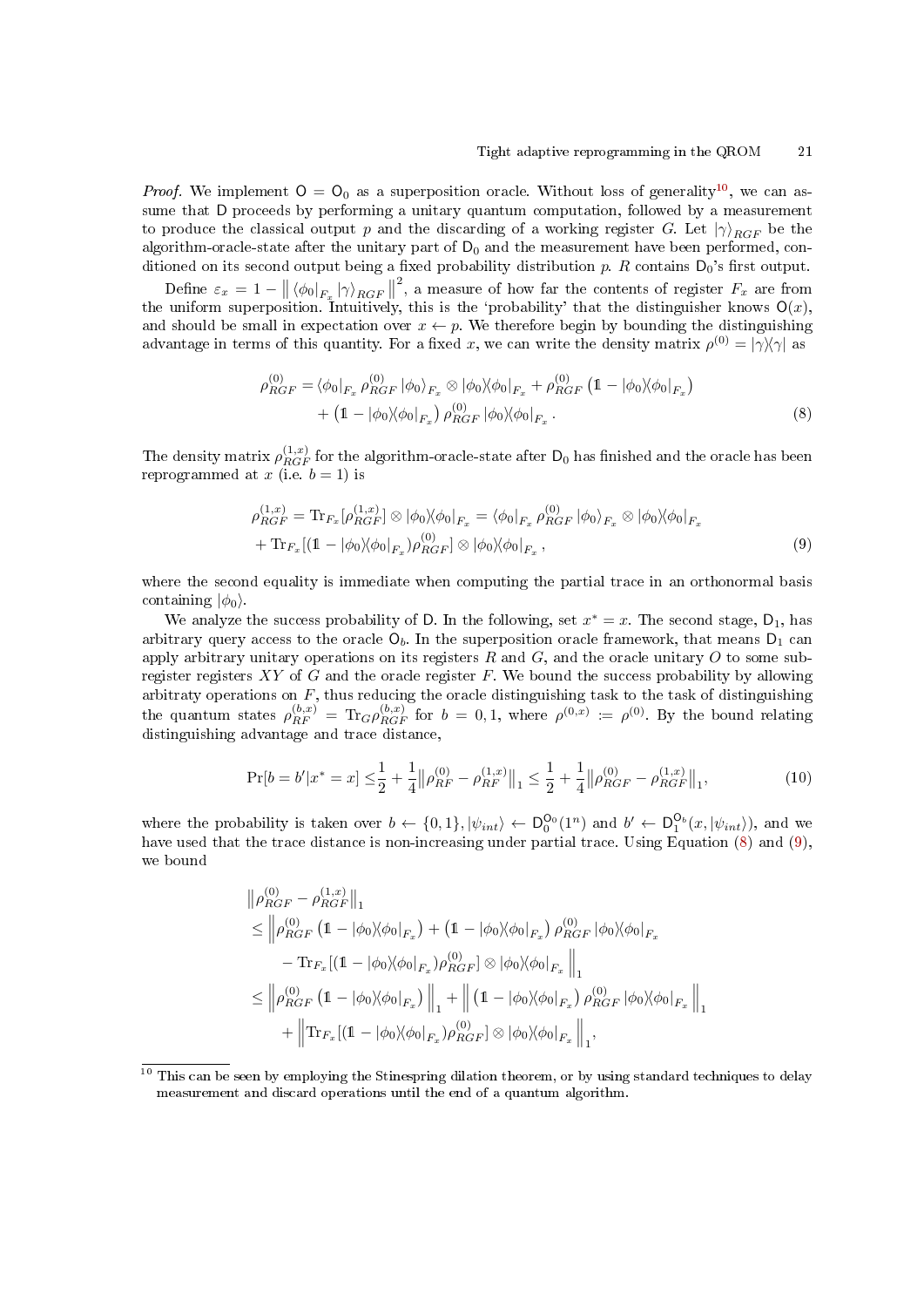### 22 A. B. Grilo, K. Hövelmanns, A. Hülsing, C. Majenz

Where the last line is the triangle inequality. The trace norm of a positive semidefinite matrix is equal to its trace, so the last term can be simplied as

$$
\begin{aligned} \left\| \text{Tr}_{F_x} [(1-|\phi_0\rangle\!\langle \phi_0|_{F_x}) \rho_{RGF}^{(0)}] \otimes |\phi_0\rangle\!\langle \phi_0|_{F_x} \right\|_1 \\ = \text{Tr} [(1-|\phi_0\rangle\!\langle \phi_0|_{F_x}) \left| \gamma \rangle\!\langle \gamma|_{RGF} ] = \varepsilon_x. \end{aligned}
$$

The second term is upper-bounded by the first via Hölder's inequality, which simplifies as

$$
\left\| \rho_{RGF}^{(0)} \left( 1 - |\phi_0\rangle\langle\phi_0|_{F_x} \right) \right\|_1 = \left\| |\gamma\rangle\langle\gamma|_{RGF} \left( 1 - |\phi_0\rangle\langle\phi_0|_{F_x} \right) \right\|_1
$$

$$
= \left\| \left( 1 - |\phi_0\rangle\langle\phi_0|_{F_x} \right) |\gamma\rangle_{RGF} \right\|_2 = \sqrt{\varepsilon_x}
$$

where the second equality uses that  $|\gamma\rangle$  is normalized. In summary we have

<span id="page-21-1"></span>
$$
\left\|\rho_{RGF}^{(0)} - \rho_{RGF}^{(1,x)}\right\|_1 \le 2\sqrt{\varepsilon_x} + \varepsilon_x.
$$
\n(11)

It remains to bound  $\varepsilon_x$  in expectation over  $x \leftarrow p$ . To this end, we prove

<span id="page-21-0"></span>
$$
\mathbb{E}_{x^* \leftarrow p} \left[ \left\| \left\langle \phi_0 \right|_{F_{x^*}} \left| \gamma \right\rangle_{RGF} \right\|^2 \right] \ge 1 - qp_{\text{max}},\tag{12}
$$

where  $p_{\max} = \max_x p(x)$ . In the following, sums over S are taken over  $S \subset \{0,1\}^n : |S| \leq q$ , with additional restrictions explicitly mentioned. We have

$$
\mathbb{E}_{x^* \leftarrow p} \left[ \left\| \left\langle \phi_0 \right|_{F_{x^*}} |\gamma \rangle_{RGF} \right\|^2 \right] = \sum_{x^* \in \{0,1\}^n} p(x^*) \left\| \left\langle \phi_0 \right|_{F_{x^*}} |\gamma \rangle_{RGF} \right\|^2
$$
  
= 
$$
\sum_{x^* \in \{0,1\}^n} p(x^*) \left\| \sum_S \left\langle \phi_0 \right|_{F_{x^*}} |\psi_q^{(S)} \rangle_{RGF_S} \otimes \left( |\phi_0 \rangle^{\otimes (2^n - |S|)} \right)_{F_{Sc}} \right\|^2,
$$

where we have used Lemma [1](#page-19-0) as well as the notation  $|\psi_q^{(S)}\rangle$  from there. (Lemma 1 clearly also holds after the projector corresponding to second output equaling  $p$  is applied). Using  $\braket{\phi_0|_{F_x}|\psi_q^{(S)}}_{RGF_S}=$ 0 for all  $x \in S$  we simplify

$$
\sum_{x^* \in \{0,1\}^n} p(x^*) \|\sum_{S} \langle \phi_0|_{F_{x^*}} |\psi_g^{(S)} \rangle_{RGF_S} \otimes \left( |\phi_0\rangle^{\otimes (2^n - |S|)} \right)_{F_{Sc}} \|^2
$$
  
= 
$$
\sum_{x^* \in \{0,1\}^n} p(x^*) \|\sum_{S \not\ni x^*} |\psi_g^{(S)} \rangle_{RGF_S} \otimes \left( |\phi_0\rangle^{\otimes (2^n - |S| - 1)} \right)_{F_{Sc} \setminus \{x^*\}} \|^2.
$$

The summands in the second sum are pairwise orthogonal, so

$$
\sum_{x^* \in \{0,1\}^n} p(x^*) \|\sum_{S \not\ni x^*} |\psi_q^{(S)}\rangle_{RGF_S} \otimes (|\phi_0\rangle^{\otimes (2^n - |S| - 1)})_{F_{S^c \setminus \{x^*\}}} \|^2
$$
\n
$$
= \sum_{x^* \in \{0,1\}^n} p(x^*) \sum_{S \not\ni x^*} \|\ket{\psi_q^{(S)}}_{RGF_S} \otimes (|\phi_0\rangle^{\otimes (2^n - |S| - 1)})_{F_{S^c \setminus \{x^*\}}} \|^2
$$
\n
$$
= \sum_{S} \sum_{x^* \in S^c} p(x^*) \|\ket{\psi_q^{(S)}}_{RGF_S} \otimes (|\phi_0\rangle^{\otimes (2^n - |S| - 1)})_{F_{S^c \setminus \{x^*\}}} \|^2
$$
\n
$$
= \sum_{S} \sum_{x^* \in S^c} p(x^*) \|\ket{\psi_q^{(S)}}_{RGF_S} \otimes (|\phi_0\rangle^{\otimes (2^n - |S|)})_{F_{S^c}} \|^2
$$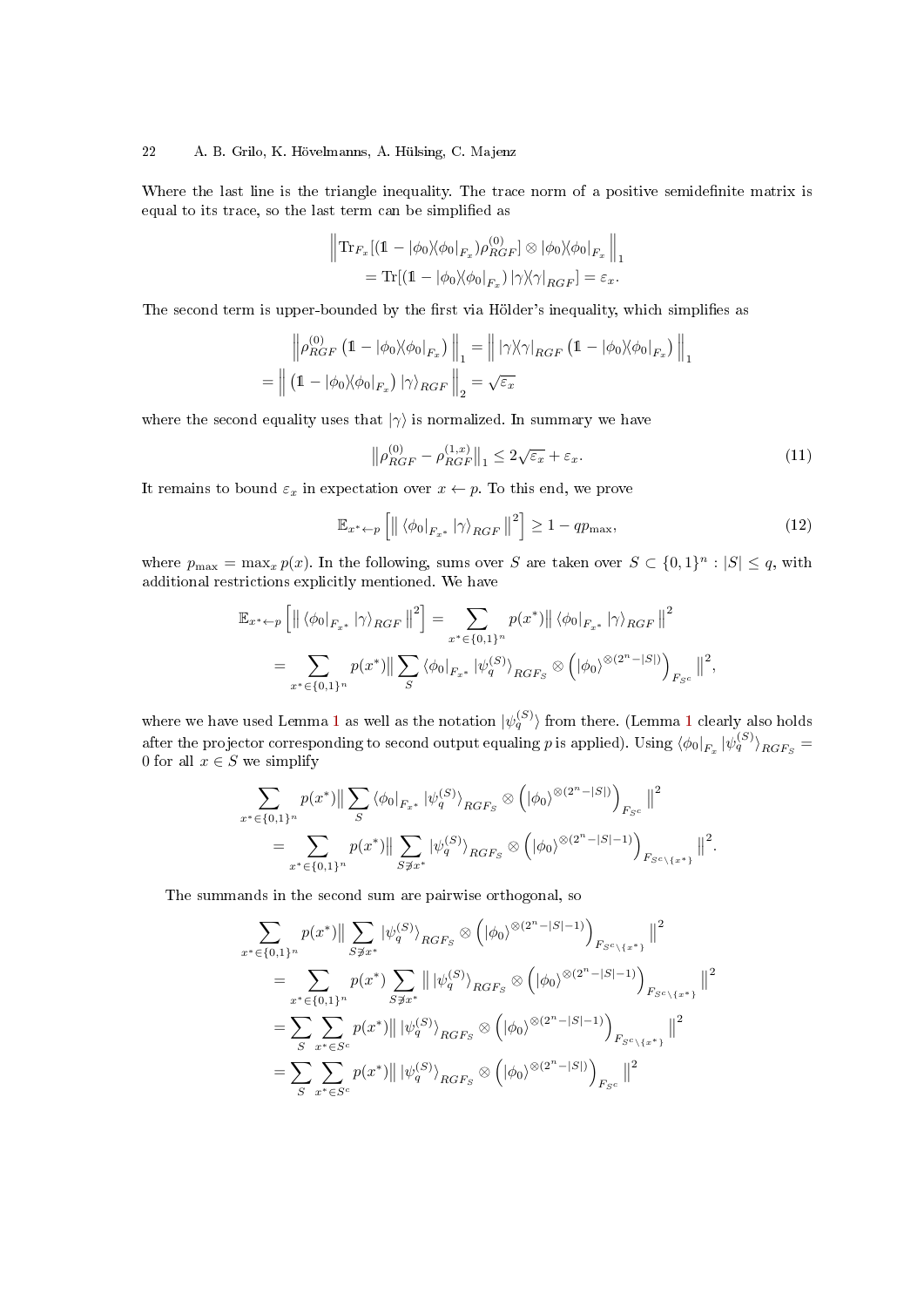where we have used the fact that the state  $|\phi_0\rangle$  is normalized in the last line. But for any  $S \subset \{0,1\}^n$ we have

$$
\sum_{x^* \in S^c} p(x^*) = 1 - \sum_{x^* \in S} p(x^*) \ge 1 - |S| p_{\text{max}},
$$

where here,  $p_{\text{max}} = \max_x p(x)$ . We hence obtain

$$
\sum_{S} \sum_{x^* \in S^c} p(x^*) \|\|\psi_q^{(S)}\rangle_{RGF_S} \otimes \left( |\phi_0\rangle^{\otimes (2^n - |S|)} \right)_{F_{S^c}} \|^2
$$
  
\n
$$
\geq \sum_{S} (1 - |S|p_{\text{max}}) \|\|\psi_q^{(S)}\rangle_{RGF_S} \otimes \left( |\phi_0\rangle^{\otimes (2^n - |S|)} \right)_{F_{S^c}} \|^2
$$
  
\n
$$
\geq (1 - qp_{\text{max}}) \sum_{S} \|\|\psi_q^{(S)}\rangle_{RGF_S} \otimes \left( |\phi_0\rangle^{\otimes (2^n - |S|)} \right)_{F_{S^c}} \|^2 = 1 - qp_{\text{max}},
$$

where we have used the normalization of  $|\gamma\rangle_{RGF}$  in the last equality. Combining the above equations proves Equation [\(12\)](#page-21-0). Putting everything together, we bound

$$
\Pr[b = b'] = \mathbb{E}_p \mathbb{E}_x \Pr[b = b'|p, x] \le \frac{1}{2} + \frac{1}{4} \mathbb{E}_p \mathbb{E}_x [2\sqrt{\varepsilon_x} + \varepsilon_x]
$$
  

$$
\le \frac{1}{2} + \frac{1}{4} \mathbb{E}_p [2\sqrt{q p_{\text{max}}} + q p_{\text{max}}] \le \frac{1}{2} + \frac{1}{2} \sqrt{q p_{\text{max}}^D + q p_{\text{max}}^D}.
$$

Here, the inequalities are due to Equation [\(10\)](#page-20-3) and Equation [\(11\)](#page-21-1), Equation [\(12\)](#page-21-0) and Jensen's inequality, and another Jensen's inequality, respectively.  $\Box$ 

# <span id="page-22-0"></span>6 A matching attack

We now describe an attack matching the bound presented in Theorem [6.](#page-19-1) For simplicity, we restrict our attention to the case where just one point is (potentially) reprogrammed.

Our distinguisher makes q queries to  $O$ , the oracle before the potential reprogramming, and  $q$  queries to  $O'$ , the oracle after the potential reprogramming. In our attack, we fix an arbitrary cyclic permutation  $\sigma$  on  $[2^n]$ , and for the fixed reprogrammed point  $x^*$ , we define the set  $S =$  $\{(x^*,\sigma^{-1}(x^*),...,\sigma^{-q+1}(x^*)\},\ \overline{S}=\{0,1\}^n \setminus S,\ \Pi_0=\frac{1}{2}(\vert S \rangle + \vert \overline{S} \rangle)\ (\langle S \vert + \langle \overline{S} \vert) \text{ and } \Pi_1 = I - \Pi_0.$ <sup>[11](#page-22-1)</sup> The distinguisher D is defined in Fig. [13.](#page-22-2)

| Before potential reprogramming:                                                       | After potential reprogramming:                   |
|---------------------------------------------------------------------------------------|--------------------------------------------------|
| 01 Prepare registers XY in $\frac{1}{\sqrt{2^n}} \sum_{x \in [2^n]}  x,0\rangle_{XY}$ | 06 Query $O'$ using using registers $XY$         |
| 02 Query O using registers $\check{X}\check{Y}$                                       | 07 for $i = q - 2, , 0$ :                        |
| 03 for $i = 0, , q - 1$                                                               | 08 Apply $\sigma^{-1}$ on register X             |
| Apply $\sigma$ on register X<br>04                                                    | 09 Query O' using registers $XY$                 |
| Query $O$ using registers $XY$<br>05                                                  | 10 Measure X according to $\{\Pi_0, \Pi_1\}$     |
|                                                                                       | 11 Output b if the state projects onto $\Pi_b$ . |

<span id="page-22-2"></span>Fig. 13. Distinguisher for a single reprogrammed point.

<span id="page-22-3"></span><span id="page-22-1"></span><sup>&</sup>lt;sup>11</sup> Formally, S,  $\Pi_0$  and  $\Pi_1$  are functions of  $x^*$  but we omit this dependence for simplicity, since we can assume that  $x^*$  is fixed.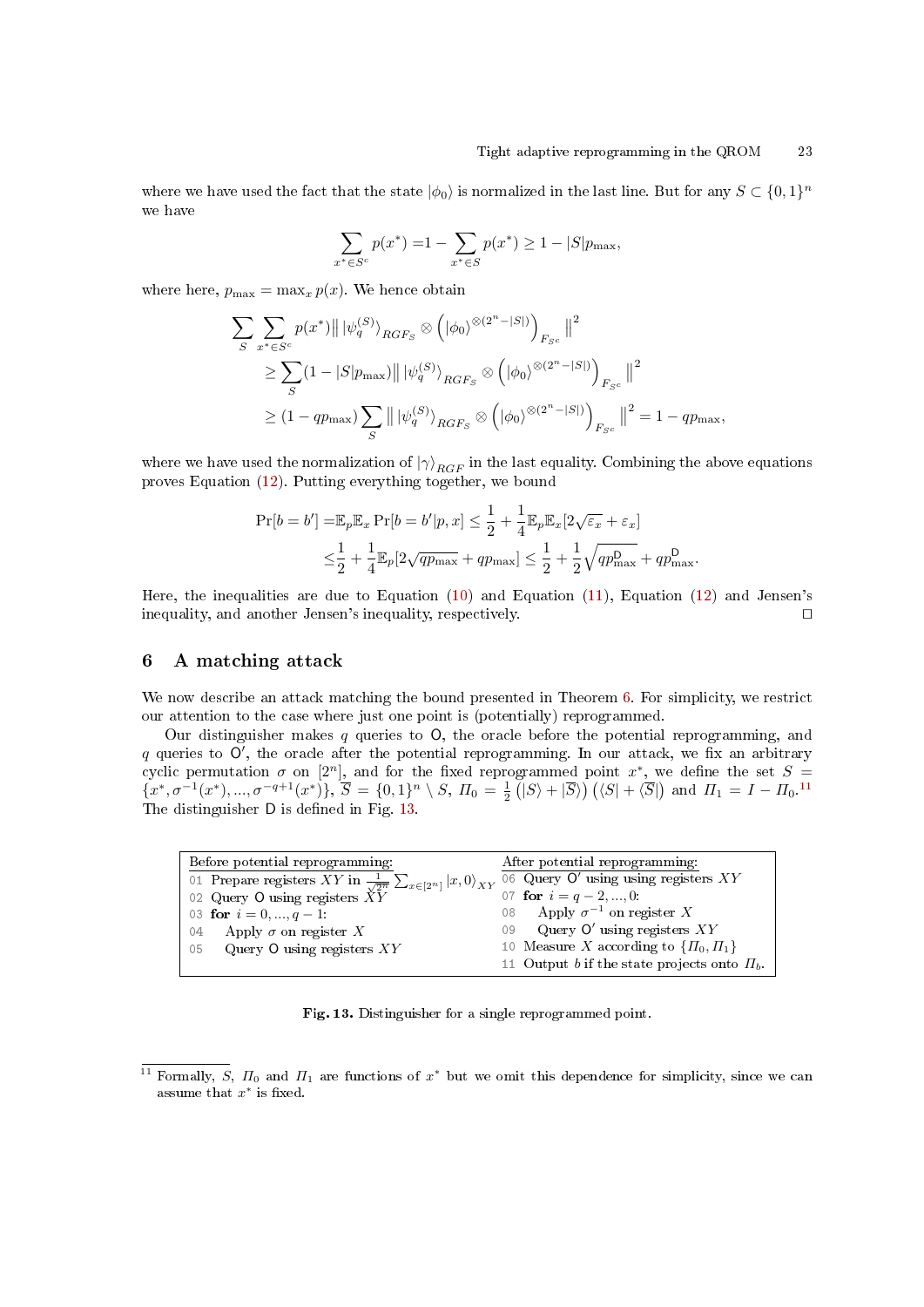24 A. B. Grilo, K. Hövelmanns, A. Hülsing, C. Majenz

**Theorem 7.** For every  $1 \leq q < 2^{n-3}$ , the attack described in Figure [13](#page-22-2) can be implemented in quantum polynomial-time. Performing q queries each before and after the potential reprogramming, it detects the reprogramming of a random oracle  $O: \{0,1\}^n \to \{0,1\}^m$  at a single point with probability at least  $\Omega(\sqrt{\frac{q}{2^n}})$ .

Proof (sketch). We can analyze the state of the distinguisher before its measurement. If the oracle is not reprogrammed, then its state is

$$
\frac{1}{\sqrt{2^n}}\sum_x |x\rangle\,|0\rangle\,,
$$

whereas if the reprogramming happens, its state is

$$
\sum_{x \in S} |x\rangle |O(x^*) \oplus O'(x^*)\rangle + \sum_{x \in \overline{S}} |x\rangle |0\rangle ,
$$

where  $O(x^*) \oplus O'(x^*)$  is a uniformly random value. The advantage follows by calculating the probability that these states project onto  $\Pi_0$ .

For the efficiency of our distinguisher, we can use the tools provided in  $[AMR20]$  to efficiently implement  $\Pi_0$  and  $\Pi_1$ , which are the only non-trivial operations of the attack.

Due to space restrictions, we refer to Appendix [E,](#page-44-0) where we give the full proof of Theorem [7](#page-22-3) and discuss its extension to multiple reprogrammed points.

# References

- <span id="page-23-3"></span>AFLT12. Michel Abdalla, Pierre-Alain Fouque, Vadim Lyubashevsky, and Mehdi Tibouchi. Tightly-secure signatures from lossy identification schemes. In David Pointcheval and Thomas Johansson, editors, Advances in Cryptology - EUROCRYPT 2012, volume 7237 of Lecture Notes in Computer Science, pages 572–590, Cambridge, UK, April 15–19, 2012. Springer, Heidelberg, Germany.
- <span id="page-23-1"></span>AHU19. Andris Ambainis, Mike Hamburg, and Dominique Unruh. Quantum security proofs using semiclassical oracles. In Alexandra Boldyreva and Daniele Micciancio, editors, Advances in Cryptology  $-$  CRYPTO 2019, Part II, volume 11693 of Lecture Notes in Computer Science, pages 269-295, Santa Barbara, CA, USA, August 18-22, 2019. Springer, Heidelberg, Germany.
- <span id="page-23-4"></span>AMR20. Gorjan Alagic, Christian Majenz, and Alexander Russell. Efficient simulation of random states and random unitaries. In Anne Canteaut and Yuval Ishai, editors, Advances in Cryptology - EUROCRYPT 2020, Part III, volume 12107 of Lecture Notes in Computer Science, pages 759-787, Zagreb, Croatia, May 10-14, 2020. Springer, Heidelberg, Germany.
- <span id="page-23-6"></span>AMRS20. Gorjan Alagic, Christian Majenz, Alexander Russell, and Fang Song. Quantum-access-secure message authentication via blind-unforgeability. In Anne Canteaut and Yuval Ishai, editors, Advances in Cryptology - EUROCRYPT 2020, Part III, volume 12107 of Lecture Notes in Computer  $Science$ , pages 788-817, Zagreb, Croatia, May 10-14, 2020. Springer, Heidelberg, Germany.
- <span id="page-23-2"></span>AOTZ20. Diego F. Aranha, Claudio Orlandi, Akira Takahashi, and Greg Zaverucha. Security of hedged Fiat-Shamir signatures under fault attacks. In Anne Canteaut and Yuval Ishai, editors, Advances in Cryptology - EUROCRYPT 2020, Part I, volume 12105 of Lecture Notes in Computer Science, pages 644-674, Zagreb, Croatia, May 10-14, 2020. Springer, Heidelberg, Germany.
- <span id="page-23-5"></span>BBC<sup>+</sup>98. Robert Beals, Harry Buhrman, Richard Cleve, Michele Mosca, and Ronald de Wolf. Quantum lower bounds by polynomials. In 39th Annual Symposium on Foundations of Computer Science, pages 352-361, Palo Alto, CA, USA, November 8-11, 1998. IEEE Computer Society Press.
- <span id="page-23-0"></span>BDF<sup>+</sup>11. Dan Boneh, Özgür Dagdelen, Marc Fischlin, Anja Lehmann, Christian Schaner, and Mark Zhandry. Random oracles in a quantum world. In Dong Hoon Lee and Xiaoyun Wang, editors, Advances in Cryptology - ASIACRYPT 2011, volume 7073 of Lecture Notes in Computer Science, pages 41-69, Seoul, South Korea, December 4-8, 2011. Springer, Heidelberg, Germany.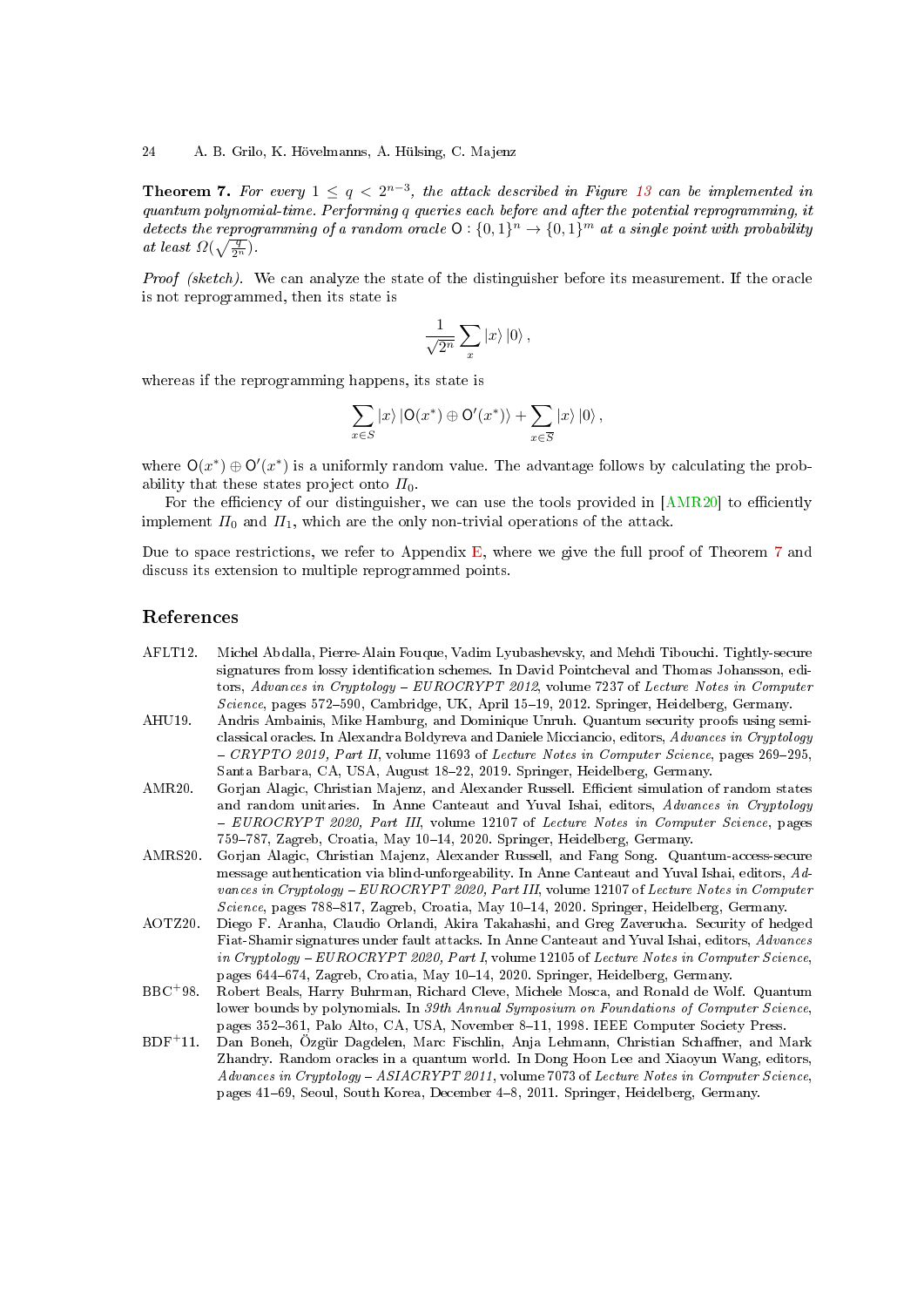- <span id="page-24-11"></span>BDH11. Johannes A. Buchmann, Erik Dahmen, and Andreas Hülsing. XMSS - A practical forward secure signature scheme based on minimal security assumptions. In Bo-Yin Yang, editor, Post-Quantum Cryptography - 4th International Workshop, PQCrypto 2011, pages 117-129, Tapei, Taiwan, November 29 December 2 2011. Springer, Heidelberg, Germany.
- <span id="page-24-0"></span>BHH<sup>+</sup>19. Nina Bindel, Mike Hamburg, Kathrin Hövelmanns, Andreas Hülsing, and Edoardo Persichetti. Tighter proofs of CCA security in the quantum random oracle model. In Dennis Hofheinz and Alon Rosen, editors, TCC 2019: 17th Theory of Cryptography Conference, Part II, volume 11892 of Lecture Notes in Computer Science, pages 61-90, Nuremberg, Germany, December 1-5, 2019. Springer, Heidelberg, Germany.
- <span id="page-24-10"></span>BHRvV20. Joppe W. Bos, Andreas Hülsing, Joost Renes, and Christine van Vredendaal. Rapidly Veriable XMSS Signatures. Cryptology ePrint Archive, Report 2020/898, 2020. [https://eprint.iacr.](https://eprint.iacr.org/2020/898) [org/2020/898.](https://eprint.iacr.org/2020/898)
- <span id="page-24-6"></span>BL20. Anne Broadbent and Sébastien Lord. Uncloneable Quantum Encryption via Oracles. In Steven T. Flammia, editor, TQC 2020, LIPIcs, pages 4:14:22, Dagstuhl, Germany, 2020.
- <span id="page-24-12"></span>CDG<sup>+</sup>17. Melissa Chase, David Derler, Steven Goldfeder, Claudio Orlandi, Sebastian Ramacher, Christian Rechberger, Daniel Slamanig, and Greg Zaverucha. Post-quantum zero-knowledge and signatures from symmetric-key primitives. In Proceedings of the 2017 ACM SIGSAC Conference on Computer and Communications Security, CCS '17, page 1825-1842, New York, NY, USA, 2017. Association for Computing Machinery.
- <span id="page-24-15"></span>CHR<sup>+</sup>16. Ming-Shing Chen, Andreas Hülsing, Joost Rijneveld, Simona Samardjiska, and Peter Schwabe. From 5-pass MQ-based identification to MQ-based signatures. In Jung Hee Cheon and Tsuyoshi Takagi, editors, Advances in Cryptology - ASIACRYPT 2016, Part II, volume 10032 of Lecture Notes in Computer Science, pages 135-165, Hanoi, Vietnam, December 4-8, 2016. Springer, Heidelberg, Germany.
- <span id="page-24-7"></span>CMP20. Andrea Coladangelo, Christian Majenz, and Alexander Poremba. Quantum copy-protection of compute-and-compare programs in the quantum random oracle model. arXiv 2009.13865, 2020.
- <span id="page-24-14"></span>DFM20. Jelle Don, Serge Fehr, and Christian Majenz. The measure-and-reprogram technique 2.0: Multiround fiat-shamir and more. In Daniele Micciancio and Thomas Ristenpart, editors, Advances in Cryptology - CRYPTO 2020, Part III, volume 12172 of Lecture Notes in Computer Science, pages 602-631, Santa Barbara, CA, USA, August 17-21, 2020. Springer, Heidelberg, Germany.
- <span id="page-24-5"></span>DFMS19. Jelle Don, Serge Fehr, Christian Majenz, and Christian Schaffner. Security of the Fiat-Shamir transformation in the quantum random-oracle model. In Alexandra Boldyreva and Daniele Micciancio, editors, Advances in Cryptology - CRYPTO 2019, Part II, volume 11693 of Lecture Notes in Computer Science, pages 356-383, Santa Barbara, CA, USA, August 18-22, 2019. Springer, Heidelberg, Germany.
- <span id="page-24-13"></span>DKL<sup>+</sup>18. Léo Ducas, Eike Kiltz, Tancrède Lepoint, Vadim Lyubashevsky, Peter Schwabe, Gregor Seiler, and Damien Stehlé. Crystals-dilithium: A lattice-based digital signature scheme. IACR Transactions on Cryptographic Hardware and Embedded Systems,  $2018(1):238-268$ , Feb. 2018.
- <span id="page-24-8"></span>ES15. Edward Eaton and Fang Song. Making Existential-unforgeable Signatures Strongly Unforgeable in the Quantum Random-oracle Model. In TQC 2015, LIPIcs, 2015.
- <span id="page-24-2"></span>FO99. Eiichiro Fujisaki and Tatsuaki Okamoto. Secure integration of asymmetric and symmetric encryption schemes. In Michael J. Wiener, editor, Advances in Cryptology - CRYPTO'99, volume 1666 of Lecture Notes in Computer Science, pages 537-554, Santa Barbara, CA, USA, August 15-19, 1999. Springer, Heidelberg, Germany.
- <span id="page-24-3"></span>FO13. Eiichiro Fujisaki and Tatsuaki Okamoto. Secure integration of asymmetric and symmetric encryption schemes. Journal of Cryptology,  $26(1):80-101$ , January 2013.
- <span id="page-24-9"></span>HBG<sup>+</sup>18. Andreas Hülsing, Denise Butin, Stefan-Lukas Gazdag, Joost Rijneveld, and Aziz Mohaisen. XMSS: Extended Hash-Based Signatures. RFC 8391, 2018.
- <span id="page-24-4"></span>HHK17. Dennis Hofheinz, Kathrin Hövelmanns, and Eike Kiltz. A modular analysis of the Fujisaki-Okamoto transformation. In Yael Kalai and Leonid Reyzin, editors, TCC 2017: 15th Theory of Cryptography Conference, Part I, volume 10677 of Lecture Notes in Computer Science, pages 341-371, Baltimore, MD, USA, November 12-15, 2017. Springer, Heidelberg, Germany.
- <span id="page-24-1"></span>HKSU20. Kathrin Hövelmanns, Eike Kiltz, Sven Schäge, and Dominique Unruh. Generic authenticated key exchange in the quantum random oracle model. In Aggelos Kiayias, Markulf Kohlweiss,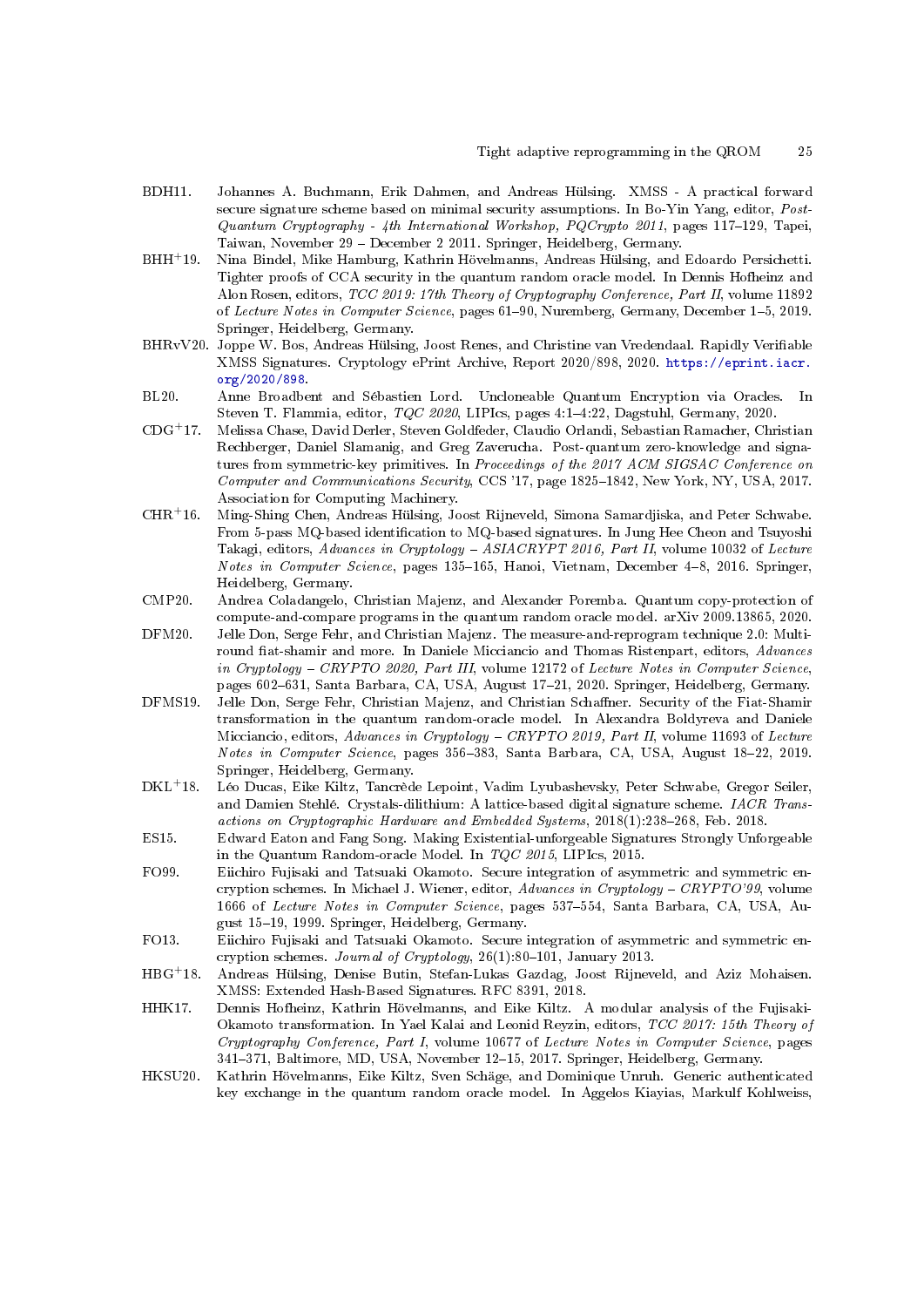Petros Wallden, and Vassilis Zikas, editors, PKC 2020: 23rd International Conference on Theory and Practice of Public Key Cryptography, Part II, volume 12111 of Lecture Notes in Computer Science, pages  $389-422$ , Edinburgh, UK, May  $4-7$ , 2020. Springer, Heidelberg, Germany.

- <span id="page-25-7"></span>HRS16. Andreas Hülsing, Joost Rijneveld, and Fang Song. Mitigating multi-target attacks in hash-based signatures. In Chen-Mou Cheng, Kai-Min Chung, Giuseppe Persiano, and Bo-Yin Yang, editors, PKC 2016: 19th International Conference on Theory and Practice of Public Key Cryptography, Part I, volume 9614 of Lecture Notes in Computer Science, pages 387-416, Taipei, Taiwan, March 6-9, 2016. Springer, Heidelberg, Germany.
- <span id="page-25-1"></span>JZC<sup>+</sup>18. Haodong Jiang, Zhenfeng Zhang, Long Chen, Hong Wang, and Zhi Ma. IND-CCA-secure key encapsulation mechanism in the quantum random oracle model, revisited. In Hovav Shacham and Alexandra Boldyreva, editors, Advances in Cryptology CRYPTO 2018, Part III, volume 10993 of Lecture Notes in Computer Science, pages 96-125, Santa Barbara, CA, USA, August 19-23, 2018. Springer, Heidelberg, Germany.
- <span id="page-25-2"></span>JZM19. Haodong Jiang, Zhenfeng Zhang, and Zhi Ma. Key encapsulation mechanism with explicit rejection in the quantum random oracle model. In Dongdai Lin and Kazue Sako, editors, PKC 2019: 22nd International Conference on Theory and Practice of Public Key Cryptography, Part II, volume 11443 of Lecture Notes in Computer Science, pages 618-645, Beijing, China, April 14-17, 2019. Springer, Heidelberg, Germany.
- <span id="page-25-8"></span>KLS18. Eike Kiltz, Vadim Lyubashevsky, and Christian Schaffner. A concrete treatment of Fiat-Shamir signatures in the quantum random-oracle model. In Jesper Buus Nielsen and Vincent Rijmen, editors, Advances in Cryptology -  $EUROCRYPT 2018$ , Part III, volume 10822 of Lecture Notes in Computer Science, pages  $552-586$ , Tel Aviv, Israel, April 29 – May 3, 2018. Springer, Heidelberg, Germany.
- <span id="page-25-3"></span>KSS<sup>+</sup>20. Veronika Kuchta, Amin Sakzad, Damien Stehlé, Ron Steinfeld, and Shifeng Sun. Measurerewind-measure: Tighter quantum random oracle model proofs for one-way to hiding and CCA security. In Anne Canteaut and Yuval Ishai, editors, Advances in Cryptology - EURO- $CRYPT 2020$ , Part III, volume 12107 of Lecture Notes in Computer Science, pages 703-728, Zagreb, Croatia, May 10-14, 2020. Springer, Heidelberg, Germany.
- <span id="page-25-11"></span>Lyu09. Vadim Lyubashevsky. Fiat-Shamir with aborts: Applications to lattice and factoring-based signatures. In Mitsuru Matsui, editor, Advances in Cryptology - ASIACRYPT 2009, volume 5912 of Lecture Notes in Computer Science, pages 598-616, Tokyo, Japan, December 6-10, 2009. Springer, Heidelberg, Germany.
- <span id="page-25-5"></span>LZ19. Qipeng Liu and Mark Zhandry. Revisiting post-quantum Fiat-Shamir. In Alexandra Boldyreva and Daniele Micciancio, editors, Advances in Cryptology - CRYPTO 2019, Part II, volume 11693 of Lecture Notes in Computer Science, pages 326-355, Santa Barbara, CA, USA, August 18-22, 2019. Springer, Heidelberg, Germany.
- <span id="page-25-12"></span>NC10. Michael A. Nielsen and Isaac L. Chuang. Quantum Computation and Quantum Information: 10th Anniversary Edition. Cambridge University Press, 2010.
- <span id="page-25-9"></span>NIS17. NIST. National institute for standards and technology. postquantum crypto project, 2017. [http://csrc.nist.gov/groups/ST/post-quantum-crypto/.](http://csrc.nist.gov/groups/ST/post-quantum-crypto/)
- <span id="page-25-10"></span>NIS20. NIST. Status report on the second round of the nist post-quantum cryptography standardization process. NISTIR 8309, 2020. [https://doi.org/10.6028/NIST.IR.8309.](https://doi.org/10.6028/NIST.IR.8309)
- <span id="page-25-0"></span>SXY18. Tsunekazu Saito, Keita Xagawa, and Takashi Yamakawa. Tightly-secure key-encapsulation mechanism in the quantum random oracle model. In Jesper Buus Nielsen and Vincent Rijmen, editors, Advances in Cryptology EUROCRYPT 2018, Part III, volume 10822 of Lecture Notes in Computer Science, pages 520-551, Tel Aviv, Israel, April 29 - May 3, 2018. Springer, Heidelberg, Germany.
- <span id="page-25-6"></span>Unr14a. Dominique Unruh. Quantum position verication in the random oracle model. In Juan A. Garay and Rosario Gennaro, editors, Advances in Cryptology - CRYPTO 2014, Part II, volume 8617 of Lecture Notes in Computer Science, pages 1-18, Santa Barbara, CA, USA, August 17-21, 2014. Springer, Heidelberg, Germany.
- <span id="page-25-4"></span>Unr14b. Dominique Unruh. Revocable quantum timed-release encryption. In Phong Q. Nguyen and Elisabeth Oswald, editors, Advances in Cryptology EUROCRYPT 2014, volume 8441 of Lecture Notes in Computer Science, pages 129-146, Copenhagen, Denmark, May 11-15, 2014. Springer, Heidelberg, Germany.

<sup>26</sup> A. B. Grilo, K. Hövelmanns, A. Hülsing, C. Majenz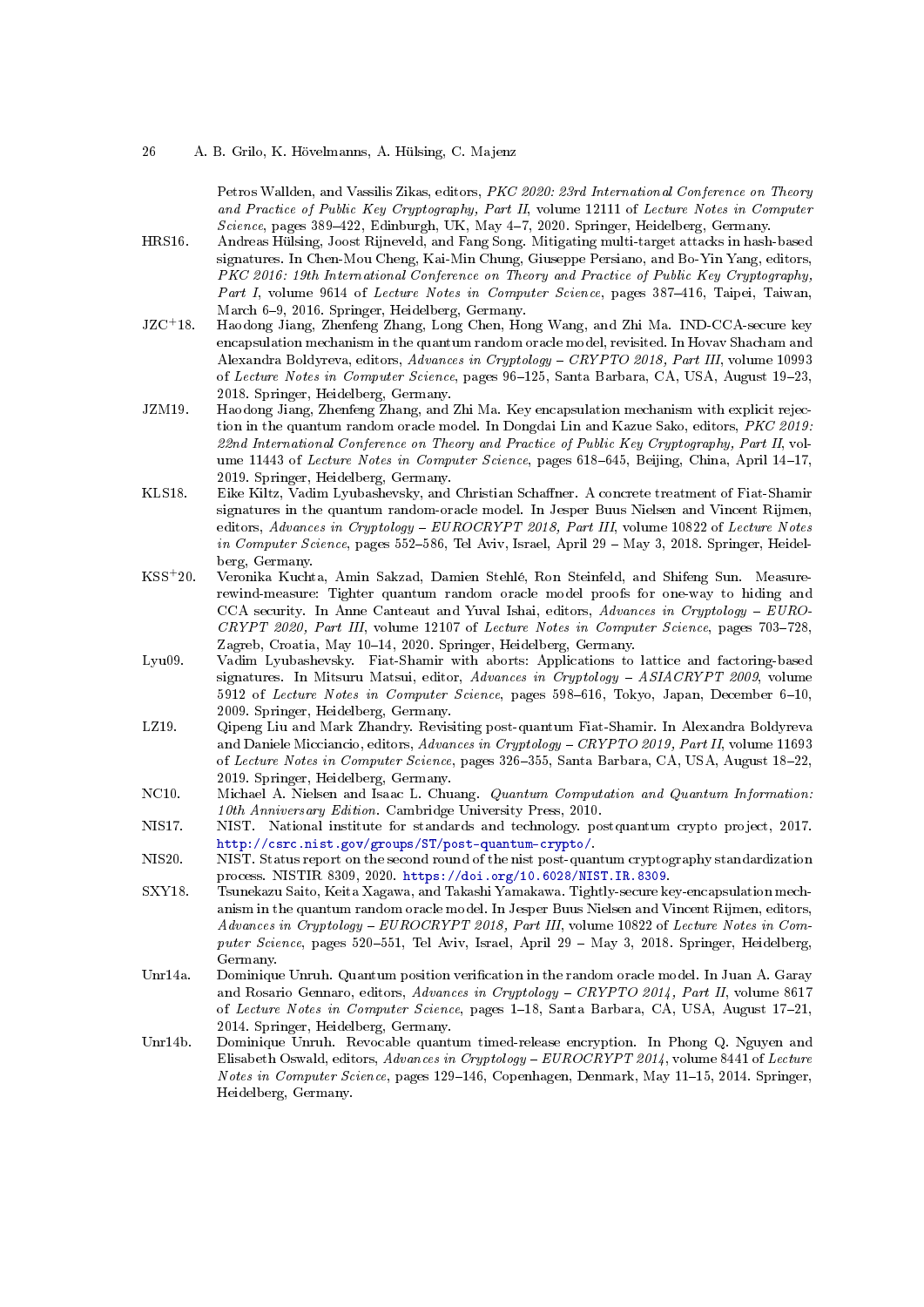- <span id="page-26-0"></span>YZ20. Takashi Yamakawa and Mark Zhandry. A note on separating classical and quantum random oracles. Cryptology ePrint Archive, Report 2020/787, 2020. [https://eprint.iacr.org/2020/](https://eprint.iacr.org/2020/787) [787.](https://eprint.iacr.org/2020/787)
- <span id="page-26-1"></span>Zha19. Mark Zhandry. How to record quantum queries, and applications to quantum indifferentiability. In Alexandra Boldyreva and Daniele Micciancio, editors, Advances in Cryptology - $CRYPTO 2019$ , Part II, volume 11693 of Lecture Notes in Computer Science, pages 239-268, Santa Barbara, CA, USA, August 18-22, 2019. Springer, Heidelberg, Germany.

# <span id="page-26-2"></span>A Adaptive reprogramming: Omitted proofs

We now discuss how to derive our main theorem, Theorem [1,](#page-6-0) from the simple case proven in Theorem [6.](#page-19-1) For easier reference we repeat the theorem statement.

Theorem 1 ("Adaptive reprogramming" (AR)). Let X, X', Y be some finite sets, and let D be any distinguisher, issuing R many reprogramming instructions and q many (quantum) queries to O. Let  $q_r$  denote the number of queries to O that are issued inbetween the  $(r-1)$ -th and the r-th query to REPROGRAM. Furthermore, let  $p^{(r)}$  denote the rth distribution that REPROGRAM is queried on. By  $p_X^{(r)}$  we will denote the marginal distribution of X, according to  $p^{(r)}$ , and define

$$
p_{\max}^{(r)} := \mathbb{E} \max_x p_X^{(r)}(x),
$$

where the expectation is taken over  $D$ 's behaviour until its rth query to REPROGRAM.

$$
|\Pr[\text{REPRO}_{1}^{\mathsf{D}} \Rightarrow 1] - \Pr[\text{REPRO}_{0}^{\mathsf{D}} \Rightarrow 1]| \leq \sum_{r=1}^{R} \left(\sqrt{\hat{q}_{r} p_{\max}^{(r)}} + \frac{1}{2} \hat{q}_{r} p_{\max}^{(r)}\right) , \qquad (2)
$$

where  $\hat{q}_r := \sum_{i=0}^{r-1} q_i$ .

First, we extend Theorem [6](#page-19-1) to multiple reprogramming instances with a hybrid argument. Afterwards, we extend the result to cover side information. To prove the first step, we introduce helper games  $G_b$  in Fig. [14,](#page-27-0) in which the adversary has access to oracle REPROGRAM'. (These are already almost the same as the REPRO games used in Theorem [1.](#page-6-0) The only difference is that they do not sample and return the additional side information  $x'.$ 

**Lemma 2.** Let D be any distinguisher, issuing R many reprogramming instructions. Let  $\hat{q}^{(r)}$  denote the total number of D's queries to O until the r-th query to REPROGRAM'. Furthermore, let  $p^{(r)}$ denote the r-th distribution on  $X$  on which REPROGRAM' is queried, and let

<span id="page-26-3"></span>
$$
p^{(r)}_{\max} := \mathbb{E}\left[\max_x p^{(r)}(x)\right] ,
$$

where the expectation is taken over  $D$ 's behaviour until its r-th query to REPROGRAM'.

The success probability for any distinguisher D is bounded by

$$
|\Pr[G_0^D \Rightarrow 1] - \Pr[G_1^D \Rightarrow 1]| \le \sum_{r=1}^R \left(\sqrt{\hat{q}^{(r)} p_{\text{max}}^{(r)}} + \frac{1}{2} \hat{q}^{(r)} p_{\text{max}}^{(r)}\right) .
$$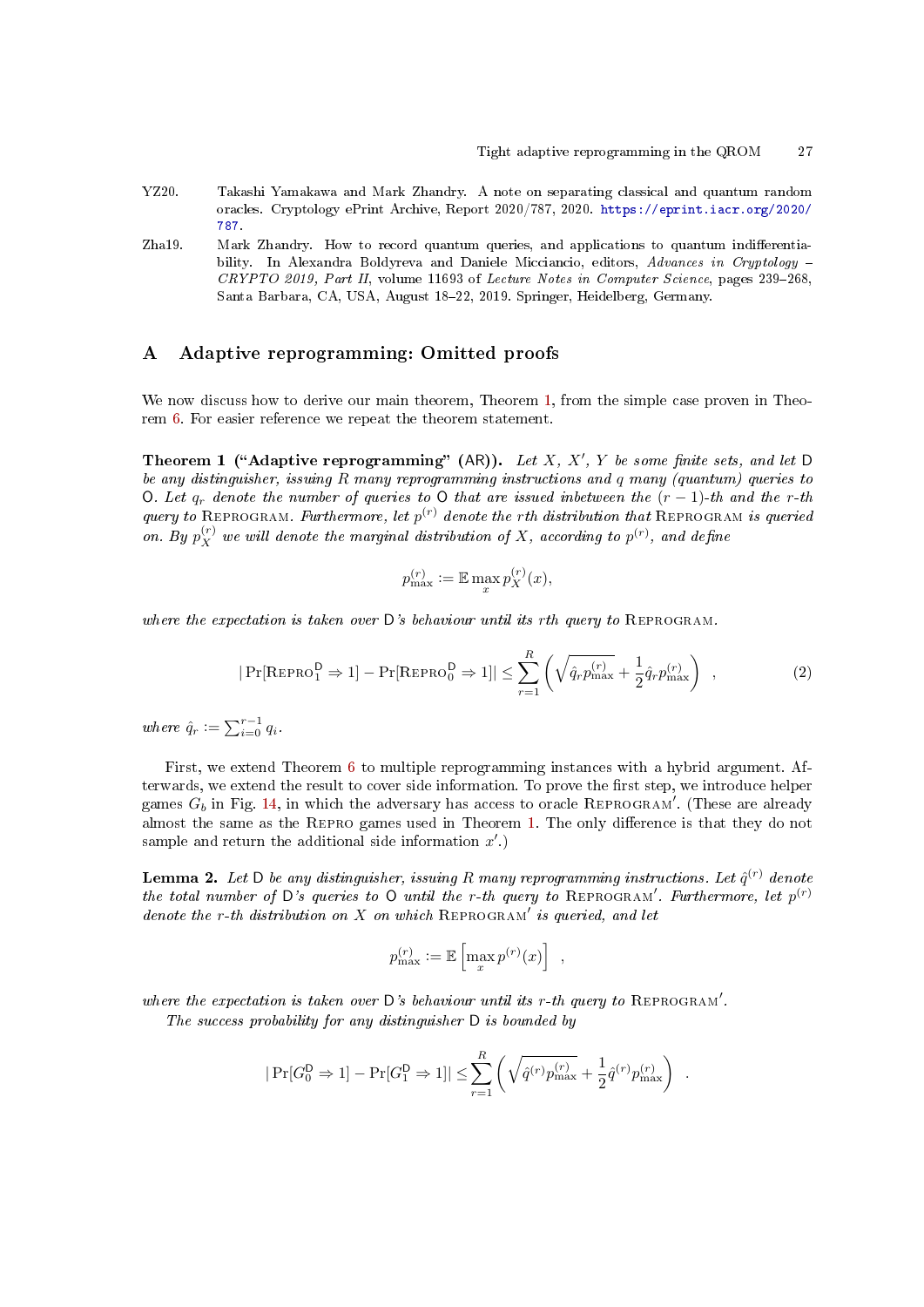| GAMES $G_h$                                                                               | REPROGRAM'(p)                 |
|-------------------------------------------------------------------------------------------|-------------------------------|
| 01 $\mathbf{O}_0 \leftarrow_s Y^X$                                                        | 05 $x \leftarrow p$           |
| 02 $Q_1 := Q_0$                                                                           | 06 $y \leftarrow_s Y$         |
| $\overline{b}$ $\overline{b'}$ $\leftarrow$ $\overline{D}$ $\overline{[O_b]},$ Reprogram' | 07 $Q_1 := Q_1^{x \mapsto y}$ |
| $\vert$ 04 return $b'$                                                                    | 08 return $x$                 |

<span id="page-27-0"></span>Fig. 14. Games  $G_b$  of Lemma [2.](#page-26-3)

*Proof.* We define hybrid settings  $H_r$  for  $r = 0, ..., R$ , in which D has access to oracle O which is not reprogrammed at the first r many positions, but is reprogrammed from the  $(r + 1)$ -th position on. Hence,  $H_0$  is the distinguishing game  $G_1$ , and  $H_R$  is  $G_0$ . Any distinguisher D succeeds with advantage

$$
|\Pr[G_0^D \Rightarrow 1] - \Pr[G_1^D \Rightarrow 1]| = \Pr[H_0^D \Rightarrow 1] - \Pr[H_R^D \Rightarrow 1]|
$$
  
= 
$$
\left| \sum_{r=1}^R (\Pr[H_{r-1}^D \Rightarrow 1] - \Pr[H_r^D \Rightarrow 1]) \right|
$$
  

$$
\leq \sum_{r=1}^R |\Pr[H_{r-1}^D \Rightarrow 1] - \Pr[H_r^D \Rightarrow 1]|,
$$

where we have used the triangle inequality in the last line.

To upper bound  $|\Pr[H_{r-1}^{\textsf{D}} \Rightarrow 1]-\Pr[H_{r}^{\textsf{D}} \Rightarrow 1]|,$  we will now define distinguishers  $\hat{\mathsf{D}}_r=(\hat{\mathsf{D}}_{r,0},\hat{\mathsf{D}}_{r,1})$ that are run in the single-instance distinguishing games  $G'_{b}$  of Theorem [6:](#page-19-1) Let  $\mathsf{O}'$  denote the oracle that is provided by  $G'_b$ . Until right before the r-th query to REPROGRAM', the first stage  $\hat{\mathsf{D}}_{r,0}$  uses O' to simulate the hybrid setting  $H_{r-1}$  to D. (Until this query,  $H_{r-1}$  and  $H_r$  do not differ.)  $\hat{D}_{r,0}$  then uses as its output to game  $G'_{b}$  the r-th distribution on which REPROGRAM' was queried. The second stage  $\hat{\mathsf{D}}_{r,1}$  uses its input  $x^*$  to simulate the r-th response of REPROGRAM $'$ . As from (and including) the  $(r+1)$ -th query,  $\hat{\mathsf{D}}_{r,1}$  can simulate the reprogramming by using fresh uniformly random values to overwrite O'. To be more precise, during each call to REPROGRAM $'$  on some distribution  $p$ ,  $\hat{\mathsf{D}}_{r,1}$ samples  $x \leftarrow p$  and  $y \leftarrow_{\$} Y$ , and adds  $(x, y)$  to a list  $\mathfrak{L}_{\mathsf{O}}$ . (If x has been sampled before,  $\hat{\mathsf{D}}_{r,1}$  replaces the former oracle value in the list.)  $\hat{\mathsf{D}}_{r,1}$  defines  $\mathsf{O}$  by

$$
\mathsf{O}(x) := \begin{cases} y & \exists y \text{ s.th. } (x, y) \in \mathfrak{L}_{\mathsf{O}} \\ \mathsf{O}'(x) & \text{o.w.} \end{cases}
$$

In the case that  $\hat{\mathsf{D}_r}$  is run in game  $G_0'$ , the reprogramming starts with the  $(r+1)$ -th query and  $\hat{\mathsf{D}_r}$  perfectly simulates game  $H_r$ . In the case that  $\hat{\mathsf{D}_r}$  is run in game  $G'_1$ , the reprogramming already starts with the *r*-th query and  $\hat{\mathsf{D}}_r$  perfectly simulates game  $H_{r-1}$ .

$$
|\Pr[H_{r-1}^{\mathsf{D}} \Rightarrow 1] - \Pr[H_r^{\mathsf{D}} \Rightarrow 1]| = |\Pr[G_1^{\prime}^{\hat{\mathsf{D}}_r} \Rightarrow 1] - \Pr[G_0^{\prime}^{\hat{\mathsf{D}}_r} \Rightarrow 1]|.
$$

Since the first stage  $\hat{\mathsf{D}}_{r,0}$  issues  $\hat{q}_r$  many queries to  $\mathsf{O}',$  we can apply Theorem  $6$  to obtain

$$
|\Pr[G_1^{'\hat{D}_r} \Rightarrow 1] - \Pr[G_0^{'\hat{D}_r} \Rightarrow 1]| \leq \sqrt{\hat{q}_r \cdot p_{\max}^{(r)}} + \frac{1}{2} \hat{q}_r \cdot p_{\max}^{(r)}.
$$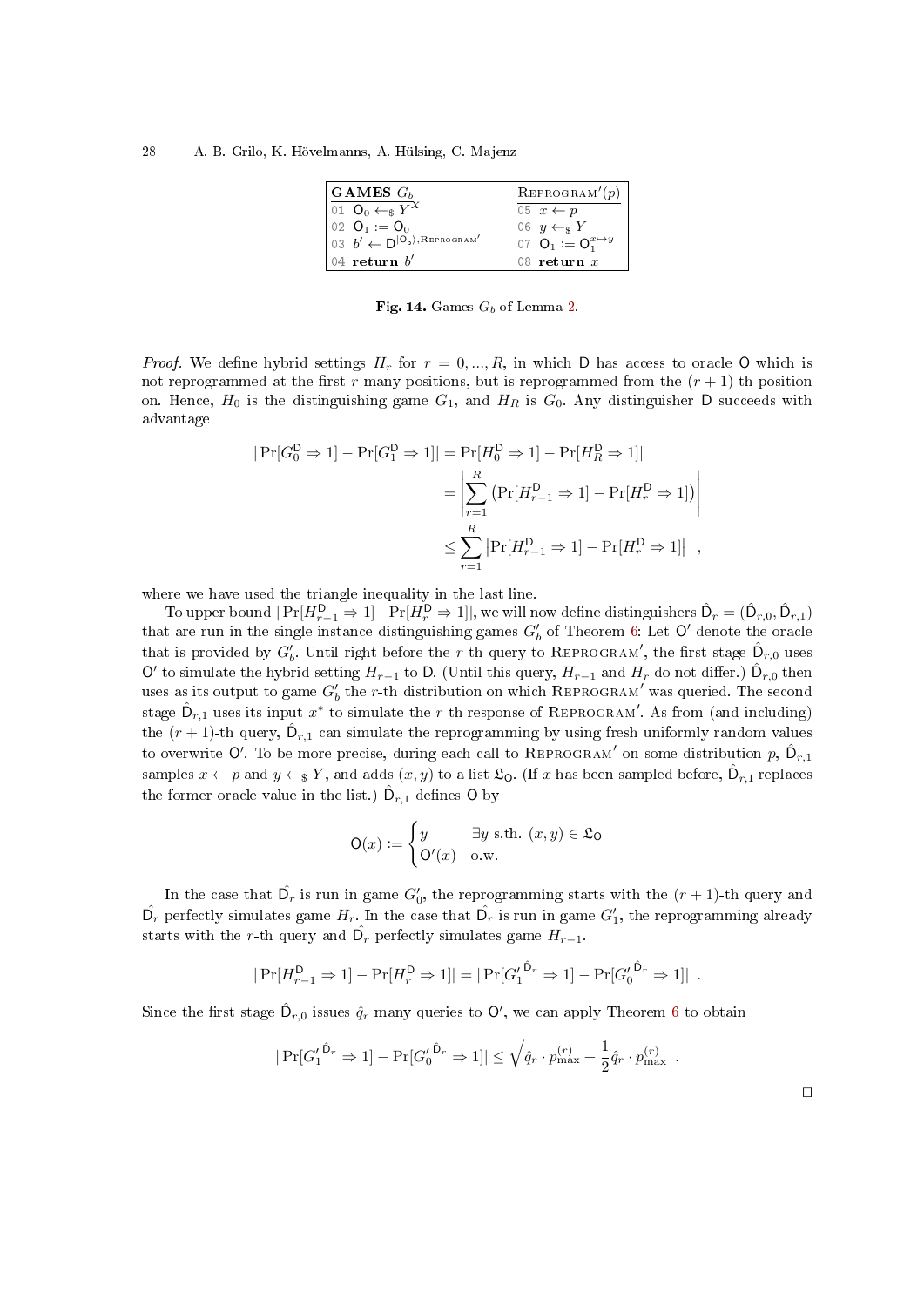Second, we prove that Lemma [2](#page-26-3) implies our main Theorem [1.](#page-6-0) For this we have to show that additional side-information can be simulated by a reduction.

Proof. Consider a distinguisher  $D$  run in games  $REPRO_b$ . To upper bound  $D$ 's advantage, we now define a distinguisher  $\ddot{\text{D}}$  against the helper games  $G_b$  from Fig. [14.](#page-27-0)

When queried on a distribution p on  $X \times X'$ ,  $\hat{D}$  will simulate REPROGRAM as follows:  $\hat{D}$  will forward the marginal distribution  $p_X$  of  $x$  to its own oracle REPROGRAM', and obtain some  $x$  that was sampled accordingly. It will then sample x' according to  $p_{X'|x}$ , where  $p_{X'|x}$  is the probability distribution on  $X'$ , conditioned on  $x$ , i.e.,

$$
p_{X'|x}(x') := \frac{\Pr[x, x']}{\Pr[x]}.
$$

where the probabilities are taken over  $(x, x') \leftarrow p$ , and the probability in the denominator is taken over  $x \leftarrow p_X$ . Note that  $\hat{D}$  can be unbounded, as the statement of Lemma [2](#page-26-3) is information-theoretical. This is important because while p is efficiently sampleable,  $p_{X'|x}$  might not be. Since the distribution of  $(x, x')$  is identical to p, and since the reprogramming only happens on x,  $\hat{D}$  perfectly simulates game REPRO<sub>b</sub> to D if run in game  $G_b$  and

$$
|\Pr[\text{REPRO}_1^D \Rightarrow 1] - \Pr[\text{REPRO}_0^D \Rightarrow 1]| = |\Pr[G_1^{\hat{D}} \Rightarrow 1] - \Pr[G_0^{\hat{D}} \Rightarrow 1]|
$$
.

Since  $\hat{D}$  can answer any random oracle query issued by D by simply forwarding it,  $\hat{D}$  issues exactly as many queries to  $O$  (until the r-th reprogramming instruction) as D. We can now apply Lemma [2](#page-26-3) to obtain

$$
|\Pr[G_1^{\hat{\mathsf{D}}}\Rightarrow 1] - \Pr[G_0^{\hat{\mathsf{D}}}\Rightarrow 1]| \leq \sum_{r=1}^R \left(\sqrt{\hat{q}_r p_{\max}^{(r)}} + \frac{1}{2} \hat{q}_r p_{\max}^{(r)}\right) ,
$$

where  $p_{\max}^{(r)} = \mathbb{E} \max_x p_X^{(r)}(x)$ .

# <span id="page-28-0"></span>B Definitions: Hash functions, and identification and signature schemes

### <span id="page-28-1"></span>B.1 Security of Hash Functions

One of our proofs makes use of a multi-target version of extended target-collision resistance (M-eTCR). Extended target-collision resistance is a variant of target collision resistance, where the adversary also succeeds if the collision is under a different key. As we will consider this notion for a random oracle, we adapt the notion slightly for this setting.

The success probability of an adversary A against M-eTCR security of a quantum-accessible random oracle H is defined as follows. The definition makes use of a (classical) challenge oracle  $Box(\cdot)$  which on input of the j-th message  $x_j$  outputs a uniformly random function key  $z_j$ .

$$
\begin{aligned} \text{Succ}_{\mathsf{H}}^{\mathsf{M}\text{-}\mathsf{eTCR}}\left(\mathsf{A},p\right) &= \mathsf{Pr}\left[\ (x',z',i) \leftarrow \mathsf{A}^{\mathsf{Box},\left|\mathsf{H}\right\rangle}(\right) : \\ x' &\neq x_i \land \mathsf{H}(z_i \| x_i) = \mathsf{H}(z' \| x') \land 0 < i \leq p \right]. \end{aligned}
$$

A later proof makes use of another version of target collision resistance called multi-target extended target-collision resistant with nonce (nM-eTCR). The definition of nM-eTCR again makes use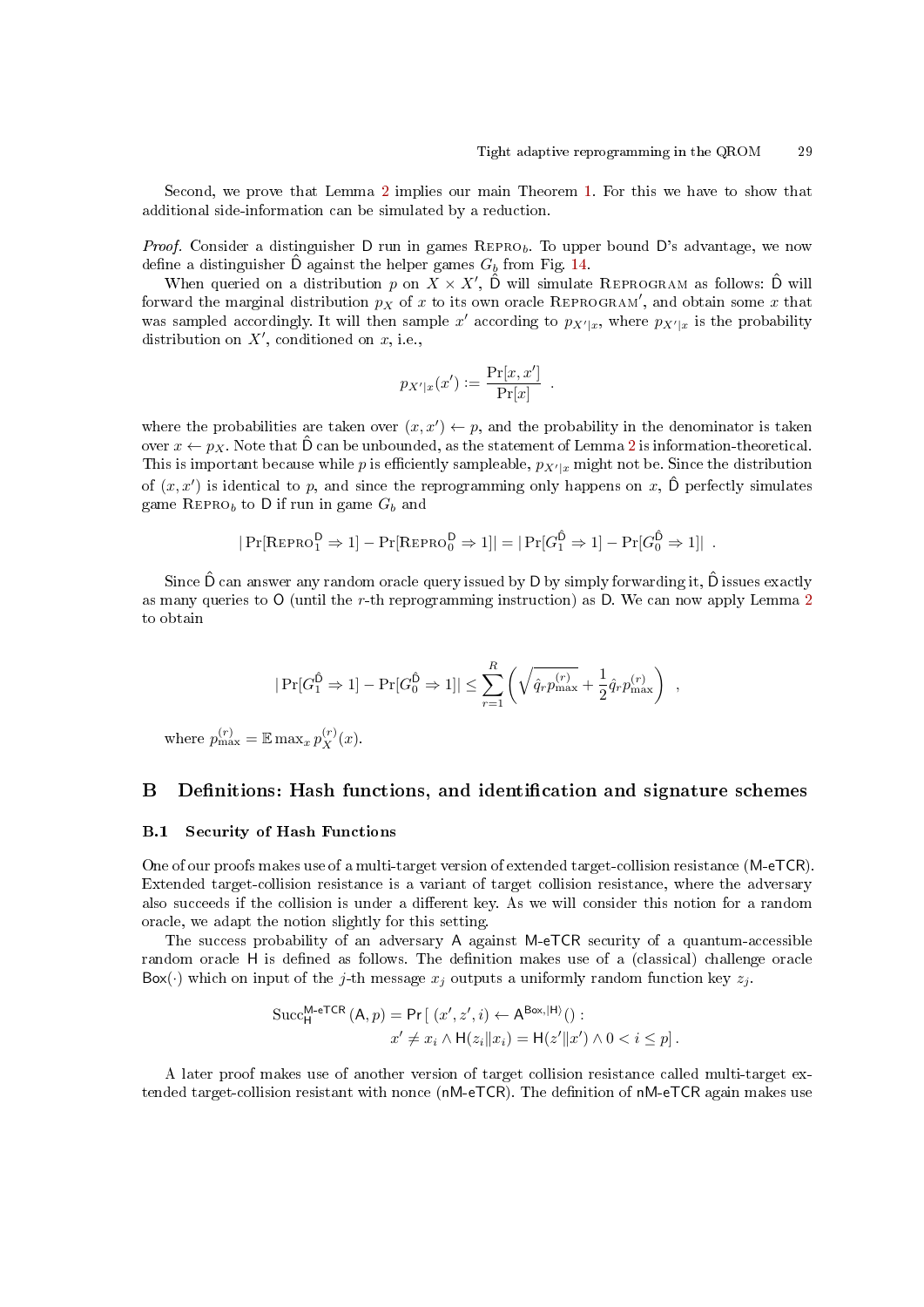of a (classical) challenge oracle  $Box(\cdot)$  that on input of the j-th message  $M_j$  outputs a uniformly random function key  $z_i$ . Before the experiment starts, A can select an arbitary *n*-bit string id.

$$
\text{Succ}_{\mathsf{H}}^{\mathsf{n}\mathsf{M}\text{-}\mathsf{e}\mathsf{T}\mathsf{C}\mathsf{R}}\left(\mathsf{A},p\right) = \mathsf{Pr}\left[\text{ id } \leftarrow \mathsf{A}(), (x', z', i) \leftarrow \mathsf{A}^{\mathsf{Box}(\cdot),|\mathsf{H}\rangle}(\text{id}) : \\ x' \neq x_i \land \mathsf{H}(z_i, \text{id}, i, x_i) = \mathsf{H}(z', \text{id}, i, x') \land 0 < i \leq p\right].
$$

The QROM bound for nM-eTCR makes use of the following two games omitted in the main body of the paper. The games were defined in the proof in  $BHRvV20$ , we rephrased them to match our notation:

GAME  $G_{a,i}$ . After A selected id, it gets access to H. In phase 1, after making at most  $q_1$  queries to H, A outputs a message  $x \in X$ . Then a random  $z \leftarrow_{\mathcal{S}} Z$  is sampled and  $(z, H(z||id||i||x))$  is handed to A. A continues to the second phase and makes at most  $q_2$  queries. A outputs  $b \in \{0, 1\}$  at the end.

GAME  $G_{b,i}$ . After A selected id, it gets access to H. After making at most  $q_1$  queries to H, A outputs a message  $x \in X$ . Then a random  $z \leftarrow_{\S} Z$  is sampled as well as a random range element  $y \leftarrow_{\S} Y$ . Program  $H := H^{(z||id||i||x) \mapsto y}$ . A receives  $(z, y = H(z||id||i||x))$  and proceeds to the second phase. After making at most  $q_2$  queries, A outputs  $b \in \{0, 1\}$  at the end.

In a reduction to apply our new bound, id and  $i$  would be sent as part of the message to REPROGRAM. Note that the proof in [\[BHRvV20\]](#page-24-10) runs a hybrid argument over  $q_s$  programmings and in every programming step a different value for  $i$  is used, thereby making those distinct.

### **B.2** Identification schemes

We now define syntax and security of identification schemes. Let par be a tuple of common system parameters shared among all participants.

**Definition 4** (Identification schemes). An identification scheme ID is defined as a collection of algorithms  $ID = (IG, Commit, Respond, V)$ .

- $-$  The key generation algorithm IG takes system parameters par as input and returns the public and secret keys  $(pk, sk)$ . We assume that pk defines the challenge space C, the commitment space W and the response space  $\mathcal{Z}$ .
- $\mathcal{C}$  = Commit takes as input the secret key sk and returns a commitment  $w \in \mathcal{W}$  and a state st
- $-$  Respond takes as input the secret key sk, a commitment w, a challenge c, and a state st, and returns a response  $z \in \mathcal{Z} \cup \{\perp\}$ , where  $\perp \notin \mathcal{Z}$  is a special symbol indicating failure.
- The deterministic verification algorithm  $V(pk, w, c, z)$  returns 1 (accept) or 0 (reject).

Note that during one of our application examples (i.e., in Section [4.2\)](#page-15-0), we define the response algorithm such that it does not explicitly take a commitment  $w$  as input. If needed, it can be assumed that st contains a copy of  $w$ .

A transcript is a triplet trans =  $(w, c, z) \in W \times C \times Z$ . It is called valid (with respect to public key pk) if  $V(pk, w, c, z) = 1$ . Below, we define a transcript oracle getTrans that returns the transcript  $trans = (w, c, z)$  of a real interaction between prover and verifier. We furthermore define another transcript oracle getTransChall that returns an honest transcript for a fixed challenge  $c$ .

COMMITMENT ENTROPY. We define

$$
\gamma(\mathsf{Commit}) := \mathbb{E} \max_w \Pr[w] \enspace,
$$

where the expectation is taken over  $(pk, sk) \leftarrow$  IG, and the probability is taken over  $(w, st) \leftarrow$  $Commit(sk)$ .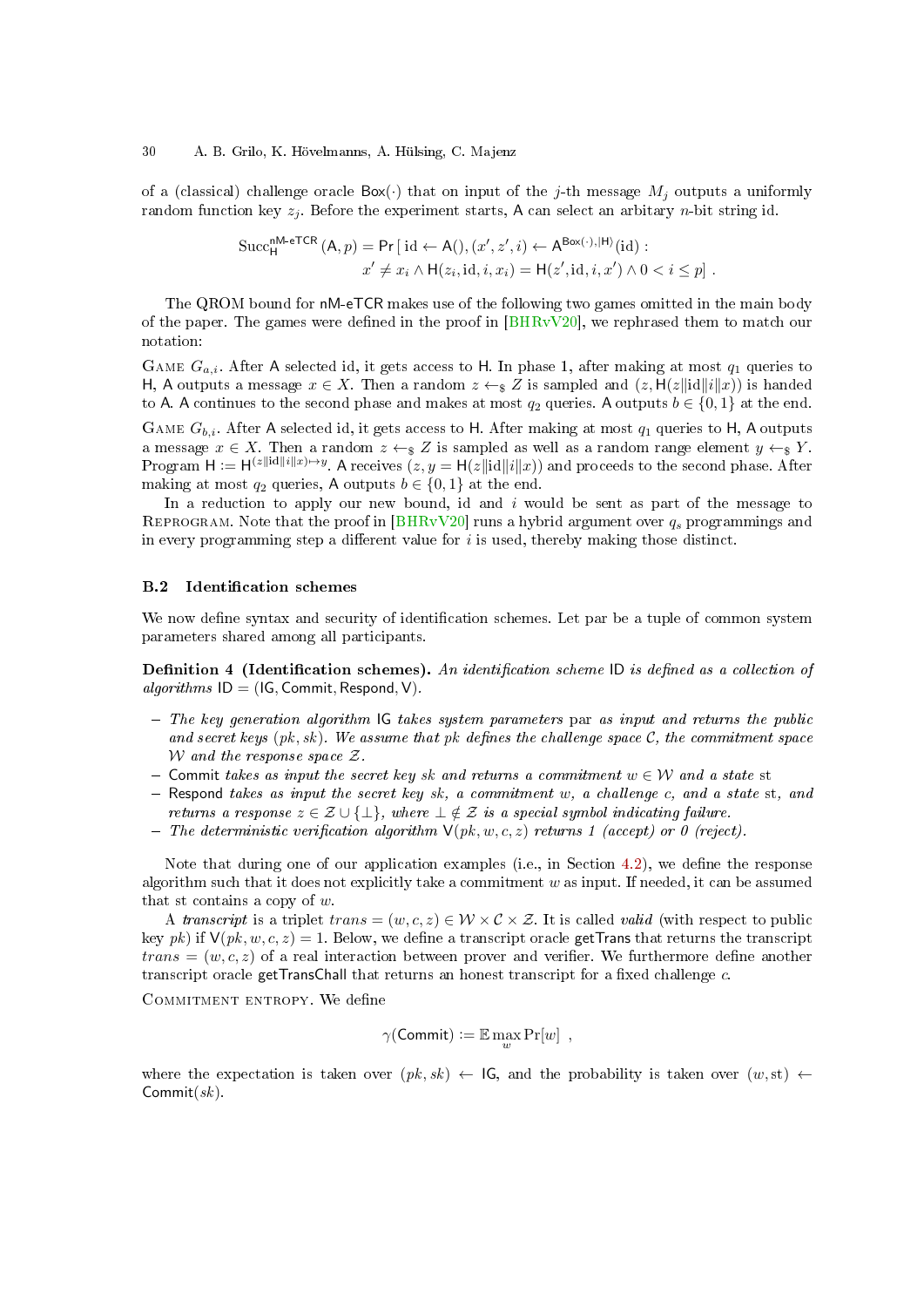```
Algorithm getTrans(sk)\overline{01 (w, st)} \leftarrow Commit(sk)02 c \leftarrow s C03 z \leftarrow Respond(sk, w, c, st)
04 return (w, c, z)Algorithm getTransChall(sk, c)05 (w, st) \leftarrow Commit(sk)06 z \leftarrow Respond(sk, w, c, st)
                                              07 return (w, c, z)
```
<span id="page-30-0"></span>Fig. 15. Generating honest transcripts with oracles getTrans and getTransChall.

In one of our applications (Section [4.2\)](#page-15-0), the Respond algorithm is required to reject whenever its challenge input c is malformed. As observed in  $[AOTZ20]$ , this additional requirement is not too severe, since most practical implementations perform a sanity check on c. We will call this property validity awareness.

**Definition 5 (Validity awareness).** We say that ID is validity aware if Respond(sk, w, c, st) =  $\perp$ for all challenges  $c \notin \mathcal{C}$ .

STATISTICAL HVZK. We recall the definition of statistical honest-verifier zero-knowledge (HVZK), and the definition of *special* statistical HVZK from [\[AOTZ20\]](#page-23-2).

**Definition 6** ((Special) statistical HVZK). Assume that ID comes with an HVZK simulator Sim. We say that ID is  $\Delta_{\text{HVZK}}$ -statistical HVZK if for any key pair  $(pk, sk) \in \text{supp}(\mathsf{IG})$ , the distribution of  $(w, c, z)$  ← Sim(pk) has statistical distance at most  $\Delta$ <sub>HVZK</sub> from an honest transcript</sub>  $(w, c, z)$  ←  $getTrans(sk)$ .

To define special statistical HVZK, assume that ID comes with a special HVZK simulator Sim. We say that ID is  $\Delta_{\text{shVZK}}$ -statistical sHVZK if for any key pair  $(pk, sk) \in \text{supp}(\mathsf{IG})$  and any challenge  $c \in \mathcal{C}$ , the distribution of  $(w, c, z) \leftarrow$  getTransChall $(s, c)$  and the distribution of  $(w, c, z) \leftarrow$  Sim $(pk, c)$ have statistical distance at most  $\Delta$ <sub>sHVZK</sub>.

<span id="page-30-1"></span>Following  $[AOTZ20]$ , we now define subset-revealing identification schemes. Intuitively, an identification scheme is subset-revealing if Respond responds to a challenge by revealing parts of the state that was computed by Commit, and does not depend on  $sk$ .

# Definition 7 (Subset-revealing identification protocol).

Let  $ID = (IG, Commit, Respond, V)$  be an identification protocol. We say that  $ID$  is subset-revealing if for any key pair in the support of IG it holds that

- the challenge space  $\mathcal C$  is polynomial in the security parameter,
- for any tuple  $(w, st) \in \text{supp}(\text{Commit}(sk))$ , the state st consists of a collection  $(st_1, \dots, st_N)$  such that  $N$  is polynomial in the security parameter,
- $-$  and furthermore there exists an algorithm DeriveSet such that
	- DeriveSet takes as input a challenge c and returns a subset  $I \subset \{1, \cdots, N\}$ ,
	- for any tuple  $(w, st) \in \text{supp}(\text{Commit}(sk) \text{ and any challenge } c \in \mathcal{C} \text{ we have Respond}(sk, c, st)$  $(\text{st}_i)_{i\in I}$ , where  $I = \text{DeriveSet}(c)$ .

#### B.3 Signature schemes

We now define syntax and security of digital signature schemes. Let par be a tuple of common system parameters shared among all participants.

**Definition 8 (Signature scheme).** A digital signature scheme  $\text{SIG}$  is defined as a triple of algo $rithms$  SIG = (KG, Sign, Vrfy).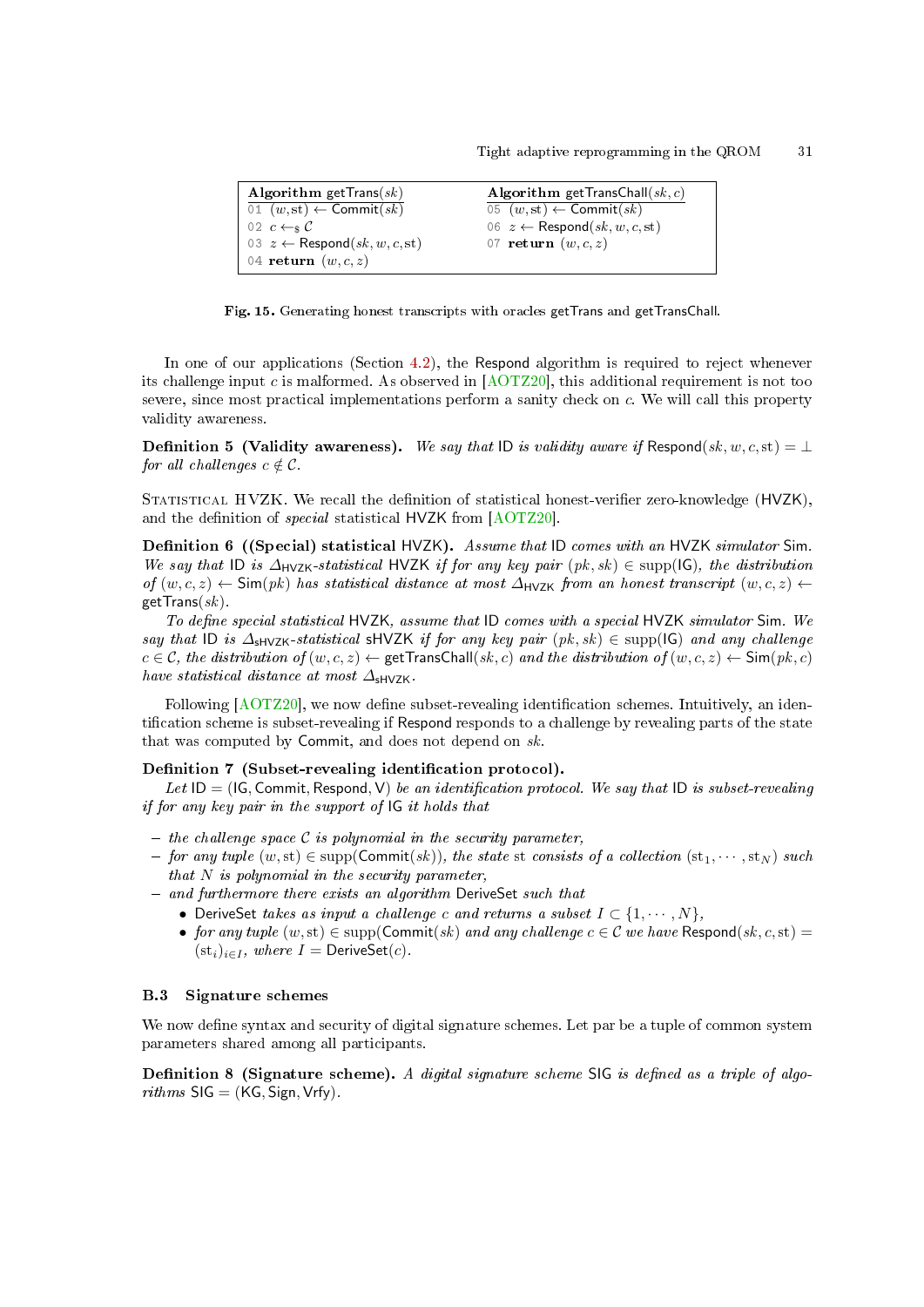- 32 A. B. Grilo, K. Hövelmanns, A. Hülsing, C. Majenz
- $T$  The key generation algorithm KG(par) returns a key pair (pk, sk). We assume that pk defines the message space M.
- The signing algorithm  $Sign(sk, m)$  returns a signature  $\sigma$ .
- $T$  The deterministic verification algorithm  $\mathsf{Vrfv}(pk, m, \sigma)$  returns 1 (accept) or 0 (reject).

UF-CMA, UF-CMA<sub>0</sub> AND UF-RMA SECURITY. We define UnForgeability under Chosen Message Attacks (UF-CMA), UnForgeability under Chosen Message Attacks with 0 queries to the signing oracle (UF-CMA<sub>0</sub>, also known as UF-KOA or UF-NMA) and UnForgeability under Random Message Attacks (UF-RMA) success functions of a quantum adversary A against SIG as

$$
\mathrm{Succ}_{\mathsf{SIG}}^{\mathsf{UF}-X}(\mathsf{A}) := \Pr[\mathsf{UF-}X^{\mathsf{A}}_{\mathsf{SIG}} \Rightarrow 1],
$$

where the games for  $X \in \{CMA, CMA_0, RMA\}$  are given in Fig. [16.](#page-31-0)

| $Game$   UF-CMA   UF-CMA <sub>0</sub>                            | SIGN(m)                                          | <b>GAME UF RMA</b>                                                           |
|------------------------------------------------------------------|--------------------------------------------------|------------------------------------------------------------------------------|
| 01 $(pk, sk) \leftarrow IG(par)$                                 | 06 $\mathfrak{L}_M := \mathfrak{L}_M \cup \{m\}$ | 01 $(pk, sk) \leftarrow KG()$                                                |
| 02 $\left( m^*, \sigma^* \right) \leftarrow A^{\text{SIGN}}(pk)$ | 07 $\sigma \leftarrow$ Sign(sk, m)               | 02 $\{m_1, \cdots, m_N\} \leftarrow_\$ \mathcal{M}^N$                        |
|                                                                  | 08 return $\sigma$                               | 03 for $i \in \{1, \cdots, N\}$                                              |
| 03 $(m^*, \sigma^*) \leftarrow A(pk)$                            |                                                  | 04 $\sigma_i \leftarrow$ Sign(sk, $m_i$ )                                    |
| 04 if $m^* \in \mathfrak{L}_M$ return 0                          |                                                  | 05 $(m^*, \sigma^*) \leftarrow A(pk, \{(m_i, \sigma_i)\}_{1 \leq i \leq N})$ |
| 05 return $Vrfy(pk, m^*, \sigma^*)$                              |                                                  | 06 if $m^* \in \{m_i\}_{1 \leq i \leq N}$<br>return 0                        |
|                                                                  |                                                  |                                                                              |
|                                                                  |                                                  | 08 return $Vrfy(pk, m^*, \sigma^*)$                                          |

<span id="page-31-0"></span>Fig. 16. Games UF-CMA, UF-CMA<sub>0</sub> (left) and UF-RMA (right) for SIG. Game UF-RMA is defined relative to  $N$ , the number of message-signature pairs the adversary is given.

THE HASH-AND-SIGN CONSTRUCTION. To a signature scheme  $\text{SIG} = (\text{KG}, \text{Sign}, \text{Vrfy})$  with message space M, and a hash function  $H: Z \times M' \rightarrow M$  (later modeled as a RO), we associate

$$
SIG' := \text{Has}(SIG, H) := (KG, Sign', Vrfy')
$$

with message space  $\mathcal{M}'$ , where algorithms Sign' and Vrfy' of SIG' are defined in Fig. [17.](#page-31-1)

| Sign'(sk, m')                     | $Vrfy'(pk, \sigma', m')$           |
|-----------------------------------|------------------------------------|
| 01 $z \leftarrow_s Z$             | 04 Parse $\sigma'$ as $(z,\sigma)$ |
| 02 $\sigma =$ Sign(sk, H(z  m'))  | 05 $m = H(z  m')$                  |
| 03 return $\sigma' = (z, \sigma)$ | 06 return $Vrfy(pk, m, \sigma)$    |

<span id="page-31-1"></span>Fig. 17. Construction  $SIG' = HaS(SIG, H)$ . Key generation remains the same as in SIG.

THE FIAT-SHAMIR TRANSFORM. To an identification scheme  $ID = (IG, Commit, Respond, V)$  with commitment space W, and random oracle  $H : W \times M \rightarrow C$  for some message space M, we associate

$$
\mathsf{FS}[\mathsf{ID},\mathsf{H}]:= \mathsf{SIG}:= (\mathsf{IG},\mathsf{Sign},\mathsf{Vrfy})\ ,
$$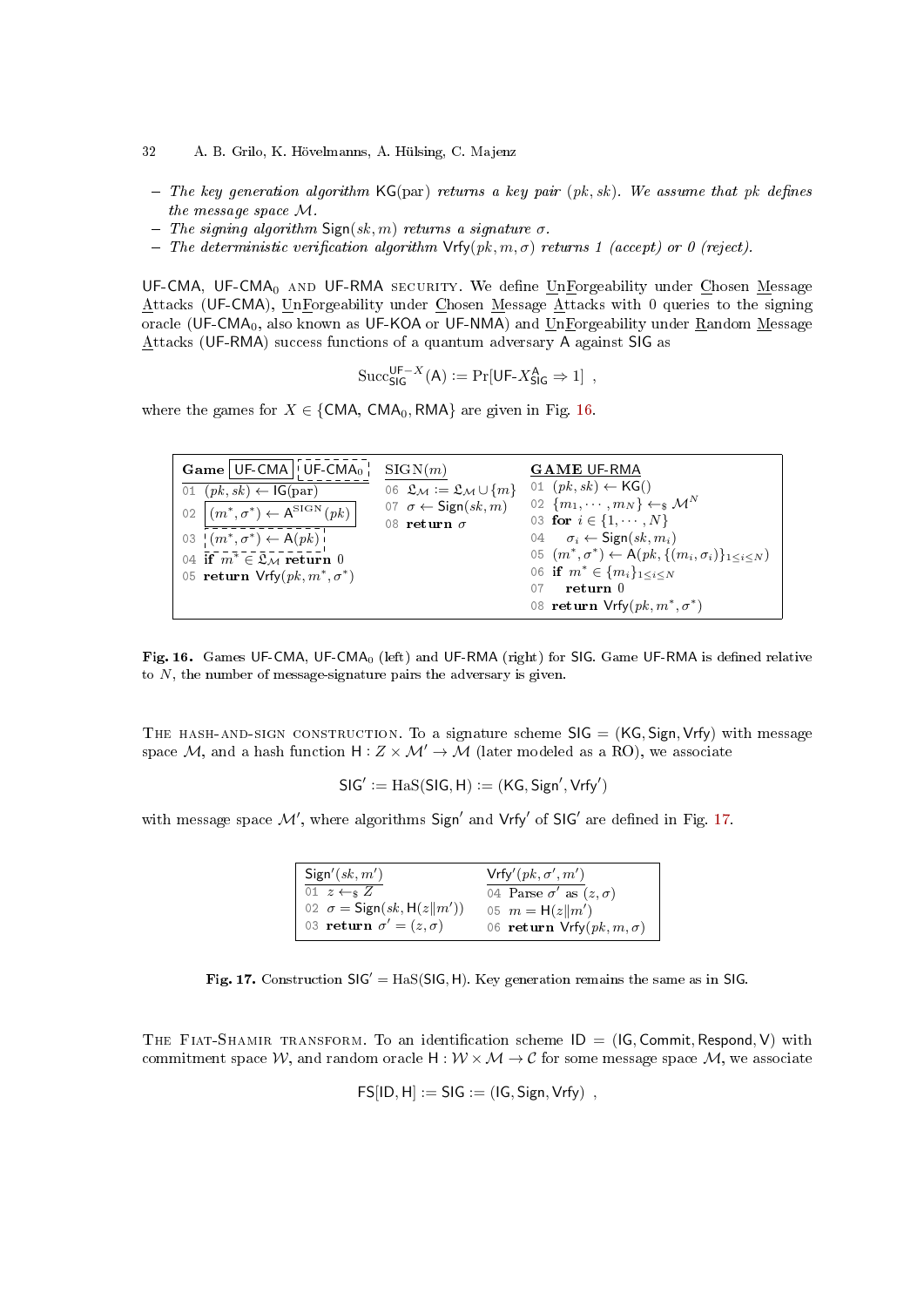where algorithms Sign and Vrfy of SIG are defined in Fig. [18.](#page-32-1)

We will also consider the modified Fiat-Shamir transform, in which lines [02](#page-32-2) and [05](#page-32-3) are replaced with  $c := H(w, m, pk)$ .

```
Sign(sk, m)\overline{01^-(w,\operatorname{st})} \leftarrow \mathsf{Commit}(sk)02 c := H(w, m)03 z \leftarrow Respond(sk, w, c, st)04 return \sigma := (w, z)Vrfy(pk, m, \sigma = (w, z))05 \, c := H(w, m)06 return V(pk, w, c, z)
```
<span id="page-32-1"></span>Fig. 18. Signing and verification algorithms of  $SIG = FS[ID, G]$ .

# <span id="page-32-0"></span>C From  $UF-CMA_0$  to UF-F-CMA (Proof of Theorem [4\)](#page-16-1)

We now give the proof for Theorem [4:](#page-16-1)

**Theorem 4.** Assume ID to be validity aware (see Definition [5,](#page-30-0) Appendix [B\)](#page-28-0). If SIG  $:=$  FS[ID, H] is UF-CMA<sub>0</sub> secure, then SIG is also UF-F<sub>F</sub>-CMA secure for  $\mathcal{F} := \{5, 6, 9\}$ , in the quantum random oracle model. Concretely, for any adversary A against the UF-F<sub>F</sub>-CMA security of SIG, issuing at most  $q_S$  (classical) queries to FAULTSIGN and  $q_H$  (quantum) queries to H, there exists an UF-CMA<sub>0</sub> adversary B and a multi-HVZK adversary C such that<br>Succ<sub>SIG</sub><sup>UF-F<sub>{5,6,9}</sub>-CMA<sub>(A)</sub>  $\leq$  Succ<sub>SIG</sub><sup>UF-CMA</sup><sub>(B)</sub></sup>

$$
\operatorname{Succ}_{\mathsf{SIG}}^{\mathsf{UF-F}_{\{5,6,9\}}\text{-CMA}}(A) \leq \operatorname{Succ}_{\mathsf{SIG}}^{\mathsf{UF-CMA}_0}(B) + \operatorname{Adv}_{\mathsf{ID}}^{q_s-\mathsf{HVZK}}(C) + \frac{3q_s}{2}\sqrt{2\cdot(q_H+q_S+1)\cdot\gamma(\mathsf{Commit})} \tag{7}
$$

and B and C have about the running time of A.

If we assume that  $ID$  is subset-revealing, then SIG is even  $UF\cdot F_{\mathcal{F}'}$  -CMA secure for  $\mathcal{F}':=\mathcal{F}\cup\{4,7\}$ . Concretely, the bound of Eq. [\(7\)](#page-14-3) then holds also for  $\mathcal{F}' = \{4, 5, 6, 7, 9\}$ .

Following the proof structure of [\[AOTZ20\]](#page-23-2), we will break down the proof into several sequential steps. Consider the sequence of games, given in Fig. [19.](#page-33-0) With each game-hop, we take one more index i for which we replace execution of FAULTSIGN with a simulation that can be executed without knowledge of  $sk$ , see line Item [14.](#page-33-1) The workings of these simulations will be made explicit in the proof for the respective game-hop. Similar to [\[AOTZ20\]](#page-23-2), the order of the indices for which we start simulating is 9, 5, 6, 7, 4.

For a scheme that cannot be assumed to be subset-revealing, we will only proceed until game  $G_3$ , and then use game  $G_3$  to argue that we can turn any adversary against the UF-F<sub>{5,6,9}</sub>-CMA security of SIG into an UF-CMA<sub>0</sub> adversary (see Lemma  $6$ ).

If we can assume the scheme to be subset-revealing, we will proceed until game  $G_5$ , and then use game  $G_5$  to argue that we can turn any adversary against the UF-F $_{\{4,5,6,7,9\}}$ -CMA security of SIG into an UF-CMA $_0$  adversary (see Lemma [9\)](#page-34-1).

Note that our sequential proof is given for statistical **sHVZK**. The reason why we do not give our proof in the computational setting right away is that it would then be required to make all of our changes at once, rendering the proof overly involved, while not providing any new insights. At the end of this section, we show how to generalise the proof to the computational setting.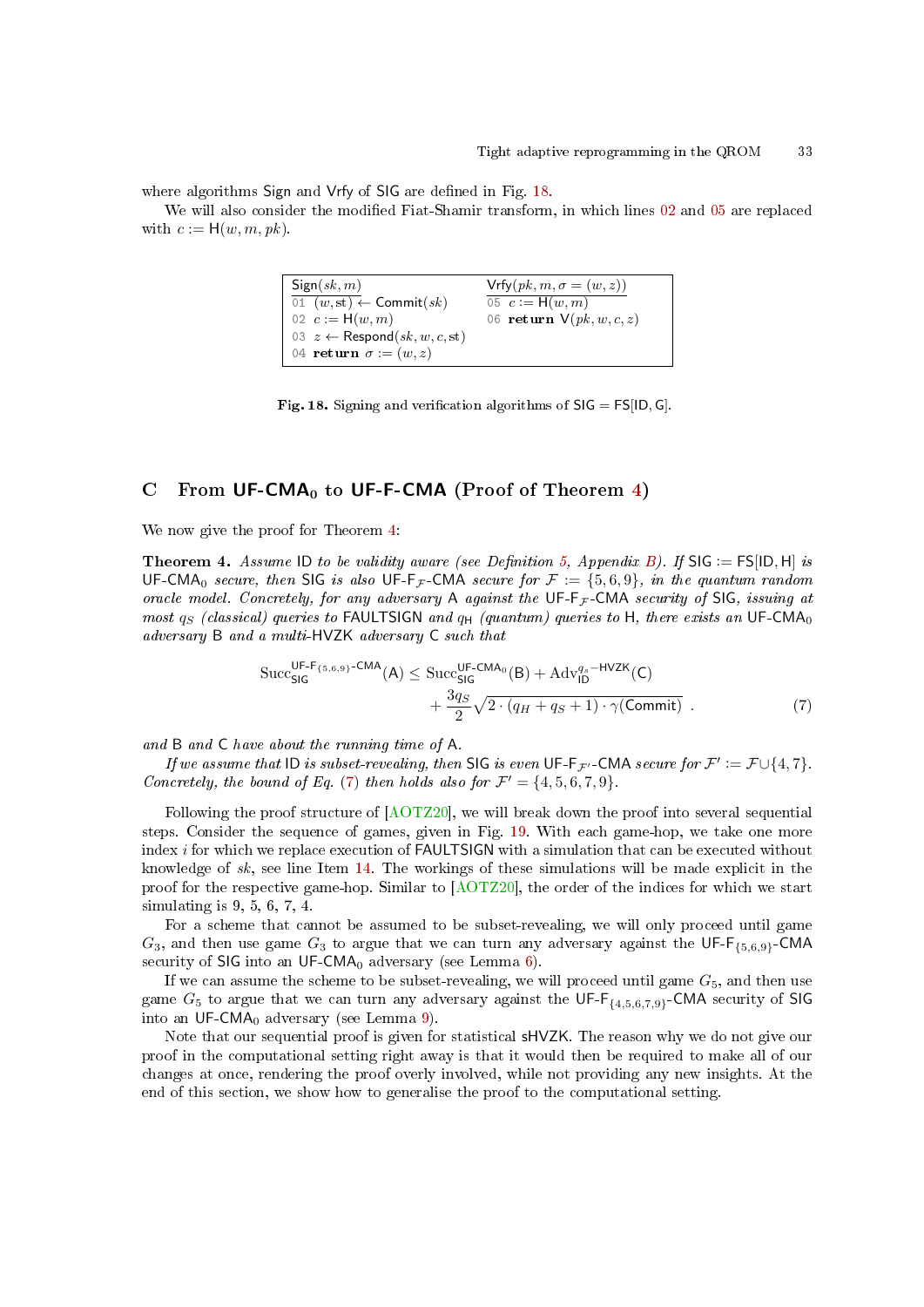34 A. B. Grilo, K. Hövelmanns, A. Hülsing, C. Majenz

| Games $G_0$ $\cdot$ $G_5$                                    | FAULTSIGN $(m, i \in \mathcal{F}, \phi)$                | getSignature $(m, i, \phi)$                                                  |
|--------------------------------------------------------------|---------------------------------------------------------|------------------------------------------------------------------------------|
| 01 $(pk, sk) \leftarrow IG(par)$                             | 07 $S := \emptyset$                                     | $\sqrt{G_0}$ 17 $f_i := \phi$ and $f_j := Id \ \forall j \neq i$             |
| 02 $(m^*, \sigma^*) \leftarrow A^{FAULTSIGN,  H\rangle}(pk)$ | 08 $S := \{9\}$                                         | $\sqrt{G_1 \cdot G_5}$ 18 $(w, st) \leftarrow$ Commit $(sk)$                 |
| 03 if $m^* \in \mathfrak{L}_M$ return 0                      | 09 $S := S \cup \{5\}$                                  | $\sqrt{G_2 \cdot G_5}$ 19 $(w, st) := f_4(w, st)$                            |
| 04 Parse $(w^*, z^*) \coloneqq \sigma^*$                     | 10 $S := S \cup \{6\}$                                  | $\sqrt{G_3 \cdot G_5}$ 20 $(\hat{w}, \hat{m}, \hat{pk}) := f_5(w, m, pk)$    |
| 05 $c^* := H(w^*, m^*)$                                      | 11 $S := S \cup \{7\}$                                  | $\sqrt{G_4 \cdot G_5}$ 21 $c := f_6(\mathsf{H}(\hat{m}, \hat{w}, \hat{pk}))$ |
| 06 return $V(pk, w^*, c^*, z^*)$                             | 12 $S := S \cup \{4\}$                                  | $\sqrt{G_5}$ 22 $z \leftarrow$ Respond $(f_7(sk, c, st))$                    |
|                                                              | 13 if $i \in S$                                         | 23 $\mathfrak{L}_M := \mathfrak{L}_M \cup \{\hat{m}\}\$                      |
|                                                              | 14 $\sigma \leftarrow$ simSignature, $(m, \phi)$        | 24 return $\sigma := f_9(w, z)$                                              |
|                                                              | 15 else $\sigma \leftarrow$ getSignature $(m, i, \phi)$ |                                                                              |
|                                                              | 16 return $\sigma$                                      |                                                                              |

<span id="page-33-0"></span>**Fig. 19.** Games  $G_0$  -  $G_5$  for the proof of Theorem [4.](#page-16-1) Helper methods getSignature and simSignature $_i$  (where  $i \in \{4, 5, 6, 7, 9\}$  are internal and cannot be accessed directly by A. Recall that we require queried indices i to be contained in  $\mathcal F$  (see Fig. [12\)](#page-16-0).

GAME  $G_0$ . Since game  $G_0$  is the original UF-F<sub>F</sub>-CMA game,

<span id="page-33-6"></span><span id="page-33-3"></span><span id="page-33-2"></span><span id="page-33-1"></span>
$$
\mathrm{Succ}_{\mathsf{SIG}'}^{\mathsf{UF-F}_{\mathcal{F}}\text{-}\mathsf{CMA}}(\mathsf{A}) = \mathrm{Pr}[G_0^\mathsf{A} \Rightarrow 1] \enspace .
$$

GAMES  $G_1$  -  $G_3$ . In games  $G_1$  to  $G_3$ , we sequentially start to simulate faulty signatures for fault indices 9, 5 and 6.

<span id="page-33-5"></span>**Lemma 3.** There exists an algorithm simSignature<sub>9</sub> such that for any adversary A against the UF-F<sub>F</sub>-CMA security of SIG, issuing at most  $q_{S,9}$  queries to FAULTSIGN on index 9,  $q_S$  queries to FAULTSIGN in total, and at most  $q_H$  queries to H,

$$
|\Pr[G_0^{\mathsf{A}} = 1] - \Pr[G_1^{\mathsf{A}} = 1]| \le q_{S,9} \cdot \left(\Delta_{\mathsf{SHVZK}} + \frac{3}{2}\sqrt{(q_H + q_S + 1) \cdot \gamma(\mathsf{Commit})}\right) \tag{13}
$$

The details on algorithm simSignature<sub>9</sub> and the proof for Eq. [\(13\)](#page-33-2) are given in Appendix [C.1.](#page-35-0)

**Lemma 4.** There exists an algorithm simSignature<sub>5</sub> such that for any adversary A against the UF-F<sub>F</sub>-CMA security of SIG, issuing at most  $q_{S,5}$  queries to FAULTSIGN on index 5,  $q_S$  queries to FAULTSIGN in total, and at most  $q_H$  queries to H,

<span id="page-33-7"></span>
$$
|\Pr[G_1^{\mathsf{A}} = 1] - \Pr[G_2^{\mathsf{A}} = 1]| \le q_{S,5} \cdot \left(\Delta_{\mathsf{SHVZK}} + \frac{3}{2}\sqrt{(q_H + q_S + 1) \cdot 2\gamma(\mathsf{Commit})}\right) \tag{14}
$$

The details on algorithm simSignature<sub>5</sub> and the proof for Eq.  $(14)$  are given in Appendix [C.2.](#page-36-0)

**Lemma 5.** There exists an algorithm simSignature<sub>6</sub> such that for any adversary A against the UF-F<sub>F</sub>-CMA security of SIG, issuing at most  $q_{S,6}$  queries to FAULTSIGN on index 6,  $q_S$  queries to FAULTSIGN in total, and at most  $q_H$  queries to H,

<span id="page-33-4"></span>
$$
|\Pr[G_2^{\mathsf{A}} = 1] - \Pr[G_3^{\mathsf{A}} = 1]| \le q_{S,6} \cdot \left(\Delta_{\mathsf{sHVZK}} + \frac{3}{2}\sqrt{(q_H + q_S + 1) \cdot \gamma(\mathsf{Commit})}\right) \tag{15}
$$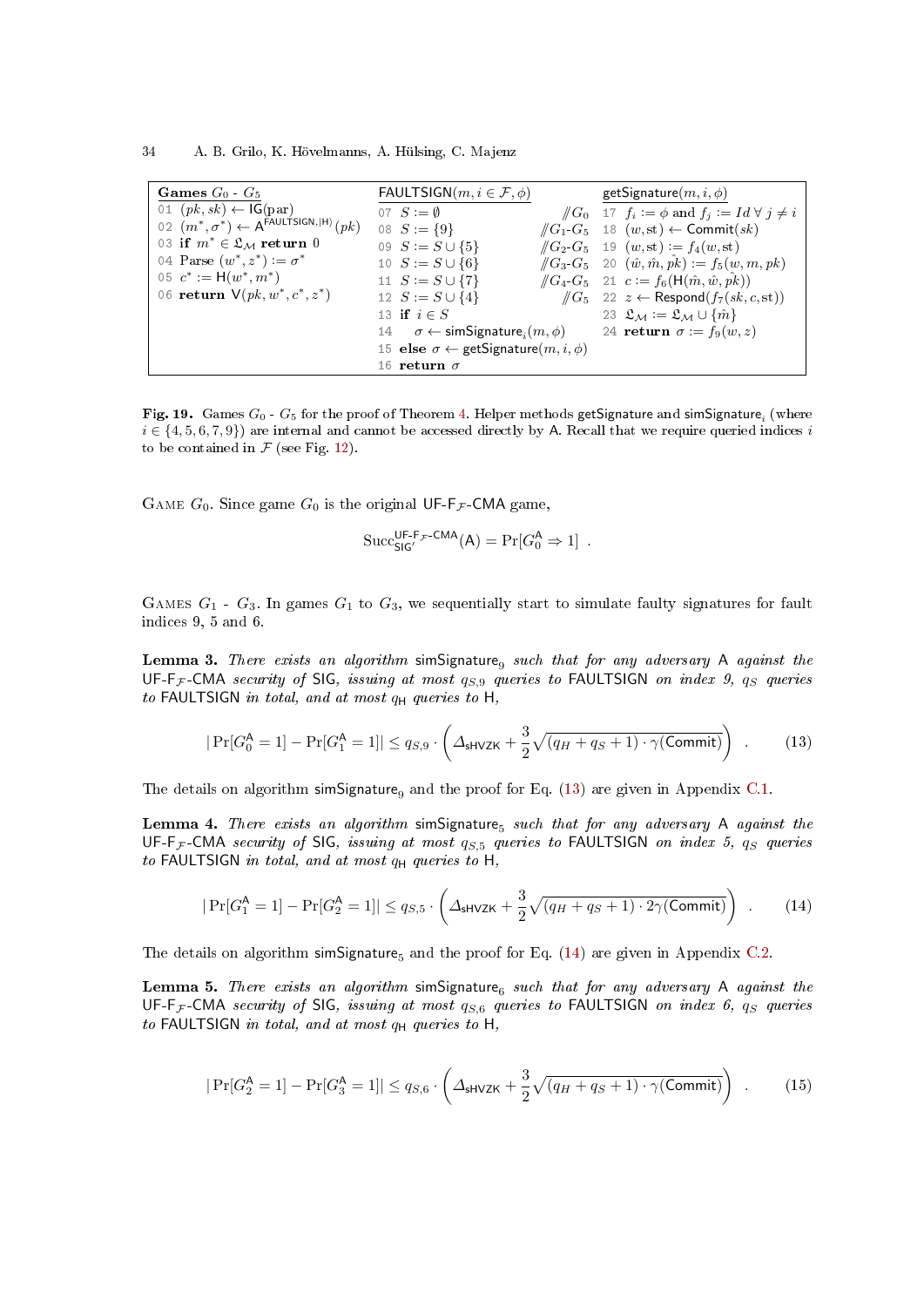The details on algorithm simSignature<sub>6</sub> and the proof for Eq. [\(15\)](#page-33-4) are given in Appendix [C.3.](#page-36-1) What we have shown by now is that

$$
|\Pr[G_0^{\mathsf{A}} \Rightarrow 1] - \Pr[G_3^{\mathsf{A}} \Rightarrow 1]| \le q_{S,\{5,6,9\}} \cdot \left(\Delta_{\mathsf{sHVZK}} + \frac{3}{2}\sqrt{(q_H + q_S + 1) \cdot 2\gamma(\mathsf{Commit})}\right) ,\tag{16}
$$

where  $q_{S,\{5,6,9\}}$  denotes the maximal number of queries to **FAULTSIGN** on all indices  $i \in \{5,6,9\}$ . We are now ready to give our first security statement.

<span id="page-34-0"></span>**Lemma 6.** For any adversary A against the UF-F<sub>{5,6,9}</sub>-CMA security of SIG, there exists an adversary B such that

$$
\Pr[G_3^{\mathsf{A}} \Rightarrow 1] \leq \mathrm{Succ}_{\mathsf{FS}[\mathsf{ID},\mathsf{H}]}^{\mathsf{UF}\text{-}\mathsf{CMA}_0}(\mathsf{B}) \ ,
$$

and B has the same running time as A.

The proof is given in Appendix [C.4.](#page-37-0) Collecting the probabilities, we obtain

$$
\begin{aligned} \text{Succ}_{\mathsf{FS}[\mathsf{ID},\mathsf{H}]}^{\mathsf{UF-F}_{\{5,6,9\}}\text{-}\mathsf{CMA}}(\mathsf{A}) \leq & \text{Succ}_{\mathsf{FS}[\mathsf{ID},\mathsf{H}]}^{\mathsf{UF-CMA}_0}(\mathsf{B}) \\ &+q_S\cdot\left(\varDelta_{\mathsf{sHVZK}}+\frac{3}{2}\sqrt{(q_H+q_S+1)\cdot 2\gamma(\mathsf{Commit})}\right) \end{aligned}.
$$

GAMES  $G_4$  -  $G_5$ . In games  $G_4$  to  $G_5$ , we sequentially start to simulate faulty signatures for fault indices 7 and 4.

<span id="page-34-4"></span>**Lemma 7.** Suppose that ID is subset-revealing. Then there exists an algorithm simSignature<sub>7</sub> such that for any adversary A against the UF-F<sub>F</sub>-CMA security of SIG, issuing at most  $q_{S,7}$  queries to FAULTSIGN on index 7,  $q_S$  queries to FAULTSIGN in total, and at most  $q_H$  queries to H,

$$
|\Pr[G_3^{\mathsf{A}} = 1] - \Pr[G_4^{\mathsf{A}} = 1]| \le q_{S,7} \cdot \left(\Delta_{\mathsf{SHVZK}} + \frac{3}{2}\sqrt{(q_H + q_S + 1) \cdot \gamma(\mathsf{Commit})}\right) \tag{17}
$$

The details on algorithm simSignature, and the proof for Eq. [\(17\)](#page-34-2) are given in Appendix [C.5.](#page-37-1)

**Lemma 8.** Suppose that ID is subset-revealing. There exists an algorithm  $\mathsf{simSignature_4}$  such that for any adversary A against the UF-F<sub>F</sub>-CMA security of SIG, issuing at most  $q_{S,4}$  queries to FAULTSIGN on index 4,  $q_S$  queries to FAULTSIGN in total, and at most  $q_H$  queries to H,

$$
|\Pr[G_4^{\mathsf{A}} = 1] - \Pr[G_5^{\mathsf{A}} = 1]| \le q_{S,6} \cdot \left(\Delta_{\mathsf{sHVZK}} + \frac{3}{2}\sqrt{(q_H + q_S + 1) \cdot 2\gamma(\mathsf{Commit})}\right) \tag{18}
$$

<span id="page-34-5"></span><span id="page-34-3"></span><span id="page-34-2"></span><span id="page-34-1"></span>,

The details on algorithm simSignature<sub>4</sub> and the proof for Eq. [\(18\)](#page-34-3) are given in Appendix [C.6.](#page-39-0) What we have shown by now is that

$$
|\Pr[G_3^{\mathsf{A}} \Rightarrow 1] - \Pr[G_5^{\mathsf{A}} \Rightarrow 1]| \leq q_{S,\{4,7\}} \cdot \left(\varDelta_{\mathsf{sHVZK}} + \frac{3}{\sqrt{2}}\sqrt{(q_H + q_S + 1) \cdot \gamma(\mathsf{Commit})}\right)
$$

where  $q_{S,\{4,7\}}$  denotes the maximal number of queries to **FAULTSIGN** on all indices  $i \in \{4,7\}$ . We are now ready to give our second security statement.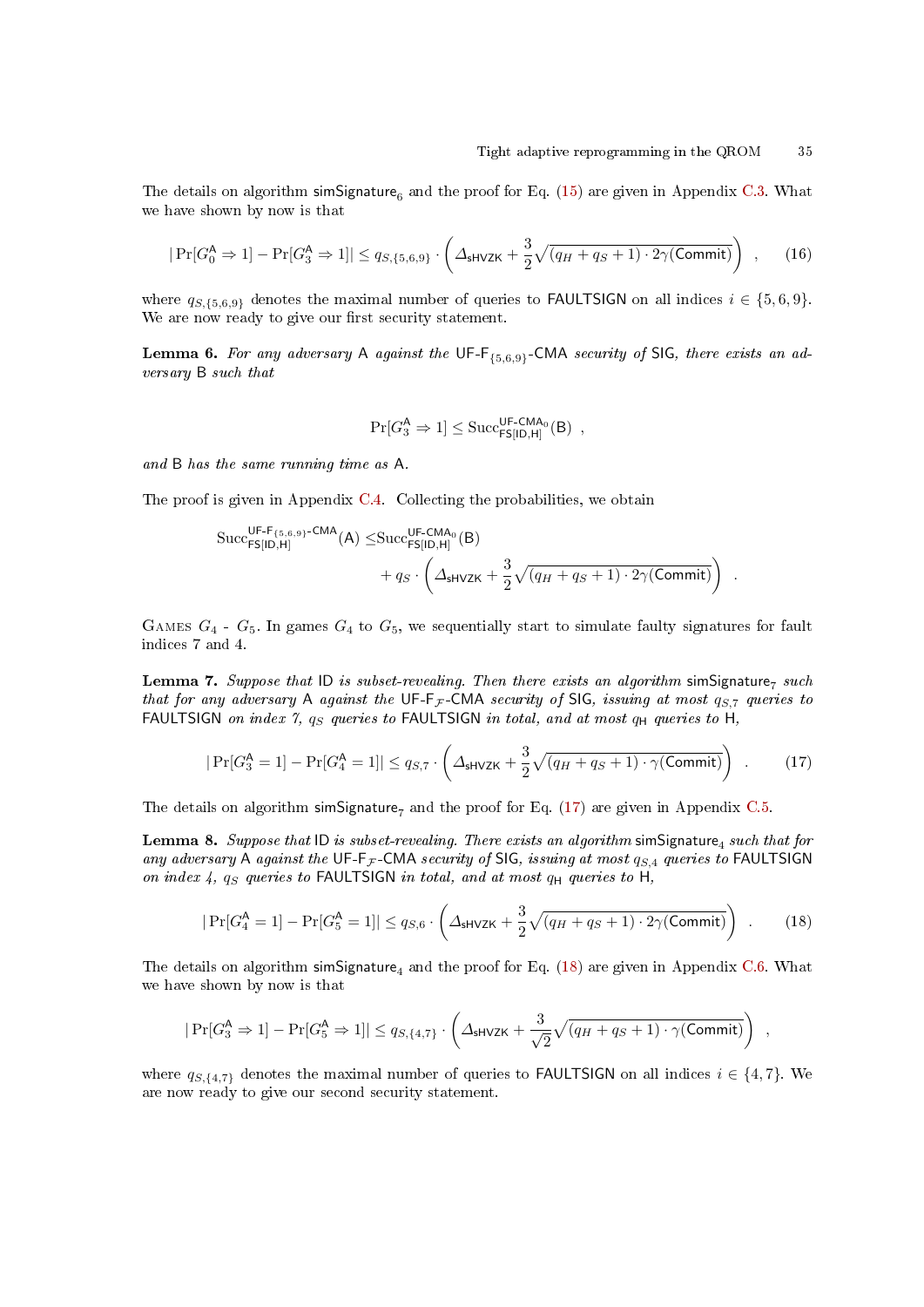**Lemma 9.** For any adversary A against the UF-F $_{\{4,5,6,7,9\}}$ -CMA security of SIG, there exists an adversary B such that

$$
\Pr[G_5^{\mathsf{A}} \Rightarrow 1] \leq \text{Succ}_{\mathsf{FS}[\mathsf{ID},\mathsf{H}]}^{\mathsf{UF}\text{-}\mathsf{CMA}_0}(\mathsf{B}) \ ,
$$

and B has the same running time as A. The proof is given in Appendix [C.7.](#page-39-1)

Collecting the probabilities, we obtain

$$
\begin{aligned} \text{Succ}_{\mathsf{FS}[\mathsf{ID},\mathsf{H}]}^{\mathsf{UF-F}_{\{4,5,6,7,9\}}\text{-}\mathsf{CMA}}(\mathsf{A}) \leq & \text{Succ}_{\mathsf{FS}[\mathsf{ID},\mathsf{H}]}^{\mathsf{UF-}\mathsf{CMA}_0}(\mathsf{B}) \\ &+q_S\cdot\left(\varDelta_{\mathsf{sHVZK}}+\frac{3}{\sqrt{2}}\sqrt{(q_H+q_S+1)\cdot\gamma(\mathsf{Commit})}\right) \end{aligned}
$$

,

given that ID is subset-revealing.

Generalising the proof for computational sHVZK. To generalise the proof, we observe that every game-hop consists of two steps: Adaptive reprogramming and, subsequently, replacing honest transcripts with simulated ones. To obtain the result for computational sHVZK, we have to reorder the games: We will first reprogram the random oracle for all fault indices at once, with oracle FAULTSIGN reprogramming the random oracle for each fault index as specified in the sequential proof (see Sections [C.1](#page-35-0) to [C.6\)](#page-39-0). Combined reprogramming yields an upper bound of  $\frac{3q_S}{\sqrt{2}}\sqrt{(q_H+q_S+1)\cdot\gamma(\textsf{Commit})}$ . After these changes, the random oracle is a-posteriori reprogrammed such that it is consistent with the transcripts, and hence, the transition to simulated transcripts can be reduced to distinguishing the special computational multi-HVZK games (see Definition [2\)](#page-11-1). In more detail, the HVZK reduction can simply use its own transcript oracle getTransChall, and simulate the adaptive reprogramming like our  $UF\text{-}CMA_0$  reductions, see, e.g., the reduction given in Appendix [C.4.](#page-37-0)

### <span id="page-35-0"></span>C.1 Game  $G_1$ : Simulating FAULTSIGN for index 9 (Proof of Lemma [3\)](#page-33-5)

As a warm-up, we will first consider simulations with respect to fault index 9. Recall that index 9 denotes the fault type which allows A to fault the resulting (honestly generated) signature (see line [05](#page-35-1) in Fig. [20\)](#page-35-2). To prove Lemma [3,](#page-33-5) let A be an adversary against the UF-F<sub>F</sub>-CMA security of SIG, issuing at most  $q_{S,9}$  queries to FAULTSIGN on index 9,  $q_S$  queries to FAULTSIGN in total, and at most  $q_H$  queries to H. We define the signature simulation algorithm simSignature<sub>9</sub> as in Fig. [20.](#page-35-2)

<span id="page-35-1"></span>

| FAULTSIGN $(m, i = 9, \phi)$                     | simSignature <sub>9</sub> $(m, \phi)$            |
|--------------------------------------------------|--------------------------------------------------|
| 01 $(w, st) \leftarrow$ Commit $(sk)$            | 06 $c \leftarrow s C$                            |
| 02 $c := H(w, m, pk)$                            | 07 $(w, z) \leftarrow \textsf{Sim}(pk, c)$       |
| 03 $z \leftarrow$ Respond(sk, c, st)             | 08 $H := H^{(w,m,pk) \mapsto c}$                 |
| 04 $\mathfrak{L}_M := \mathfrak{L}_M \cup \{m\}$ | 09 $\mathfrak{L}_M := \mathfrak{L}_M \cup \{m\}$ |
| 05 return $\sigma := \phi(w, z)$                 | 10 return $\sigma := \phi(w, z)$                 |

<span id="page-35-2"></span>Fig. 20. Original oracle FAULTSIGN for the case that  $i = 9$ , and signature simulation algorithm simSignature<sub>9</sub> for the proof of Lemma [3.](#page-33-5)

To proceed from game  $G_0$  to  $G_1$ , we use an argument similar to the one given in Theorem [3:](#page-12-3) During execution of FAULTSIGN( $m$ ,  $9$ ,  $\phi$ ), we first derandomise the challenges and reprogram H such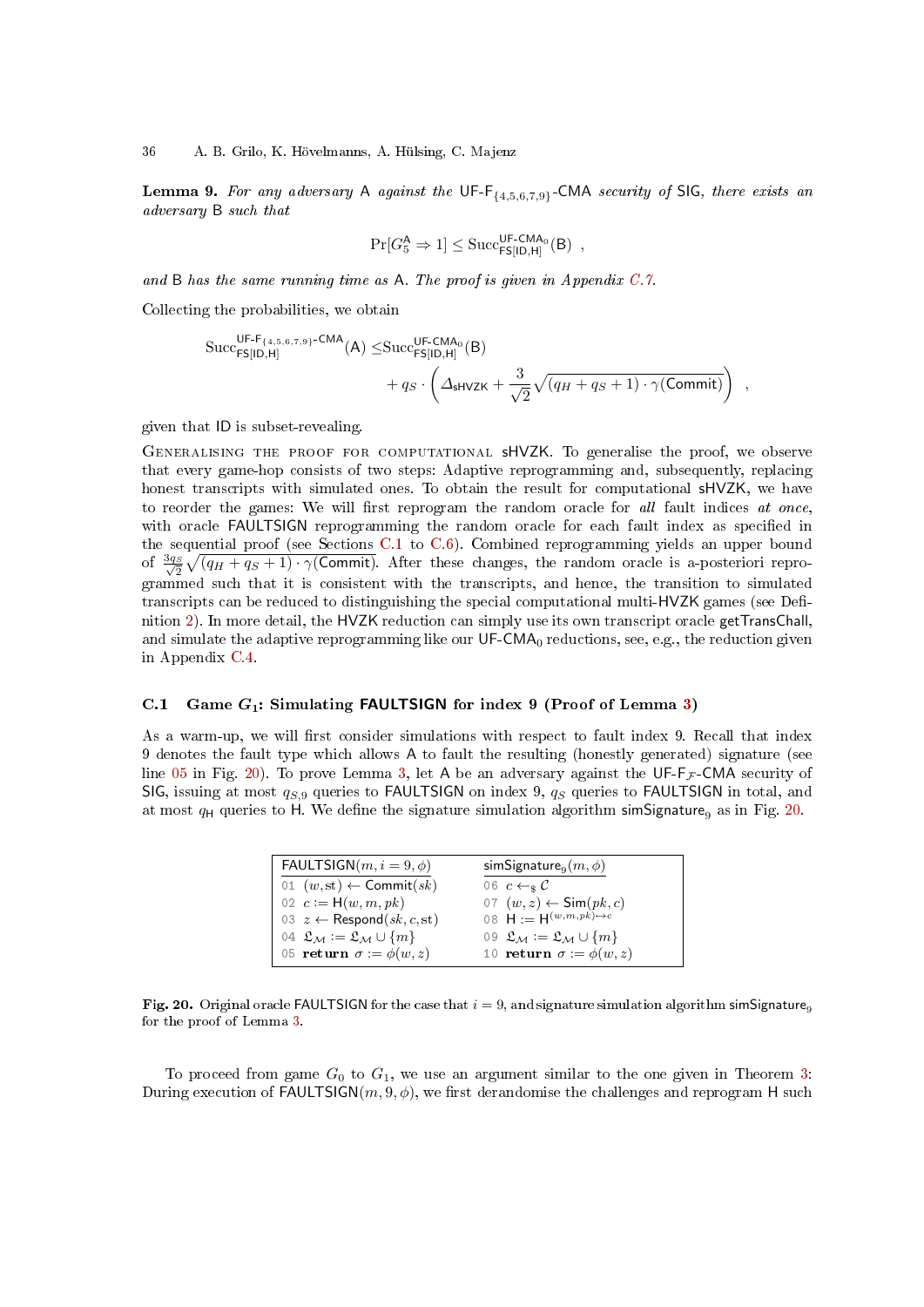that it is rendered a-posteriori-consistent with the resulting transcripts, resulting in an invocation of Theorem [1,](#page-6-0) where  $R = q_{S,9}$ ,  $q = q_H + q_S + 1$ , and  $p_{\text{max}} = \gamma$ (Commit). As the second step, we then make use of the fact that we assume ID to be statistically sHVZK, and hence, honestly generated transcripts can be replaced with simulated ones during execution of  $FAULTSIGN(m, 9, \phi)$ .

After these changes,  $\textsf{FAULTSIGN}(m, 9, \phi) = \textsf{simSignature}_9(m, \phi)$  and

$$
|\Pr[G_0^{\mathsf{A}} = 1] - \Pr[G_1^{\mathsf{A}} = 1]| \le q_{S,9} \cdot \Delta_{\mathsf{SHVZK}} + \frac{3q_{S,9}}{2} \sqrt{(q_H + q_S + 1) \cdot \gamma(\mathsf{Commit})}.
$$

# <span id="page-36-0"></span>C.2 Game  $G_2$ : Simulating FAULTSIGN for index 5 (Proof of Lemma [4\)](#page-33-6)

Recall that index 5 denotes the fault type which allows A to fault the triplet  $(w, m, pk)$ , when taken as input to random oracle H to compute the challenge c (see line  $02$  in Fig. [21\)](#page-36-3). To prove Lemma [4,](#page-33-6) let A be an adversary against the UF-F<sub>F</sub>-CMA security of SIG, issuing at most  $q_{S,5}$  queries to FAULTSIGN on index 5,  $q_S$  queries to FAULTSIGN in total, and at most  $q_H$  queries to H. We define the signature simulation algorithm simSignature<sub>5</sub> as in Fig. [21.](#page-36-3)

<span id="page-36-2"></span>

| FAULTSIGN $(m, i = 5, \phi)$                                                | simSignature <sub>5</sub> $(m, \phi)$                   |
|-----------------------------------------------------------------------------|---------------------------------------------------------|
| 01 $(w, st) \leftarrow$ Commit $(sk)$                                       | 07 $c \leftarrow s C$                                   |
| 02 $(\hat{w}, \hat{m}, \hat{pk}) := \phi(w, m, pk)$                         | 08 $(w, z) \leftarrow \textsf{Sim}(pk, c)$              |
| 03 $c := H(\hat{w}, \hat{m}, \hat{pk})$                                     | 09 $(\hat{w}, \hat{m}, \hat{pk}) := \phi(w, m, pk)$     |
| 04 $z \leftarrow$ Respond(sk, c, st)                                        | 10 $H := H^{(\hat{w}, \hat{m}, \hat{pk}) \mapsto c}$    |
| 05 $\mathfrak{L}_\mathcal{M} := \mathfrak{L}_\mathcal{M} \cup \{\hat{m}\}\$ | 11 $\mathfrak{L}_M := \mathfrak{L}_M \cup \{\hat{m}\}\$ |
| 06 return $\sigma := (w, z)$                                                | 12 return $\sigma := (w, z)$                            |

<span id="page-36-3"></span>Fig. 21. Original oracle FAULTSIGN for the case that  $i = 5$ , and signature simulation algorithm simSignature<sub>5</sub> for the proof of Lemma [4.](#page-33-6)

To proceed from game  $G_1$  to  $G_2$ , we adapt the argument of Appendix [C.1:](#page-35-0) During execution of FAULTSIGN( $m, 5, \phi$ ), we first derandomise the challenges and reprogram H such that it is rendered a-posteriori-consistent with with the resulting transcripts, resulting in an invocation of Theorem [1,](#page-6-0) where  $R = q_{S,5}$  and  $q = q_H + q_S + 1$ . To make  $p_{\text{max}}$  explicit, let  $\phi_w$  ( $\phi_m$ ,  $\phi_{pk}$ ) denote the share of  $\phi$ acting on w (m, pk). We can now identify reprogramming positions x with  $(\phi_m(m), \phi_w(m), \phi_{pk}(pk))$ . The distribution p consists hence of the constant distribution that always returns  $\phi_m(m)$  and  $\phi_{pk}(pk)$ , as these parts of the reprogramming position are already fixed, together with the distribution  $\phi_w(\text{Commit}(sk))$ . Note that  $\phi_w$  is either the identity, a bit flip, or a function that fixes one bit of w, hence  $p_{\text{max}} \leq 2\gamma$ (Commit).

As the second step, we can again make use of the fact that we assume ID to be statistically sHVZK, and honestly generated transcripts can be replaced with simulated ones during execution of FAULTSIGN $(m, 5, \phi)$ .

After these changes,  $\textsf{FAULTSIGN}(m,5,\phi) = \textsf{simSignature}_5(m,\phi)$  and

$$
|\Pr[G_1^{\mathsf{A}} = 1] - \Pr[G_2^{\mathsf{A}} = 1]| \leq q_{S,5} \cdot \Delta_{\mathsf{shVZK}} + \frac{3q_{S,5}}{2} \sqrt{(q_H + q_S + 1) \cdot 2\gamma(\text{Commit})}.
$$

# <span id="page-36-1"></span>C.3 Game  $G_3$ : Simulating FAULTSIGN for index 6 (Proof of Lemma [5\)](#page-33-7)

Recall that index 6 denotes the fault type which allows A to fault the output  $c = H(w, m, pk)$  of the challenge hash function  $H$  (see line [03](#page-37-2) in Fig. [22\)](#page-37-3). To prove Lemma [5,](#page-33-7) let A be an adversary against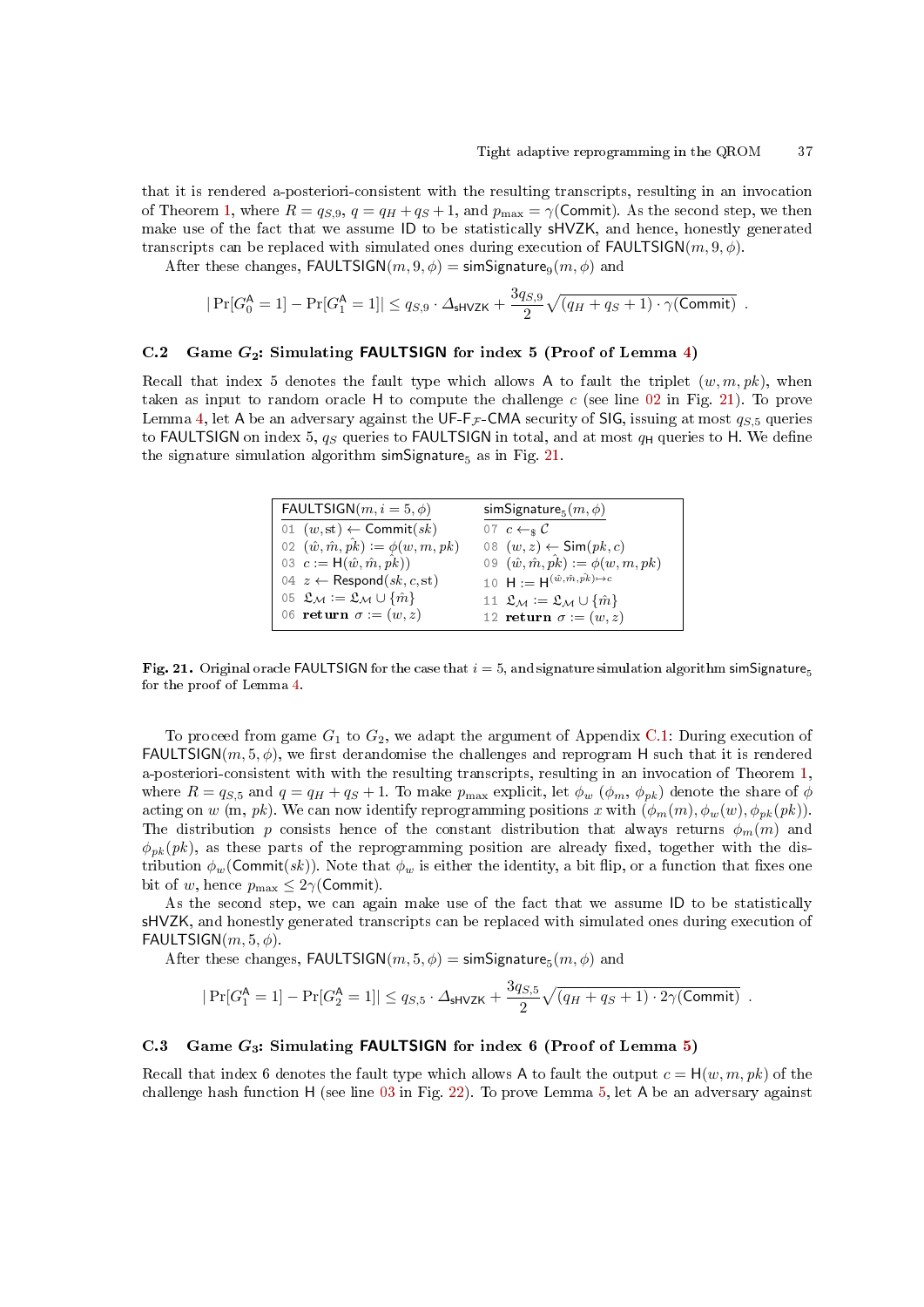the UF-F<sub>F</sub>-CMA security of SIG, issuing at most  $q_{S,6}$  queries to FAULTSIGN on index 6,  $q_S$  queries to FAULTSIGN in total, and at most  $q_H$  queries to H. We define the signature simulation algorithm simSignature $_6$  as in Fig. [22.](#page-37-3)

<span id="page-37-2"></span>

| FAULTSIGN $(m, i = 6, \phi)$                     | simSignature <sub>6</sub> $(m, \phi)$            |
|--------------------------------------------------|--------------------------------------------------|
| 01 $(w, st) \leftarrow$ Commit $(sk)$            | 06 $c \leftarrow s C$                            |
| 02 $c := H(w, m, pk)$                            | 07 $(w, z) \leftarrow \text{Sim}(pk, \phi(c))$   |
| 03 $z \leftarrow$ Respond(sk, $\phi(c)$ , st)    | 08 if $\phi(c) \notin C$                         |
| 04 $\mathfrak{L}_M := \mathfrak{L}_M \cup \{m\}$ | $0.9 \t z := 1$                                  |
| 05 return $\sigma := (w, z)$                     | 10 $H := H^{(w,m,pk)\to c}$                      |
|                                                  | 11 $\mathfrak{L}_M := \mathfrak{L}_M \cup \{m\}$ |
|                                                  | 12 return $\sigma := (w, z)$                     |

<span id="page-37-3"></span>Fig. 22. Original oracle FAULTSIGN for the case that  $i = 6$ , and signature simulation algorithm simSignature<sub>6</sub> for the proof of Lemma [5.](#page-33-7)

To proceed from game  $G_2$  to  $G_3$ , we again adapt the argument from Appendix [C.1:](#page-35-0) During execution of FAULTSIGN(m, 6,  $\phi$ ), we first derandomise the challenges and reprogram H such that it is rendered a-posteriori-consistent with with the resulting transcripts, resulting in an invocation of Theorem [1,](#page-6-0) where  $R = q_{S,6}$  and  $q = q_H + q_S + 1$ . Like in Appendix [C.1,](#page-35-0)  $p_{\text{max}} = \gamma(\text{Commit}).$ 

As the second step, we can again make use of the fact that we assume ID to be statistically sHVZK, and hence, honestly generated transcripts can be replaced with simulated ones during execution of  $FAULTSIGN(m, 6, \phi)$ . Note that as the challenges are faulty, however, we have to simulate rejection whenever faulting the challenge results in an invalid challenge, i.e., whenever  $\phi(c) \notin \mathcal{C}$ .

Since the scheme  $ID$  is validity aware (see Definition [5\)](#page-30-0), it holds that after these changes, FAULTSIGN $(m, 6, \phi) = \textsf{simSignature}_6(m, \phi)$  and

$$
|\Pr[G_2^{\mathsf{A}} = 1] - \Pr[G_3^{\mathsf{A}} = 1]| \leq q_{S,6} \cdot \Delta_{\mathsf{SHVZK}} + \frac{3q_{S,6}}{2} \sqrt{(q_H + q_S + 1) \cdot \gamma(\text{Commit})}.
$$

# <span id="page-37-0"></span>C.4 UF-CMA<sub>0</sub> adversary for game  $G_3$ , for  $\mathcal{F} = \{5,6,9\}$  (Proof of Lemma [6\)](#page-34-0)

Recall that in game  $G_3$ , faulty signatures are simulated for all indices  $i \in \{5, 6, 9\}$ . Since adversaries against the UF-F<sub>{5,6,9}</sub>-CMA security of SIG only have access to FAULTSIGN( $m, i, \phi$ ) for  $i \in \{5, 6, 9\}$ , the game derives all oracle answers by a call to one of the simulated oracles  $\mathsf{simSignature}_i(m, \phi),$ where  $i \in \{5, 6, 9\}$  $i \in \{5, 6, 9\}$  $i \in \{5, 6, 9\}$ . To prove Lemma 6, we construct an UF-CMA<sub>0</sub> adversary B in Fig. [23.](#page-38-0)

Since in game  $G_3$ , all signatures are defined relative to simulated transcripts, and the random oracle is reprogrammed accordingly, B perfectly simulates  $G_3$  and has the same running time as A.

Furthermore, A can not win if  $m^*$  was a query to FAULTSIGN. Therefore, it is ensured that no reprogramming did occur on  $m^*$  and A's signature is also valid in B's UF-CMA<sub>0</sub> game.

$$
\Pr[G_3^{\mathsf{A}} \Rightarrow 1] \leq \mathrm{Succ}_{\mathsf{FS}[\mathsf{ID},\mathsf{H}]}^{\mathsf{UF}\text{-}\mathsf{CMA}_0}(\mathsf{B})\enspace.
$$

# <span id="page-37-1"></span>C.5 Faulting the response input (Proof of Lemma [7\)](#page-34-4)

Recall that index 7 denotes the fault type which allows A to fault the input  $(s_k, c, st)$  to the response function Respond (see line [03](#page-39-2) in Fig. [24\)](#page-39-3) and that we assume that ID is subset-revealing. To prove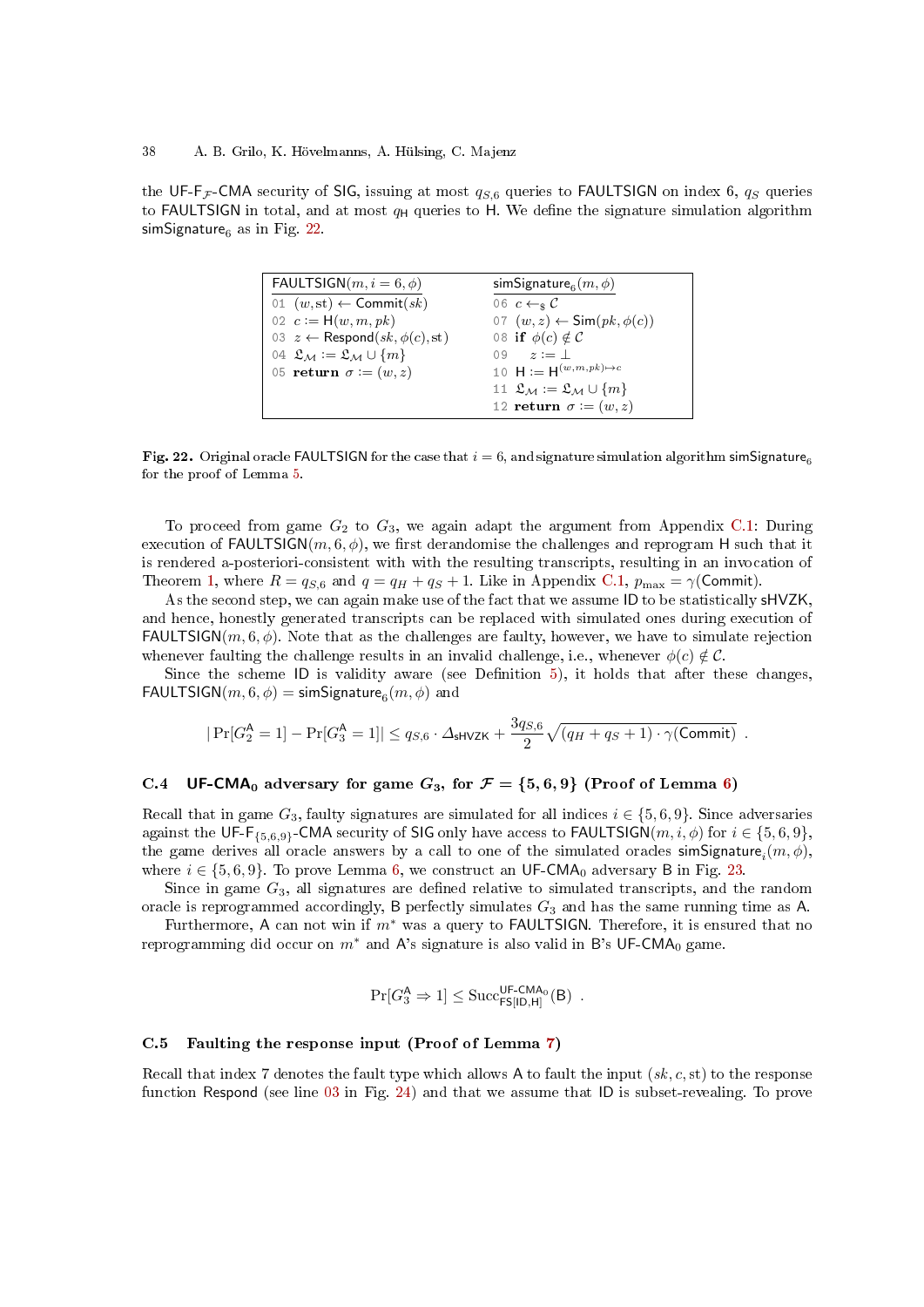| Adversary $B^{ H\rangle}(pk)$                                                                                                                                                                                                                                                                                                                                                                                                                      | simSignature <sub>5</sub> $(m, \phi)$                                                                                                                                                                                                                                                                                            |
|----------------------------------------------------------------------------------------------------------------------------------------------------------------------------------------------------------------------------------------------------------------------------------------------------------------------------------------------------------------------------------------------------------------------------------------------------|----------------------------------------------------------------------------------------------------------------------------------------------------------------------------------------------------------------------------------------------------------------------------------------------------------------------------------|
| 01 $(m^*, \sigma^*) \leftarrow A^{\text{FAULTSIGN}, \vert H' \rangle}(pk)$<br>02 if $m^* \in \mathfrak{L}_M$ ABORT<br>03 return $(m^*, \sigma^*)$                                                                                                                                                                                                                                                                                                  | 16 $c \leftarrow_s C$<br>17 $(w, z) \leftarrow \textsf{Sim}(pk, c)$<br>18 $(\hat{w}, \hat{m}, \hat{pk}) := \phi(w, m, pk)$<br>19 if $\exists c'$ s. th. $(\hat{w}, \hat{m}, \hat{pk}, c') \in \mathfrak{L}_{H'}$<br>20 $\mathfrak{L}_{\mathsf{H}'} := \mathfrak{L}_{\mathsf{H}'} \setminus \{(\hat{w}, \hat{m}, \hat{pk}, c')\}$ |
| FAULTSIGN $(m, i \in \{5, 6, 9\}, \phi)$<br>04 $\sigma \leftarrow$ simSignature, $(m, \phi)$<br>05 return $\sigma$                                                                                                                                                                                                                                                                                                                                 | 21 $\mathfrak{L}_{\mathsf{H}'} := \mathfrak{L}_{\mathsf{H}'} \cup \{(\hat{w}, \hat{m}, \hat{pk}, c)\}\$<br>22 $\mathfrak{L}_M := \mathfrak{L}_M \cup \{\hat{m}\}\$<br>23 return $\sigma := (\hat{w}, z)$                                                                                                                         |
| H'(w, m, pk)<br>06 if $\exists c \text{ s. th. } (w, m, pk, c) \in \mathfrak{L}_{H'}$<br>return c<br>07<br>08 else return $H(w, m, pk)$                                                                                                                                                                                                                                                                                                            | simSignature $_{6}(m,\phi)$<br>24 $c \leftarrow s C$<br>25 $(w, z) \leftarrow \textsf{Sim}(pk, \phi(c))$<br>26 if $\phi(c) \notin C$<br>$27 \t z := 1$<br>28 if $\exists c'$ s. th. $(w, m, pkc') \in \mathfrak{L}_{H'}$                                                                                                         |
| simSignature $_{9}(m, \phi)$<br>09 $c \leftarrow_s C$<br>10 $(w, z) \leftarrow \textsf{Sim}(pk, c)$<br>11 if $\exists c'$ s. th. $(w, m, pkc') \in \mathfrak{L}_{H'}$<br>12 $\mathfrak{L}_{\mathsf{H}'} := \mathfrak{L}_{\mathsf{H}'} \setminus \{(w, m, pkc')\}$<br>13 $\mathfrak{L}_{\mathsf{H}'} := \mathfrak{L}_{\mathsf{H}'} \cup \{(w, m, pk, c)\}\$<br>14 $\mathfrak{L}_M := \mathfrak{L}_M \cup \{m\}$<br>15 return $\sigma := \phi(w, z)$ | 29 $\mathfrak{L}_{\mathsf{H}'} := \mathfrak{L}_{\mathsf{H}'} \setminus \{(w,m,pk,c')\}$<br>30 $\mathfrak{L}_{H'} := \mathfrak{L}_{H'} \cup \{(w, m, pk, c)\}\;$<br>31 $\mathfrak{L}_M := \mathfrak{L}_M \cup \{m\}$<br>32 return $\sigma := (w, z)$                                                                              |

<span id="page-38-0"></span>Fig. 23. UF-CMA<sup>0</sup> Adversary B for the proof of Lemma [6.](#page-34-0)

Lemma [7,](#page-34-4) let A be an adversary against the UF-F<sub>F</sub>-CMA security of SIG, issuing at most  $q_{S,7}$  queries to FAULTSIGN on index 7,  $q_S$  queries to FAULTSIGN in total, and at most  $q_H$  queries to H. We define the signature simulation algorithm simSignature<sub>7</sub> as in Fig. [24.](#page-39-3)

If fault function  $\phi$  is targeted at c, the situation is essentially the same as for fault index 6, and thus, the simulation strategy is identical to that of  $\sf simSignature_6$  (see  $\sf Appendix~C.3)$  $\sf Appendix~C.3)$ . If fault function  $\phi$  is targeted at sk,  $\phi$  has no effect whatsoever since we assume ID to be subset-revealing, meaning that the responses returned by Respond do not depend on  $sk$  (see Definition [7\)](#page-30-1). The simulation strategy is hence identical to that of simSignature<sub>9</sub>. The simulation algorithm covers both cases by dissecting  $\phi$  into the shares  $\phi_{sk}$  ( $\phi_c, \phi_{st}$ ) acting on sk (c, st) and treating the cases where  $\phi_c \neq Id$  $(\phi_{sk} \neq Id)$  similar to simSignature<sub>6</sub> (simSignature<sub>9</sub>).

It remains to discuss the case where  $\phi$  is targeted at st. Since we assume ID to be subset-revealing (see Definition [7\)](#page-30-1), we observe that Respond $(\phi(s,k,c,\text{st})) = \text{Respond}(s k, c, \phi_{\text{st}}(\text{st})) = ((\phi_{\text{st}}(\text{st}))_i)_{i\in I}$ , where  $I =$  DeriveSet $(c)$ . Hence, computing  $z \leftarrow$  Respond $(\phi(s, k, c, st))$  is equivalent to deriving  $I \leftarrow$ DeriveSet(c), only considering the shares  $\phi_{st,i}$  of  $\phi_{st}$  that act on  $st_i$ , and returning  $(\phi_{st,i}(st_i))_{i\in I}$ . With this alternative description of the original Respond algorithm, it can easily be verified that even for the case where  $\phi$  is targeted at the state, honest transcripts can be replaced with simulated transcripts by letting  $\phi$  act on the response z as described above.

After these changes,  $\textsf{FAULTSIGN}(m, 7, \phi) = \textsf{simSignature}_7(m, \phi)$  and

$$
|\Pr[G_3^{\mathsf{A}} = 1] - \Pr[G_4^{\mathsf{A}} = 1]| \leq q_{S,7} \cdot \Delta_{\mathsf{SHVZK}} + \frac{3q_{S,7}}{2} \sqrt{(q_H + q_S + 1) \cdot \gamma(\text{Commit})}.
$$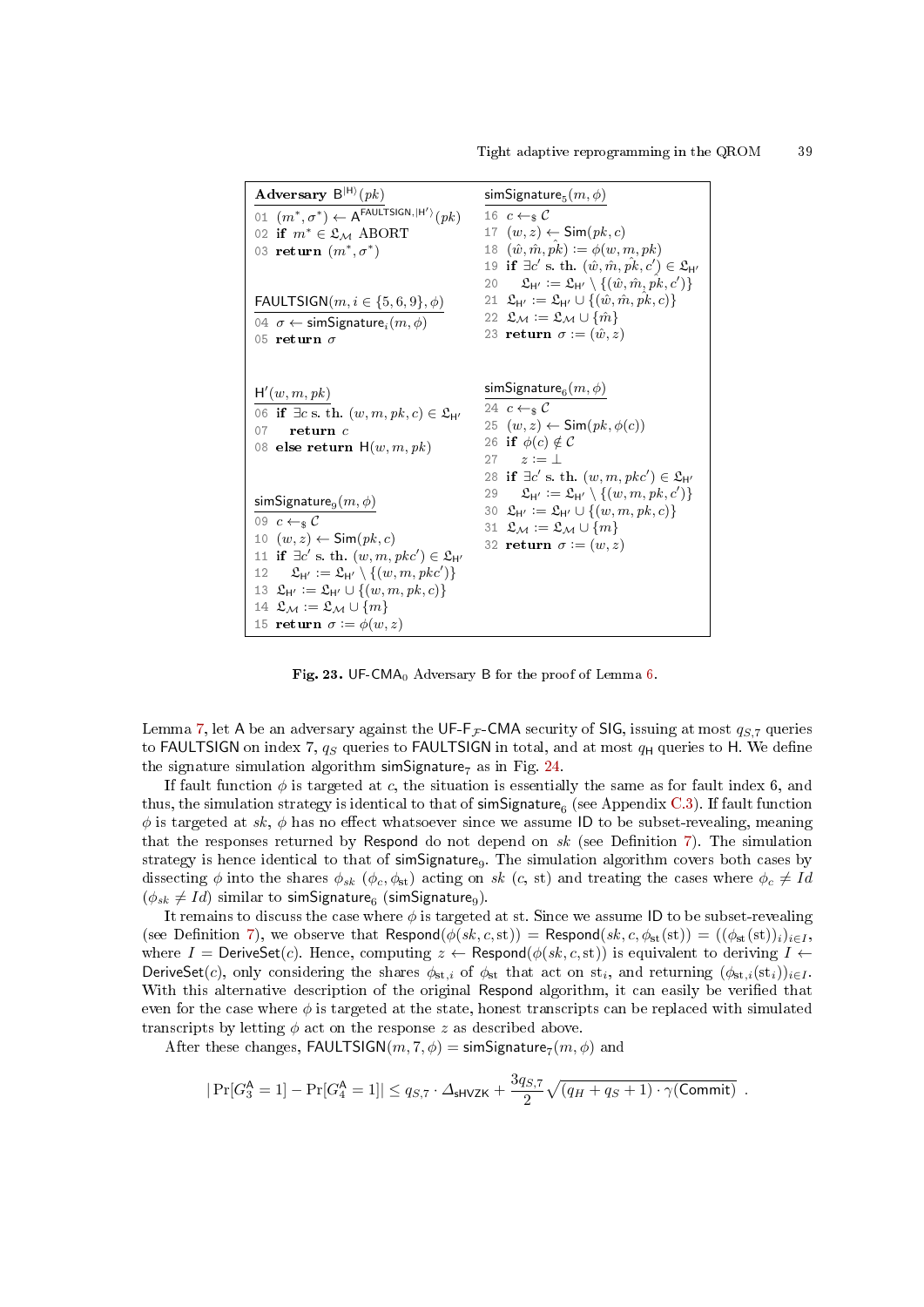40 A. B. Grilo, K. Hövelmanns, A. Hülsing, C. Majenz

<span id="page-39-2"></span>

| FAULTSIGN $(m, i = 7, \phi)$                            | simSignature <sub>7</sub> $(m, \phi)$               |
|---------------------------------------------------------|-----------------------------------------------------|
| 01 $(w, st) \leftarrow$ Commit $(sk)$                   | 06 $c \leftarrow_s C$                               |
| 02 $c := H(w, m, pk)$                                   | 07 Parse $(\phi_{sk}, \phi_c, \phi_{st}) := \phi$   |
| 03 $z \leftarrow$ Respond $(\phi(sk, c, st))$           | 08 if $\phi_c \neq Id$<br>$\sin \phi$ targets c     |
| 04 $\mathfrak{L}_M := \mathfrak{L}_M \cup \{\hat{m}\}\$ | 09 $(w, z) \leftarrow \text{Sim}(pk, \phi(c))$      |
| 05 return $\sigma := (w, z)$                            | 10 if $\phi(c) \notin C$                            |
|                                                         | 11 $z := \perp$                                     |
|                                                         | 12 else                                             |
|                                                         | 13 $(w, z) \leftarrow \textsf{Sim}(pk, c)$          |
|                                                         | 14 if $\phi_{st} \neq Id$<br>$\sin \phi$ targets st |
|                                                         | 15 $I \leftarrow$ DeriveSet(c)                      |
|                                                         | Parse $(st_i)_{i\in I} := z$<br>16                  |
|                                                         | 17 $z := (\phi_{st,i}(\mathrm{st}_i))_{i \in I}$    |
|                                                         | 18 $H := H^{(w,m,pk) \rightarrow c}$                |
|                                                         | 19 $\mathfrak{L}_M := \mathfrak{L}_M \cup \{m\}$    |
|                                                         | 20 return $\sigma := (w, z)$                        |

<span id="page-39-3"></span>Fig. 24. Original oracle FAULTSIGN for the case that  $i = 7$ , and signature simulation algorithm simSignature<sub>7</sub> for the proof of Lemma [7.](#page-34-4)

### <span id="page-39-0"></span>C.6 Faulting the commitment output (Proof of Lemma [8\)](#page-34-5)

Recall that index 4 denotes the fault type which allows A to fault the output of  $\text{Commit}(sk)$  (see line [02](#page-40-1) in Fig. [25\)](#page-40-2). To prove Lemma [8,](#page-34-5) let A be an adversary against the UF-F<sub>F</sub>-CMA security of SIG, issuing at most  $q_{S,4}$  queries to FAULTSIGN on index 4,  $q_{S}$  queries to FAULTSIGN in total, and at most  $q_H$  queries to H. We define the signature simulation algorithm simSignature<sub>4</sub> as in Fig. [25.](#page-40-2)

If fault function  $\phi$  is targeted at w, the situation is essentially the same as for fault index 5, and thus, the simulation strategy is identical to that of simSignature<sub>5</sub> (see Appendix [C.2\)](#page-36-0). If fault function  $\phi$  is targeted at st, the situation is essentially the same as for fault index 7, and thus, the simulation strategy is identical to that of  ${\sf simSigma}$  (see Appendix [C.5\)](#page-37-1). Putting both cases together, we obtain

$$
|\Pr[G_4^{\mathsf{A}} = 1] - \Pr[G_5^{\mathsf{A}} = 1]| \leq q_{S,6} \cdot \Delta_{\mathsf{shVZK}} + \frac{3q_{S,6}}{2} \sqrt{(q_H + q_S + 1) \cdot 2\gamma(\text{Commit})}.
$$

# <span id="page-39-1"></span>C.7 UF-CMA<sub>0</sub> adversary for game  $G_5$ , for  $\mathcal{F} = \{4, 5, 6, 7, 9\}$  (Proof of Lemma [9\)](#page-34-1)

Recall that in game  $G_5$ , faulty signatures are simulated for all indices  $i \in \{4, 5, 6, 7, 9\}$ . For adversaries against the UF-F $_{\{4,5,6,7,9\}}$ -CMA security of SIG, the game derives all oracle answers by a call to one of the simulated oracles  $\mathsf{simSignature}_i(m,\phi)$ . To prove Lemma [9,](#page-34-1) observe that we can now extend adversary B defined in Fig. [23](#page-38-0) such that it is capable to perfectly simulate game  $G_5$  by running the simulations, and simulating the random oracle to A, accordingly. (I.e., B runs A with oracle access to H' that is first set to H, and that gets reprogrammed, with B keeping track of the classical queries to FAULTSIGN.)

Again, A can not win if m<sup>∗</sup> was a query to FAULTSIGN, hence a valid signature is also valid in B's UF-CMA $_0$  game and

$$
\Pr[G^{\mathsf{A}}_5 \Rightarrow 1] \leq \mathrm{Succ}_{\mathsf{FS}[\mathsf{ID},\mathsf{H}]}^{\mathsf{UF}\text{-}\mathsf{CMA}_0}(\mathsf{B})\enspace.
$$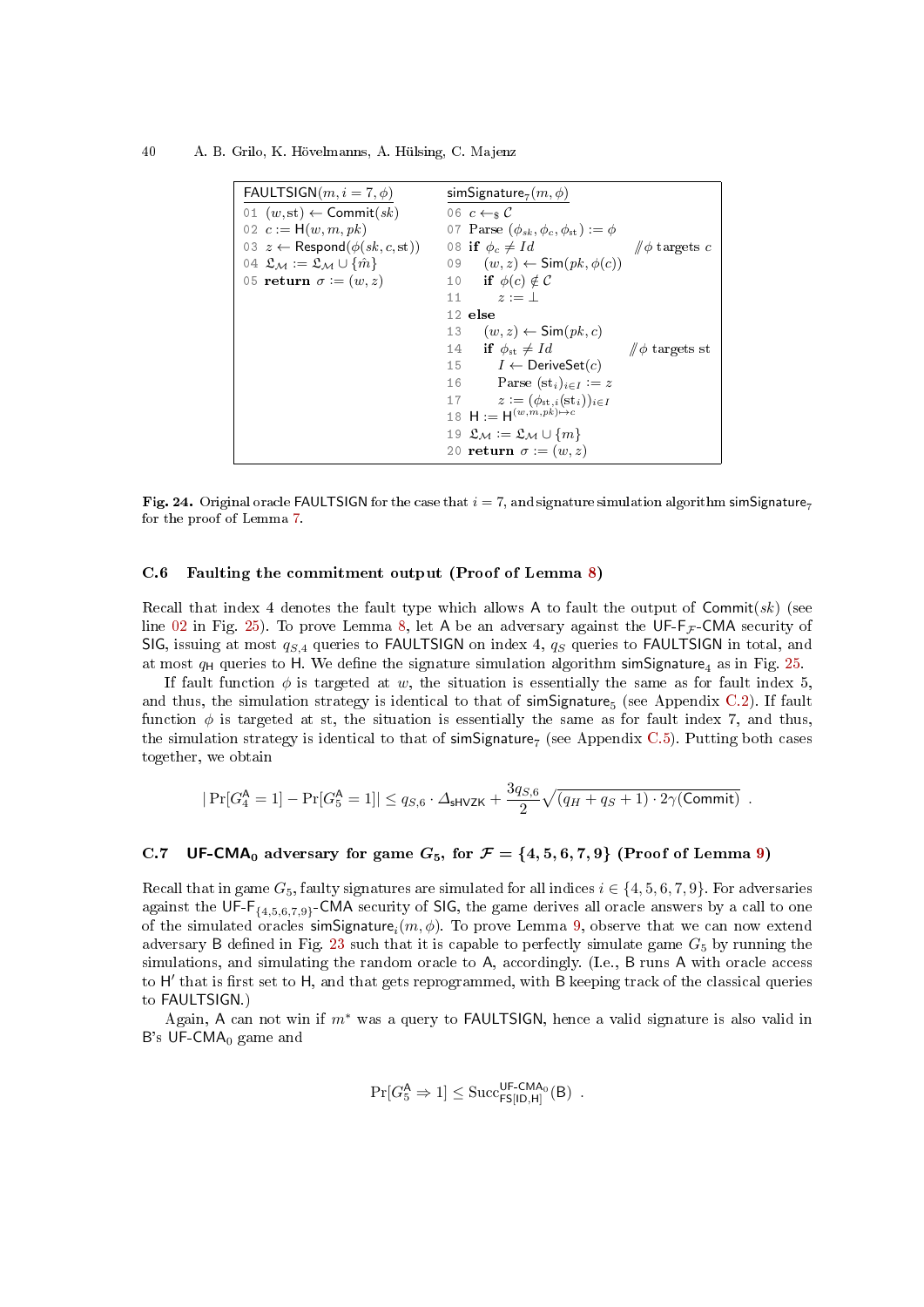```
FAULTSIGN(m, i = 4, \phi)01 (w, st) \leftarrow Commit(sk)02 (w, st) := \phi(w, st)03 c := H(w, m, pk)04 z \leftarrow Respond(sk, c, st)05 \mathfrak{L}_M := \mathfrak{L}_M \cup \{\hat{m}\}\06 return \sigma := (w, z)\mathsf{simSignature}_4(m,\phi)07 c \leftarrow s \mathcal{C}08 (w, z) \leftarrow \textsf{Sim}(pk, c)09 Parse (\phi_w, \phi_{st}) := \phi10 if \phi_w \neq Id  \qquad \qquad \# \phi targets w<br>11 (\hat{w}, \hat{m}, \hat{pk}) := \phi(w, m, pk)12 H := H^{(\hat{w}, \hat{m}, \hat{pk}) \mapsto c}13 \mathfrak{L}_M := \mathfrak{L}_M \cup \{\hat{m}\}\14 else
                                                         15 if \phi_{\text{st}} \neq Id // \phi targets st<br>16 I \leftarrow DeriveSet(c)
                                                                      I \leftarrow DeriveSet(c)
                                                         17 Parse (st_i)_{i\in I} := z18 z := (\phi_{st,i}(\mathrm{st}_i))_{i \in I}<br>19 \mathsf{H} := \mathsf{H}^{(w,m,pk) \mapsto c}19 H := H^{(w,m,pk)\rightarrow c}20 \mathfrak{L}_M := \mathfrak{L}_M \cup \{m\}21 return \sigma := (w, z)
```
<span id="page-40-2"></span>Fig. 25. Original oracle FAULTSIGN for the case that  $i = 4$ , and signature simulation algorithm simSignature<sub>4</sub> for the proof of Lemma [8.](#page-34-5)

# <span id="page-40-0"></span>D From UF-F-CMA to UF-N-F-CMA (Proof of Theorem [5\)](#page-17-1)

We now present a proof for Theorem [5](#page-17-1) which we repeat for convenience.

Theorem 5. If SIG := FS[ID, H] is UF-F<sub>F</sub>-CMA secure for a fault index set F, then SIG' := R2H[SIG, G] is UF-N-F<sub>F</sub>-CMA secure for  $\mathcal{F}' := \mathcal{F} \cup \{1\}$ , in the quantum random oracle model, against any adversary that issues no query  $(m, n)$  to N-FAULTSIGN more than once. Concretely, for any adversary A against the UF-N-F<sub>F</sub>-CMA security of SIG' for F', issuing at most  $q_S$  queries to N-FAULTSIGN, at most  $q_H$  queries to H, and at most  $q_G$  queries to G, there exist UF-F<sub>F</sub>-CMA adversaries  $B_1$   $B_2$  such that

$$
\begin{aligned} & \text{Succ}_{\text{SIG}'}^{\text{UF-N-F}_{\mathcal{F}}\text{-CMA}}(A) \leq \text{Succ}_{\text{SIG}}^{\text{UF-F}_{\mathcal{F}}\text{-CMA}}(B_1) + 2q_G \cdot \sqrt{\text{Succ}_{\text{SIG}}^{\text{UF-F}_{\mathcal{F}}\text{-CMA}}(B_2)} \end{aligned} \hspace{0.1cm} ,
$$

and B<sub>1</sub> has about the running time of A, while B<sub>2</sub> has a running time of roughly Time(B<sub>2</sub>)  $\approx$  $Time(A) + |sk| \cdot (Time(Sign) + Time(Vrfy)), where |sk| denotes the length of sk.$ 

In our proof we will use a quantum extraction argument from [\[AHU19\]](#page-23-1), which we now recall.

One-way to Hiding as a query extraction argument. In [\[AHU19,](#page-23-1) Theorem 3], Ambainis et al. generalised the query-extraction argument from [\[Unr14b\]](#page-25-4). In their generalisation, they considered a distinguisher D that has quantum access to an oracle  $O \in \{O_1, O_2\}$  such that oracles  $O_1$  and  $O_2$ coincide on all inputs except on some subset  $S$ . It was shown that the difference in behaviour of  $D^{|O_1\rangle}$  and  $D^{|O_2\rangle}$  can be upper bounded in terms of the extractability of input elements  $x \in S$ . The following theorem is a simplified restatement of  $[AHU19, Theorem 3]$  $[AHU19, Theorem 3]$ .

<span id="page-40-3"></span>**Theorem 8.** Let X and Y be sets, and let  $S \subset X$  be random. Let  $O_1, O_2 \in Y^X$  be random functions such that  $O_1(x) = O_1(x)$  for all  $x \notin S$ , and let inp be a random bitstring.  $(S, O_1, O_2,$  inp) may have an arbitrary joint distribution. Then, for all quantum algorithms D issuing at most q queries to O,

$$
|\Pr[1 \leftarrow D^{|O_1\rangle}(\text{inp})] - \Pr[1 \leftarrow D^{|O_2\rangle}(\text{inp})]| \leq 2q \cdot \sqrt{p_{\text{FIND}}},
$$

 $\sim$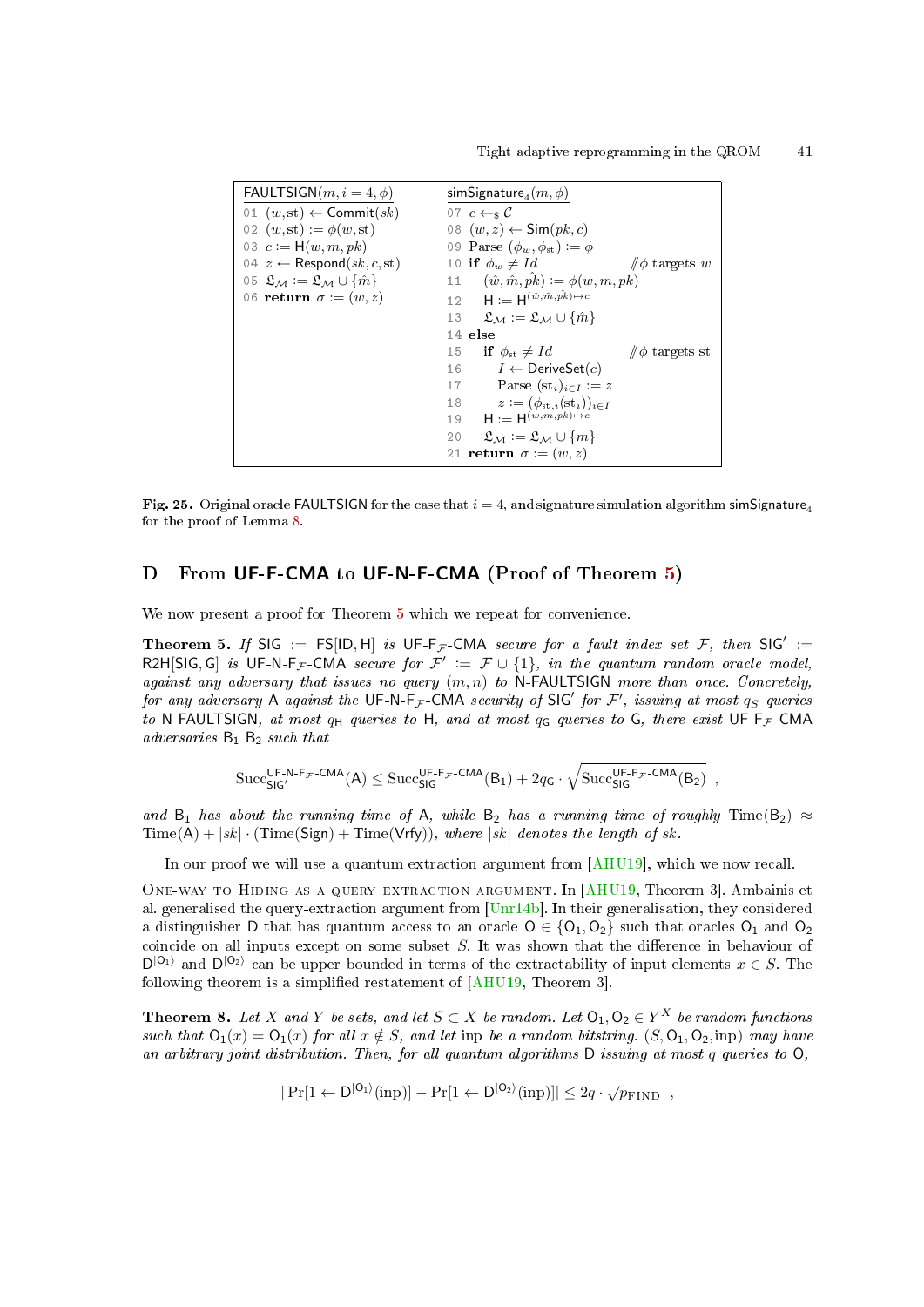#### 42 A. B. Grilo, K. Hövelmanns, A. Hülsing, C. Majenz

where

$$
p_{\text{FIND}} := Pr[x \in S : x \leftarrow \text{Ext}^{|O_1\rangle}(\text{inp})].
$$

The same result holds with  $Ext^{|O_2\rangle}$  (instead of  $Ext^{|O_1\rangle}$ ) in the definition of  $p_{\text{FIND}}$ .

Extractor  $\text{Ext}^{|O\rangle}(\text{inp})$  $\overline{01 \quad j \leftarrow_{\$} \{1, \cdots, q_{\mathsf{G}}\}}$ 02 Run  $D^{|O\rangle}$ (inp) until jth query to O 03  $x \leftarrow$  MEASURE query input register 04 return  $x$ 

We now proceed to the proof of Theorem [5.](#page-17-1) Let A be an adversary against the UF-N- $F_{\mathcal{F}}$ -CMA security of  $\mathsf{SIG}' = \mathsf{R2H}[\mathsf{SIG}, \mathsf{G}]$  for  $\mathcal{F}' := \mathcal{F} \cup \{1\}$ , issuing at most  $q_S$  queries to N-FAULTSIGN, at most  $q_H$  queries to H, and at most  $q_G$  queries to G. In the random oracle model, the proof would work as follows: Either G is never queried on any faulted version of  $sk$ , or it is. In the case that such query does not exist, the UF-N-F<sub>F'</sub>-CMA experiment is completely simulatable by a reduction against the UF- $F_{\mathcal{F}}$ -CMA security of the underlying scheme SIG, as the signing randomness looks uniformly random to the adversary. (Note that we made the assumption that A issues no query  $(m, n)$  to N-FAULTSIGN more than once.) In the case that such a query  $\phi(sk)$  exists, it can be used to break UF-F<sub>F</sub>-CMA security by going over all possible secret key candidates, i.e., by going over all bit-flip functions, and checking whether any of those candidates can be used to generate a valid signature.

In principle, our QROM proof does the same. Consider the sequence of games given in Fig. [26:](#page-42-0) We decouple the signing randomness from the secret key in game  $G_1$ . Again, game  $G_1$  can be simulated by a reduction  $B_1$  against the UF-F<sub>F</sub>-CMA security of the underlying scheme SIG. To upper bound the distance between games  $G_0$  and  $G_1$ , we will use Theorem [8.](#page-40-3) (In order to give a more detailed description of how Theorem [8](#page-40-3) can be used, we "zoom in" and give two intermediate helper games  $G_{1/3}$  and  $G_{2/3}$ .) Applying Theorem [8,](#page-40-3) we can upper bound the distance between games  $G_0$  and  $G_1$  in terms of the probability that measuring a random query to G yields  $\phi(sk)$ . We then give a reduction  $B_2$  that wins whenever the latter happens, with the same strategy as in the ROM sketch.

GAME  $G_0$ . The (purely conceptual) difference between game  $G_0$  and the original UF-N-F-CMA game is that after computing the signing randomness according to SIG', we outsource the rest of the signature computation to helper method getSignature. In the case that  $i = 1$ , getSignature is executed with index 2 and id, as the rest of the signature generation is unfaulted.

$$
\mathrm{Succ}_{\mathsf{SIG}'}^{\mathsf{UF}\text{-}\mathsf{N}\text{-}\mathsf{F}_{\mathcal{F}'}\text{-}\mathsf{CMA}}(\mathsf{A})=\mathrm{Pr}[G^{\mathsf{A}}_0 \Rightarrow 1]\enspace.
$$

GAME  $G_1$ . In game  $G_1$ , we re-randomise the Commit algorithm by letting  $r \leftarrow s \mathcal{R}_{Sign}$  instead of  $r := G(f_1(sk), m, n)$ , see lines [10](#page-42-1) and [14.](#page-42-2) To upper bound  $Pr[G_1^{\mathsf{A}} \Rightarrow 1]$ , consider  $\mathsf{UF-F}_{\mathcal{F}}\text{-}\mathsf{CMA}$ Adversary  $B_1$  given in Fig. [27.](#page-42-3) Adversary  $B_1$  has access to the faulty signing oracle **FAULTSIGN** that is provided by game  $\mathsf{UF-F}_{\mathcal{F}}\text{-}\mathsf{CMA}$ , and that covers all faults except the ones that would have occurred with respect to index 1, i.e., the ones that fault the secret key as input to G. Due to our change described above, however, randomness r is drawn independently of  $sk$  in game  $G_1$ , hence the Commit algorithm is randomised. The output of  $FAULTSIGN$  therefore allows  $B_1$  to perfectly simulate game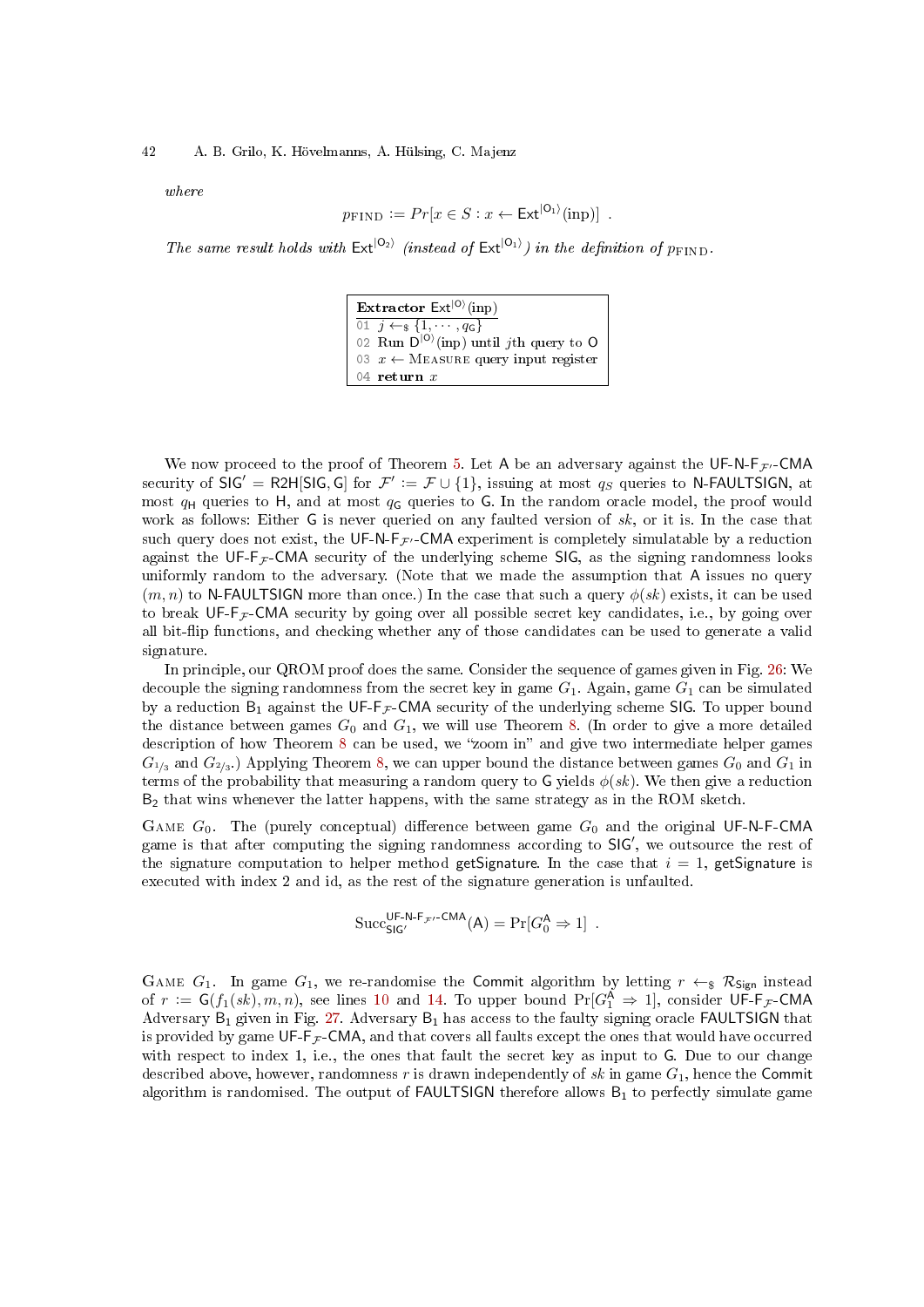<span id="page-42-2"></span><span id="page-42-1"></span>Games  $G_0$  -  $G_1$ 01  $(pk, sk) \leftarrow \mathsf{IG}(\text{par})$  $(0.02 \, \stackrel{\sim}{(m^*,\sigma^*)} \leftarrow A^{\text{N-FAULTSIGN},\ket{\text{H}},\ket{\text{G}}} (pk)$ 03 if  $m^* \in \mathfrak{L}_\mathcal{M}$  return 0 04 Parse  $(w^*, z^*) \vcentcolon = \sigma^*$ 05  $c^* := H(w^*, m^*)$ 06 **return**  $V(pk, w^*, c^*, z^*)$ N-FAULTSIGN $(m, n, i \in \mathcal{F}', \phi)$ 07 if  $i=1$ 08  $f_1 := \phi$ 09  $r := G(f_1(sk), m, n)$   $\|G_0\|$ <br>10  $r \leftarrow_S \mathcal{R}_{\text{Sign}}$   $\|G_1\|$ 10  $r \leftarrow_{\S} \mathcal{R}_{Sign}$ <br>11  $\sigma \leftarrow$  getSignature $(m, r, 2, id)$ 12 else 13  $r := \mathsf{G}(sk, m, n)$   $\|\mathsf{G}_0\|$ <br>14  $r \leftarrow_s \mathcal{R}_{\mathsf{Sign}}$   $\|\mathsf{G}_1\|$ 14  $r \leftarrow_{\S} \mathcal{R}_{Sign} \qquad \qquad \#G_1$ <br>15  $\sigma \leftarrow$  getSignature $(m, r, i, \phi)$ 16 return  $\sigma$ getSignature $(m, r, i, \phi)$ 17  $f_i := \phi$  and  $f_j := id \forall j \neq i$ 18  $(w, st) \leftarrow$  Commit $(sk; r)$ 19  $(w, st) := f_4(w, st)$ 20  $(\hat{w}, \hat{m}, \hat{pk}) := f_5(w, m, pk)$ 21  $c := f_6(H(\hat{w}, \hat{m}, \hat{pk}))$ 22  $z \leftarrow$  Respond $(f_7(sk, c, st))$ 23  $\mathfrak{L}_\mathcal{M} := \mathfrak{L}_\mathcal{M} \cup \{\hat{m}\}$ 24 return  $\sigma := f_9(w, z)$ 

<span id="page-42-0"></span>Fig. 26. Games  $G_0$  -  $G_1$  for the proof of Theorem [5.](#page-17-1) Helper method getSignature is internal and cannot be accessed directly by A.

 $G_1$  to A. Furthermore, any valid forgery game  $G_1$  is also a valid forgery in  $B_1$ 's UF-F $\mathcal{F}$ -CMA game. Hence,

$$
\Pr[G_1^{\mathsf{A}} \Rightarrow 1] \leq \mathrm{Succ}_{\mathsf{SIG}}^{\mathsf{UF-F_{\mathcal{F}}\text{-CMA}}}(B_1) \enspace .
$$

| Adversary $B_1^{ H\rangle}(pk)$                                                                                           | N-FAULTSIGN $(m, n, i \in \mathcal{F}', \phi)$           |
|---------------------------------------------------------------------------------------------------------------------------|----------------------------------------------------------|
| $\vdash$ 01 $(m^*, \sigma^*) \leftarrow A^{\mathsf{N}\text{-}\mathsf{FAULTSIGN}, \ket{\mathsf{H}}, \ket{\mathsf{G}}}(pk)$ | 03 if $i = 1$                                            |
| 02 return $(m^*, \sigma^*)$                                                                                               | 04 $\sigma \leftarrow \text{FAULTSIGN}(m, 2, id)$        |
|                                                                                                                           | 05 else $\sigma \leftarrow \text{FAULTSIGN}(m, i, \phi)$ |
|                                                                                                                           | 06 return $\sigma$                                       |

<span id="page-42-3"></span>Fig. 27. UF-F<sub>F</sub>-CMA Adversary  $B_1$ , with access to its own faulty signing oracle FAULTSIGN, for the proof of Theorem [5.](#page-17-1)

It remains to upper bound  $|\Pr[G_0^{\mathsf{A}} = 1] - \Pr[G_1^{\mathsf{A}} = 1]|$ . To this end, we will make use of the query extraction variant of one-way to hiding (see Theorem [8\)](#page-40-3). In order to keep our proof as accessible as possible, we introduce intermediate helper games  $G_{1/3}$  and  $G_{2/3}$  in Fig. [28.](#page-43-0)

As a preparation, we first consider intermediate game  $G_{1/3}$ , in which we completely replace random oracle G with another random oracle G' (see lines  $02, 15$  $02, 15$  $02, 15$  and  $19$ ), where G' is defined as follows: Let  $\mathfrak{L}_{sk}$  denote the set of secret keys that could occur by faulting the secret key with a one-bit fault injection. We let G' concur with G for all inputs such that the input secret key is not in  $\mathfrak{L}_{sk}$ , i.e., for all  $sk' \notin \mathfrak{L}_{sk}$  and all  $(m, n) \in \mathcal{M} \times \mathcal{N}$ , we let  $\mathsf{G}'(sk', m, n) := \mathsf{G}(sk', m, n)$ . We can then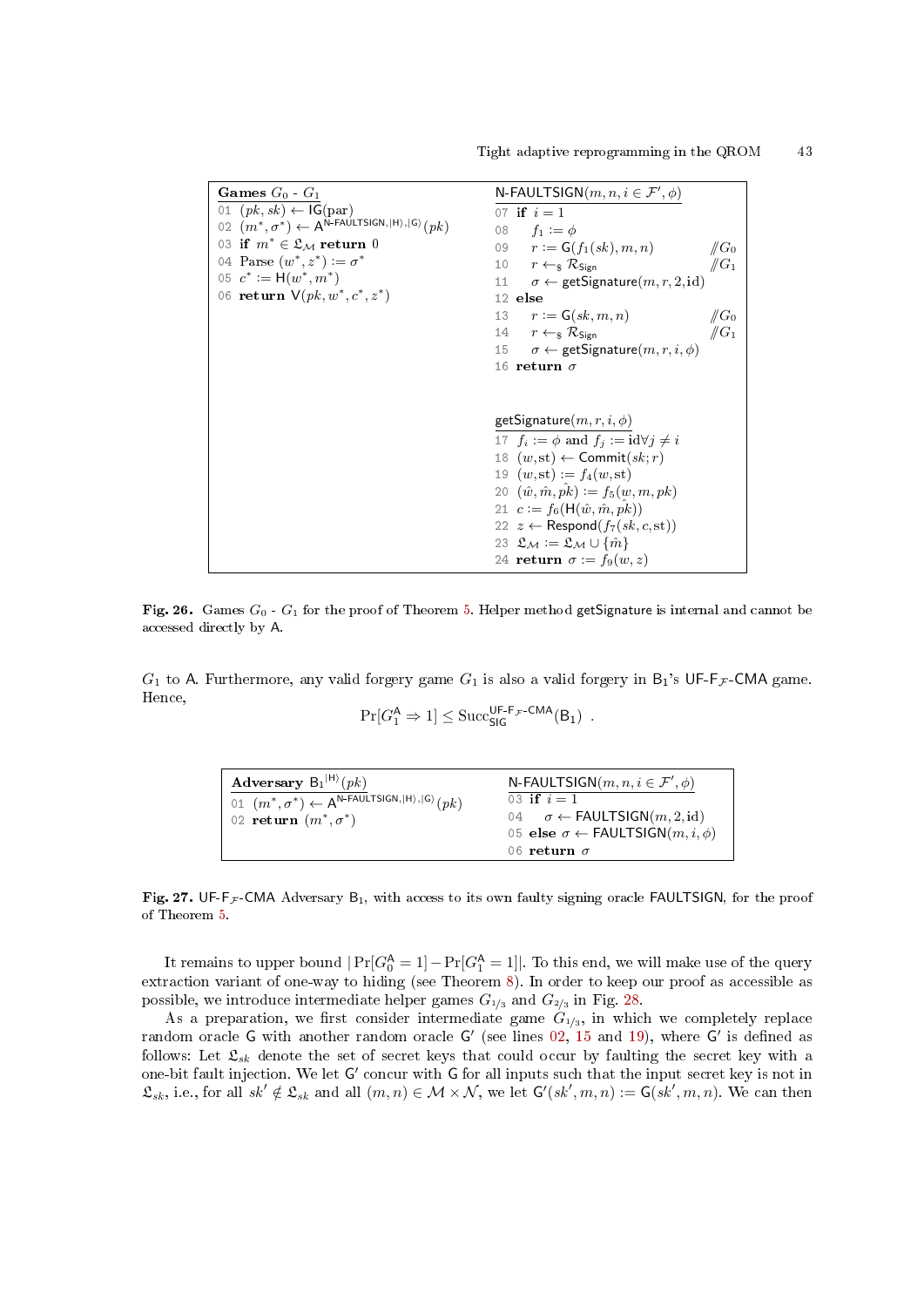44 A. B. Grilo, K. Hövelmanns, A. Hülsing, C. Majenz

<span id="page-43-3"></span><span id="page-43-2"></span><span id="page-43-1"></span>

| Games $G_{1/3}$ $G_1$                                                                             | N-FAULTSIGN $(m, n, i \in \mathcal{F}', \phi)$                                          |
|---------------------------------------------------------------------------------------------------|-----------------------------------------------------------------------------------------|
| 01 $(pk, sk) \leftarrow IG(par)$                                                                  | 13 if $i = 1$                                                                           |
| 02 $Q := G'$                                                                                      | $\sqrt{G_{1/3}}$ 14 $f_1 := \phi$                                                       |
| 03 $Q := G$                                                                                       | $\sqrt{G_{2/3}}\cdot G_1$ 15 $r := G'(f_1(sk), m, n)$ $\sqrt{G_{1/3}}\cdot G_{2/3}$ , E |
| 04 $(m^*, \sigma^*) \leftarrow A^{N\text{-FAULTSIGN},  H\rangle,  O\rangle}(pk)$                  | 16 $r \leftarrow_s \mathcal{R}_{Sign}$<br>$\#G_1$                                       |
| 05 if $m^* \in \mathfrak{L}_M$ return 0                                                           | 17 $\sigma \leftarrow$ getSignature $(m, r, 2, id)$                                     |
| 06 Parse $(w^*, z^*) := \sigma^*$                                                                 | 18 else                                                                                 |
| 07 $c^* := H(w^*, m^*)$                                                                           | 19 $r := \mathsf{G}'(sk,m,n)$ // $G_{1/3}, G_{2/3}, \mathsf{E}$                         |
| 08 return $V(pk, w^*, c^*, z^*)$                                                                  | 20 $r \leftarrow_s \mathcal{R}_{Sign}$<br>$\#G_1$                                       |
|                                                                                                   | 21 $\sigma \leftarrow$ getSignature $(m, r, i, \phi)$                                   |
|                                                                                                   | 22 return $\sigma$                                                                      |
| Extractor $E^{ O\rangle, H\rangle}(pk, sk, \mathfrak{L}_{G'})$                                    |                                                                                         |
| $\overline{09}$ $\overline{j} \leftarrow_s \{1, \cdots, q_{\mathsf{G}}\}$                         |                                                                                         |
| 10 Run A <sup>N-FAULTSIGN, <math> H\rangle</math>, <math> 0\rangle</math> (<math>pk</math>)</sup> |                                                                                         |
| until <i>i</i> th query to $O$                                                                    |                                                                                         |
| 11 $(sk', m, n) \leftarrow$ MEASURE query                                                         |                                                                                         |
| input reg.                                                                                        |                                                                                         |
| 12 return $sk'$                                                                                   |                                                                                         |

<span id="page-43-0"></span>Fig. 28. Intermediate helper games  $G_{1/3}$  and  $G_{2/3}$ , justifying the game-hop from game  $G_0$  to  $G_1$ , and query ex-tractor E. Alternative oracle G' (see lines [02,](#page-43-1) [15](#page-43-2) and [19\)](#page-43-3) is constructed by letting  $G'(sk', m, n) := G(sk', m, n)$ for all input  $(s k', m, n)$  such that  $s k'$  cannot result from faulting sk, and completing G' randomly. Helper method getSignature remains as in Fig. [26.](#page-42-0)

complete it to a random oracle on  $\mathcal{SK}\times\mathcal{M}\times\mathcal{N}$  by picking another random oracle  $\mathsf{G}'':\mathfrak{L}_{sk}\times\mathcal{M}\times\mathcal{N},$ and letting  $G'(sk', m, n) := G''(sk', m, n)$  for all  $sk' \in \mathfrak{L}_{sk}$  and all  $(m, n) \in \mathcal{M} \times \mathcal{N}$ . Since G' still is a random oracle, and since we also use  $G'$  to derive the signing randomness, this change is purely conceptual and

$$
\Pr[G_0^{\mathsf{A}} \Rightarrow 1] = \Pr[G_{1/3}^{\mathsf{A}} \Rightarrow 1] .
$$

In game  $G_{2/3}$ , we prepare to rid the randomness generation of the secret key: We switch back to providing A with oracle access to the original random oracle G, but we keep using G' to derive the signing randomness. After this change, oracle G' is not directly accessible by A anymore, but only indirectly via the signing queries. Since we assume that A issues no query  $(m, n)$  to N-FAULTSIGN more than once, we can also replace these values with freshly sampled randomness as in game  $G_1$ , i.e.,

$$
\Pr[G_{2/3}^{\mathsf{A}} \Rightarrow 1] = \Pr[G_1^{\mathsf{A}} \Rightarrow 1] .
$$

So far, we have shown that

$$
\mathrm{Succ}_{\mathsf{SIG}'}^{\mathsf{UF-N-F}_\mathcal{F'}\text{-CMA}}(\mathsf{A}) \leq \mathrm{Succ}_{\mathsf{SIG}}^{\mathsf{UF-F}_\mathcal{F}\text{-CMA}}(\mathsf{B}_1) + |\Pr[G_{\scriptscriptstyle 1/3}^{\mathsf{A}} \Rightarrow 1] - \Pr[G_{\scriptscriptstyle 2/3}^{\mathsf{A}} \Rightarrow 1]| \enspace .
$$

In order to upper bound  $|\Pr[G_{1/3}^{\mathsf{A}} \Rightarrow 1] - \Pr[G_{2/3}^{\mathsf{A}} \Rightarrow 1]|$ , we invoke Theorem [8:](#page-40-3) Distinguishing between the two games can be reduced to extracting one of the faulted secret keys from the queries to G. To make this claim more formal, consider the query extractor E from Theorem [8,](#page-40-3) whose explicit description we give in Fig. [28.](#page-43-0) Extractor E is run with access to oracle  $O \in \{G, G'\}$ , which it will forward to A. It runs A until A's ith oracle query to O, measures the query input register, and thereby obtains a triplet  $(sk', m, n)$  of classical input values. Since we are only interested in points where G and G' differ, it is sufficient to let E output the secret key candidate  $sk'$ . Note that E is able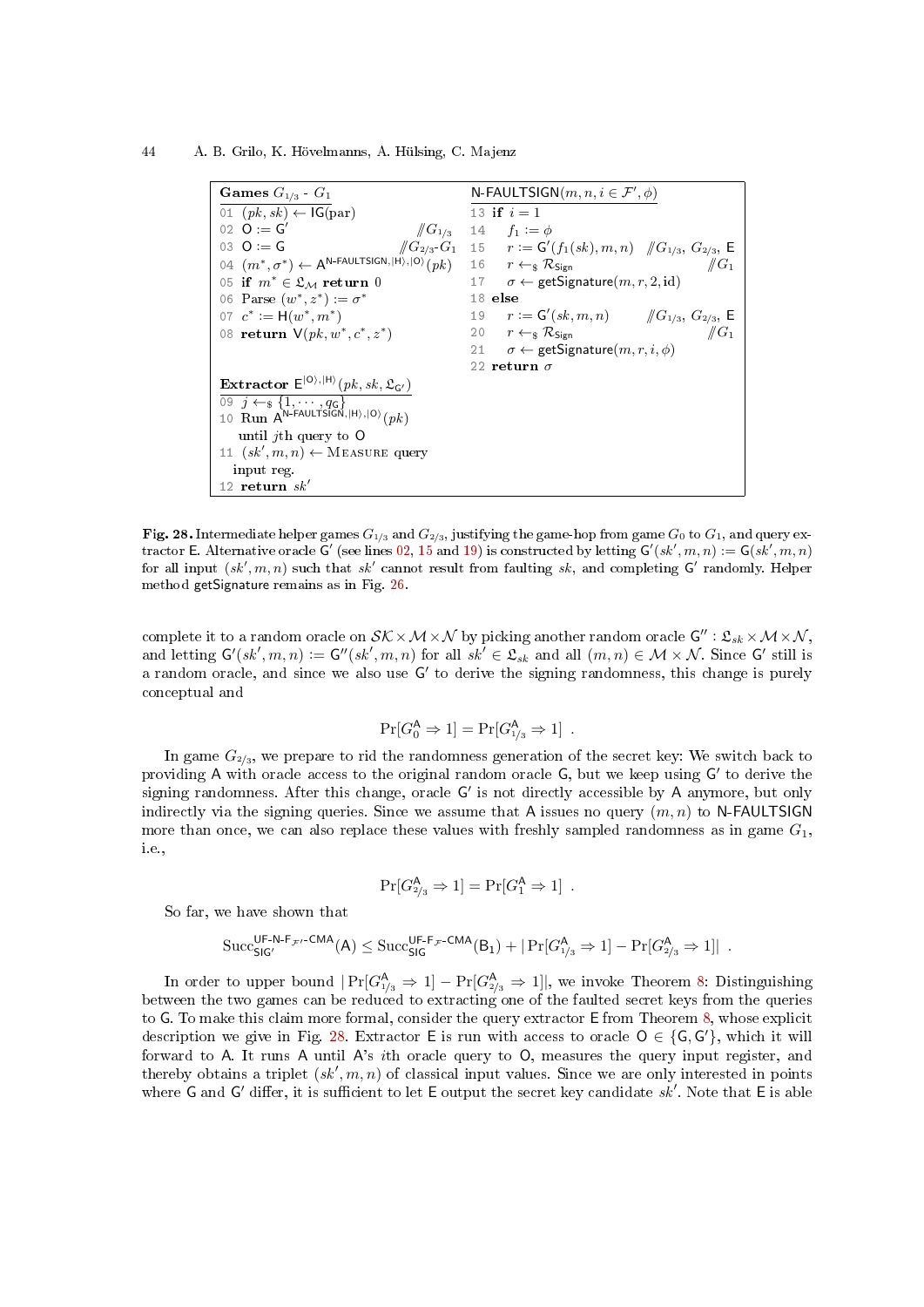<span id="page-44-3"></span><span id="page-44-1"></span>Adversary  $B_2^{|H\rangle}(pk)$  $\overline{01 \quad j \leftarrow_{\$} \{1, \cdots, q_{\mathsf{G}}\}}$ 02  $\text{Run A}^{\text{N-FAULTSIGN},|H\rangle,|G\rangle}(pk)$ until jth query to G 03  $sk' \leftarrow$  MEASURE query input register 04  $m^* \leftarrow_\$ \mathcal{M} \setminus \mathfrak{L}'_{\mathcal{M}}$ 05 for  $sk^{\prime\prime} \in \mathfrak{L}_{sk^{\prime}}$ 06  $\sigma \leftarrow$  Sign(sk'', m) 07 if  $Vrfy(m, \sigma) = 1$ 08 return  $(m, \sigma)$ 09 return ⊥ N-FAULTSIGN $(m, n, i \in \mathcal{F}', \phi)$ 10 if  $i=1$ 11  $\sigma \leftarrow \text{FAULTSIGN}(m, 2, id)$ 12 else  $\sigma \leftarrow \textsf{FAULTSIGN}(m, i, \phi)$ 13 if  $i = 5$  and  $\phi$  affects m 14  $\mathcal{L}'_{\mathcal{M}} := \mathfrak{L}'_{\mathcal{M}} \cup \{\phi_m(m)\}\$ 15 else $\mathfrak{L}_\mathcal{M}' := \mathfrak{L}_\mathcal{M}' \cup \{m\}$ 16 return  $\sigma$ 

<span id="page-44-2"></span>Fig. 29. UF-F<sub>F</sub>-CMA Adversary B<sub>2</sub>, with access to its own faulty signing oracle FAULTSIGN, for the proof of Theorem [5.](#page-17-1) List  $\mathfrak{L}_{sk'}$  (see line [05\)](#page-44-1) denotes the list of secret keys that could occur by faulting sk' with a one-bit fault injection.

to simulate the signing oracle regardless of which oracle O it has access to: Recall that Theorem [8](#page-40-3) makes no assumption on the runtime of the query extractor, nor on the size of its input. Hence, the alternative oracle G' can simply be encoded as part of the extractor's input, which we denote by adding  $\mathfrak{L}_{G'}$  to E's input. Since E perfectly simulates game  $G_{1/3}$  if  $O = G'$ , and game  $G_{1/3}$  if  $O = G$ , Theorem [8](#page-40-3) yields

$$
|\Pr[G_{1/3}^{\mathsf{A}} \Rightarrow 1] - \Pr[G_{2/3}^{\mathsf{A}} \Rightarrow 1]| \leq 2q_{\mathsf{G}} \cdot \sqrt{\Pr[sk' \in \mathfrak{L}_{sk} : sk' \leftarrow \mathsf{E}^{|\mathsf{G}\rangle,|\mathsf{H}\rangle}(pk, sk, \mathsf{G}')]}.
$$

It remains to bound the success probability of the extractor E. At this point, the signing randomness is independent of G. We can hence also replace E with an extractor E' that uses freshly sampled randomness to sign, without any change in the extraction probability. (Again, we require that A issues no query  $(m, n)$  to N-FAULTSIGN more than once.)

To bound the success probability of  $E'$ , consider UF-F<sub>F</sub>-CMA Adversary B<sub>2</sub>, which is given in Fig. [29.](#page-44-2) Like  $B_1$ , adversary  $B_2$  has access to the faulty signing oracle FAULTSIGN provided by game UF-F $_F$ -CMA, and it uses FAULTSIGN to answer signing queries. B<sub>2</sub> perfectly simulates the view of A when A is run by extractor E', and the probability that E' returns some  $sk' \in \mathfrak{L}_{sk}$  is hence exactly the probability that B<sub>2</sub> obtains some  $sk' \in \mathcal{L}_{sk}$  by measuring in line [03.](#page-44-3) After running A until the jth query to G, and extracting a secret key candidate  $sk'$  from this query,  $B_2$  computes the list  $\mathfrak{L}_{sk'}$ of candidate secret keys that could occur by faulting  $sk'$  with a one-bit fault injection (including the identity function). Since bit flips are involutory, and set-bit functions can be reversed by set-bit functions,  $sk' \in \mathfrak{L}_{sk}$  iff  $sk \in \mathfrak{L}_{sk'}$ . Hence, if B<sub>2</sub> obtains some  $sk' \in \mathfrak{L}_{sk}$  by measuring, then B<sub>2</sub> will encounter sk during execution of its loop and therefore generate a valid signature.

$$
\Pr[sk' \in \mathfrak{L}_{sk} : sk' \leftarrow E'^{|G\rangle, |H\rangle}(pk, sk, G')] \leq \text{Succ}_{\text{SIG}}^{\text{UF-F}_{\mathcal{F}}\text{-CMA}}(B_2) .
$$

### <span id="page-44-0"></span>E A matching attack - details

We now provide the proof of Theorem [7](#page-22-3) which refers to Fig. [13.](#page-22-2) We first repeat both for convenience.

**Theorem 7.** For every  $1 \leq q < 2^{n-3}$ , the attack described in Figure [13](#page-22-2) can be implemented in quantum polynomial-time. Performing q queries each before and after the potential reprogramming, it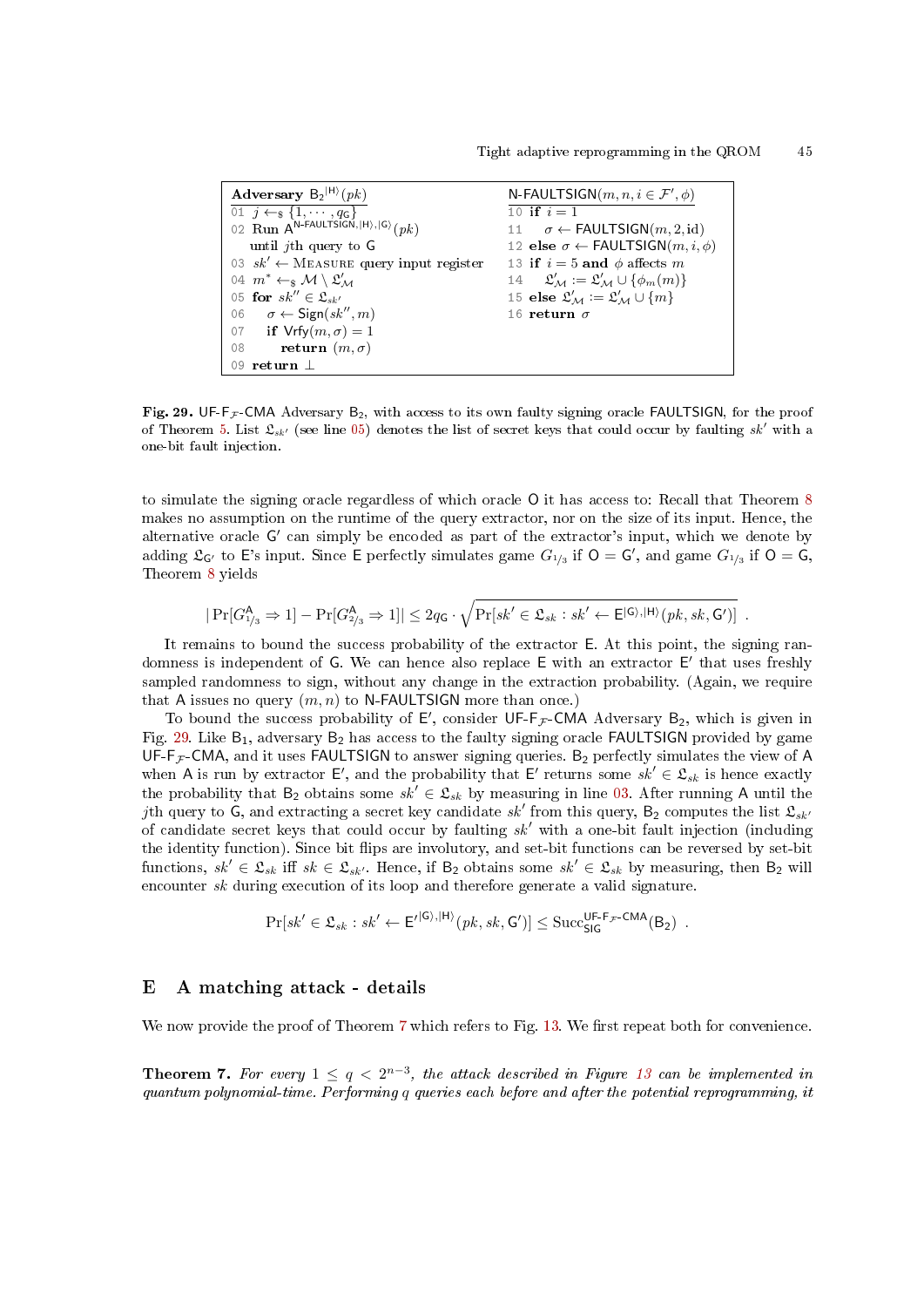detects the reprogramming of a random oracle  $O: \{0,1\}^n \to \{0,1\}^m$  at a single point with probability at least  $\Omega(\sqrt{\frac{q}{2^n}})$ .

| Before potential reprogramming:                                                                                            | After potential reprogramming:                   |
|----------------------------------------------------------------------------------------------------------------------------|--------------------------------------------------|
| 01 Prepare registers XY in $\frac{1}{\sqrt{2^n}} \sum_{x \in [2^n]}  x,0\rangle_{XY}$ 06 Query O' using using registers XY |                                                  |
| 02 Query O using registers $\check{X}\check{Y}$                                                                            | 07 for $i = q - 2, , 0$ :                        |
| 03 for $i = 0, , q - 1$ :                                                                                                  | 08 Apply $\sigma^{-1}$ on register X             |
| 04 Apply $\sigma$ on register X                                                                                            | 09 Query $\mathsf{O}'$ using registers $XY$      |
| 05 Query O using registers $XY$                                                                                            | 10 Measure X according to $\{\Pi_0, \Pi_1\}$     |
|                                                                                                                            | 11 Output b if the state projects onto $\Pi_b$ . |

Fig. [13.](#page-22-2) Distinguisher for a single reprogrammed point.

Recall that our distinguisher makes q queries to  $O$ , the oracle before the potential reprogramming, and  $q$  queries to  $O'$ , the oracle after the potential reprogramming. In our attack, we fix an arbitrary cyclic permutation  $\sigma$  on [2<sup>n</sup>], and for the fixed reprogrammed point  $x^*$ , we define the set  $S =$  $\{(x^*,\sigma^{-1}(x^*),...,\sigma^{-q+1}(x^*)\},\$  $\overline{S} = \{0,1\}^n \setminus S, \Pi_0 = \frac{1}{2} (|S\rangle + |\overline{S}\rangle) (\langle S| + \langle \overline{S}|) \text{ and } \Pi_1 = I - \Pi_0.$ 

# Proof (Proof of Theorem [7\)](#page-22-3).

First, notice that before measuring the final state, the value of the register  $XY$  is

$$
|\Psi\rangle_{XY} := \frac{1}{\sqrt{2^n}} \sum_x |x\rangle \left| \bigoplus_{j=0}^q \left( \mathsf{O}\left( \sigma^j(x) \right) \oplus \mathsf{O}'\left( \sigma^j(x) \right) \right) \right\rangle \quad . \tag{19}
$$

Let us consider the case where  $O(x^*) = O'(x^*)$ , i.e., when the random oracle was not reprogrammed, or reprogrammed to the same value. We then have that

<span id="page-45-0"></span>
$$
\left|\Psi\right\rangle_{XY} = \frac{1}{\sqrt{2^n}} \sum_x \left|x\right\rangle\left|0\right\rangle ,
$$

and in this case, the probability that the distinguisher outputs 0 is

$$
\begin{split}\n&\left| \left( \frac{1}{\sqrt{2}} \left( \langle S | + \langle \overline{S} | \right) \right) \left( \frac{1}{\sqrt{2^n}} \sum_x |x \rangle \right) \right|^2 \\
&= \left( \frac{q}{\sqrt{2^{n+1}q}} + \frac{2^n - q}{\sqrt{2^{2n+1} - 2^{n+1}q}} \right)^2 \\
&= \frac{q}{2^{n+1}} + \frac{2^{2n} - 2^{n+1}q + q^2}{2^{2n+1} - 2^{n+1}q} + \frac{q(2^n - q)}{\sqrt{2^nq}\sqrt{2^{2n} - 2^nq}} \\
&\geq \frac{2^{2n}}{2^{2n+1} - 2^{n+1}q} + \frac{\sqrt{q}}{\sqrt{2^n - q}} \left( 1 - \frac{q}{2^n} - \frac{\sqrt{q}}{\sqrt{2^n - q}} \right) \\
&\geq \frac{1}{2} + \frac{\sqrt{q}}{2\sqrt{2^n}},\n\end{split} \tag{20}
$$

where we removed some positive terms in the first inequality, and in the second inequality we used the fact that  $q < 2^{n-3}$ .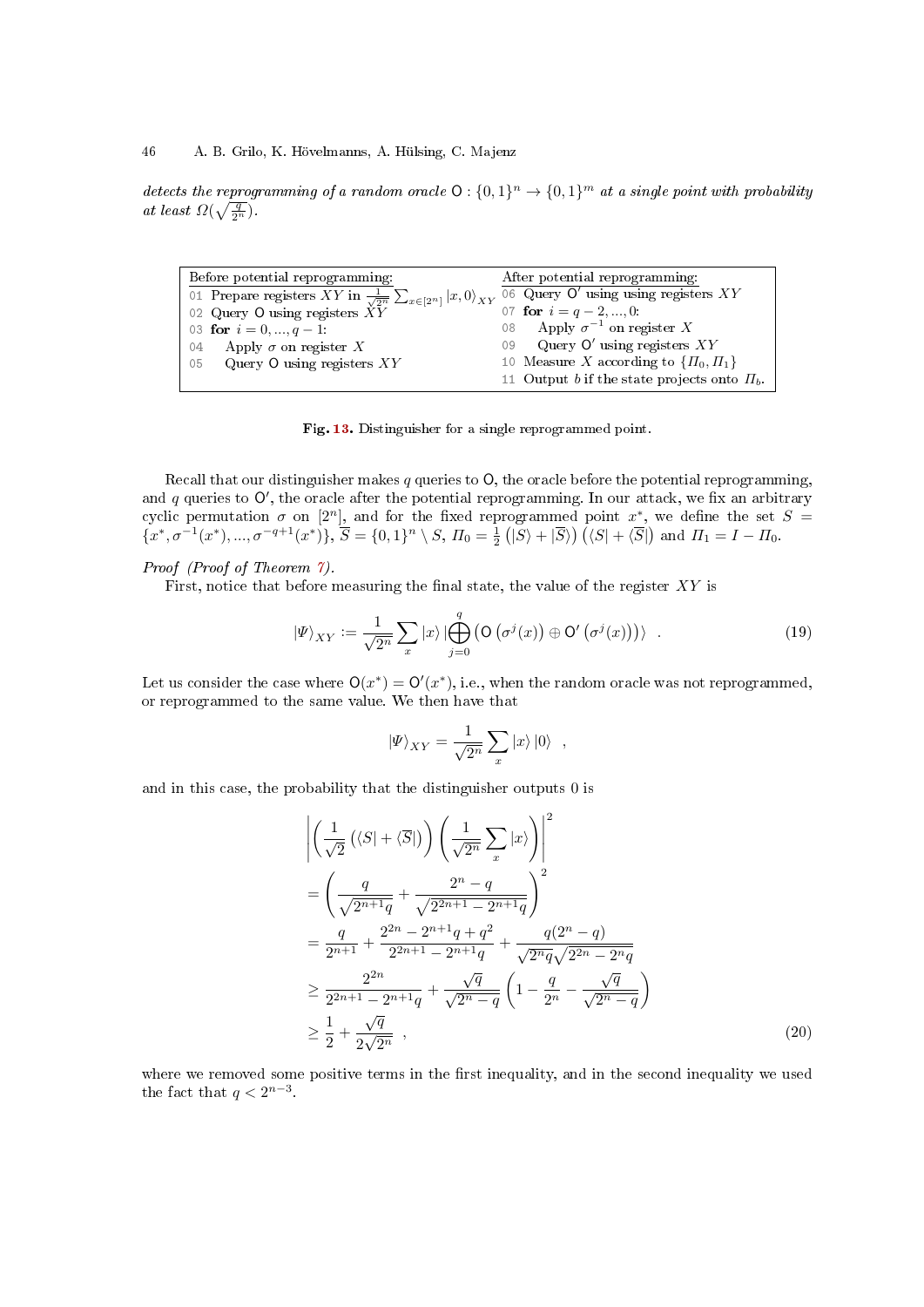On the other hand, if  $O(x^*) \neq O'(x^*)$ , then the final state is

$$
|\Psi\rangle_{XY} = \sum_{x \in S} |x\rangle |O(x^*) \oplus O'(x^*)\rangle + \sum_{x \in \overline{S}} |x\rangle |0\rangle ,
$$

and when we trace out the output qubit we have the mixed state

$$
\frac{q}{2^n}\left|S\right>\left\left<\overline{S}\right| \ .
$$

Since

$$
\left(\frac{1}{\sqrt{2}}\left(\langle S|+\langle \overline{S}| \right)\right)|S\rangle = \left(\frac{1}{\sqrt{2}}\left(\langle S|+\langle \overline{S}| \right)\right)|\overline{S}\rangle = \frac{1}{\sqrt{2}},
$$

we have that the distinguisher then outputs 0 with probability

<span id="page-46-0"></span>
$$
\frac{1}{2}.\tag{21}
$$

The advantage of the distiguisher is therefore

$$
\Pr[D(\cdot) = 0 | \text{no reprogramming}] - \Pr[D(\cdot) = 0 | \text{reprogramming}]
$$
\n
$$
= \Pr[D(\cdot) = 0 | O(x^*) = O'(x^*)] - \frac{1}{2^m} \Pr[D(\cdot) = 0 | O(x^*) = O'(x^*)]
$$
\n
$$
- (1 - \frac{1}{2^m}) \Pr[D(\cdot) = 0 | O(x^*) \neq O'(x^*)]
$$
\n
$$
\geq (1 - \frac{1}{2^m}) \cdot \frac{\sqrt{q}}{2\sqrt{2^n}} \geq \frac{\sqrt{q}}{4\sqrt{2^n}},
$$

where the terms after the first equality correspond to the probability that the distinguisher outputs 0 when the function was not reprogrammed, when the function was reprogrammed on  $x^*$  for  $O'(x^*) \neq$  $O(x)$ , and when the function was reprogrammed on  $x^*$ , but  $O(x^*) = O'(x^*)$ , respectively. The following inequality holds due to Equations [\(20\)](#page-45-0) and [\(21\)](#page-46-0), and the last inequality holds since  $m \ge 1$ .

It remains to show that the attack can be performed efficiently. The only step of the distinguisher whose efficiency is not straightforward is the measurement on the basis  $(\Pi_0, \Pi_1)$ . (As an example for an efficiently implementable cyclic permutation, consider the operation of adding 1 mod  $2^n$ ).

In order to prove the efficiency of the attack, we first show how to construct the state  $|S\rangle$  and ε-approximate the state  $|\overline{S}\rangle$  in time  $O(q \log \frac{1}{\varepsilon})$ .

To create the state  $|S\rangle$ , we first create the superposition  $\frac{1}{\sqrt{q}}\sum_{i=1}^{q}|i\rangle|\sigma^i(x^*)\rangle$  and then erase the first register. Notice that this can be done with  $O(q)$  queries to  $\sigma$  and the result is

$$
\frac{1}{\sqrt{q}}\sum_{i=1}^q\left|0\right>\left|\sigma^i(x^*)\right>=\left|0\right>\left|S\right>.
$$

This procedure not only gives us a circuit to construct  $|S\rangle$ , but also a circuit that perfectly uncomputes it (by just running the circuit backwards with appropriate number of auxiliary qubits). In order to  $\varepsilon$ -approximate  $|\overline{S}\rangle$ , we can use the following lemma from [\[AMR20\]](#page-23-4):

Lemma 10 (Restatement of Lemma 3 of [\[AMR20\]](#page-23-4)). Let  $S \subseteq \{0,1\}^n$  and  $U_S$  a circuit that uncomputes  $|S\rangle$  and  $\varepsilon > 0$ . There exists a quantum algorithm  $\mathcal{P}^{U_S}$  that runs in time  $\mathsf{poly}(|S|, \log \frac{1}{\varepsilon})$ that satisfies

$$
\left| \left| \mathcal{P}^{U_S} \right| 0 \rangle \left| 0 \right\rangle - \left| \overline{S} \right\rangle \left| 0 \right\rangle \right| \right|^2 \leq \varepsilon.
$$